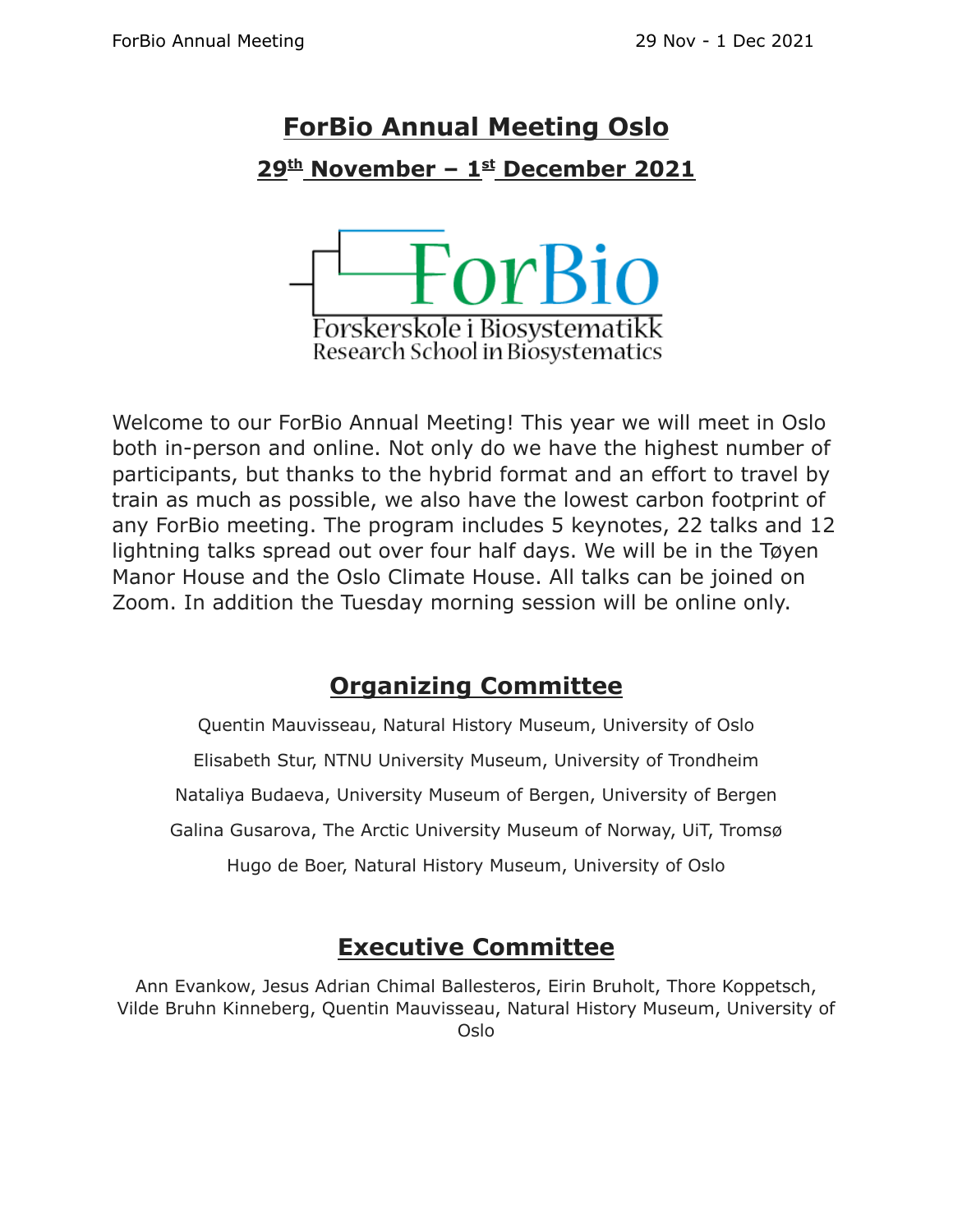#### **ForBio Annual Meeting Slack Channel**

[https://join.slack.com/t/forbioannualm-3851303/shared\\_invite/zt-yzx7f3cy-1fDKMV](https://join.slack.com/t/forbioannualm-3851303/shared_invite/zt-yzx7f3cy-1fDKMVUXWCyqELW2kV7OCA) [UXWCyqELW2kV7OCA](https://join.slack.com/t/forbioannualm-3851303/shared_invite/zt-yzx7f3cy-1fDKMVUXWCyqELW2kV7OCA)

#### **November 29 th - Tøyen Manor House**

| $12:00 - 13:00$  | Light lunch, coffee and mingling                                                         |
|------------------|------------------------------------------------------------------------------------------|
| $13.00 - 13.15$  | <b>Introduction and Welcome</b>                                                          |
|                  | Hugo de Boer, Leader of ForBio, UiO                                                      |
| $13.15 - 14.00$  | Keynote - Chair: Hugo de Boer                                                            |
|                  | Natasha de Vere, Natural History Museum of Denmark,<br>University of Copenhagen          |
|                  | DNA barcoding floras and their applications for plants, people<br>and pollinators        |
| <b>Session 1</b> | <b>Chair: Jesus Adrian Chimal Ballesteros</b>                                            |
| $14.00 - 14.20$  | Niko Johansson, Finnish Museum of Natural History, University<br>of Helsinki             |
|                  | Woodpeckers as potential dispersal vectors for lichens                                   |
| $14.20 - 14.40$  | <b>Coffee Break</b>                                                                      |
| $14.40 - 15.00$  | <b>Oliver Kersten, Department of Biosciences, University of Oslo</b>                     |
|                  | Complex population structure of the Atlantic puffin revealed by<br>whole genome analyses |
| $15.00 - 15.20$  | Megan Gross, Natural History Museum, University of Oslo                                  |
|                  | Using environmental DNA to direct future isolation of<br>short-branch microsporidia      |
| <b>Session 2</b> | Chair: Thore Koppetsch                                                                   |
| $15.20 - 15.25$  | <b>Aurélie Boilard, Department of Biosciences, University of Oslo</b>                    |
|                  | 122 000 years of fauna diversity of Nordic ecosystems explored<br>through paleogenomics  |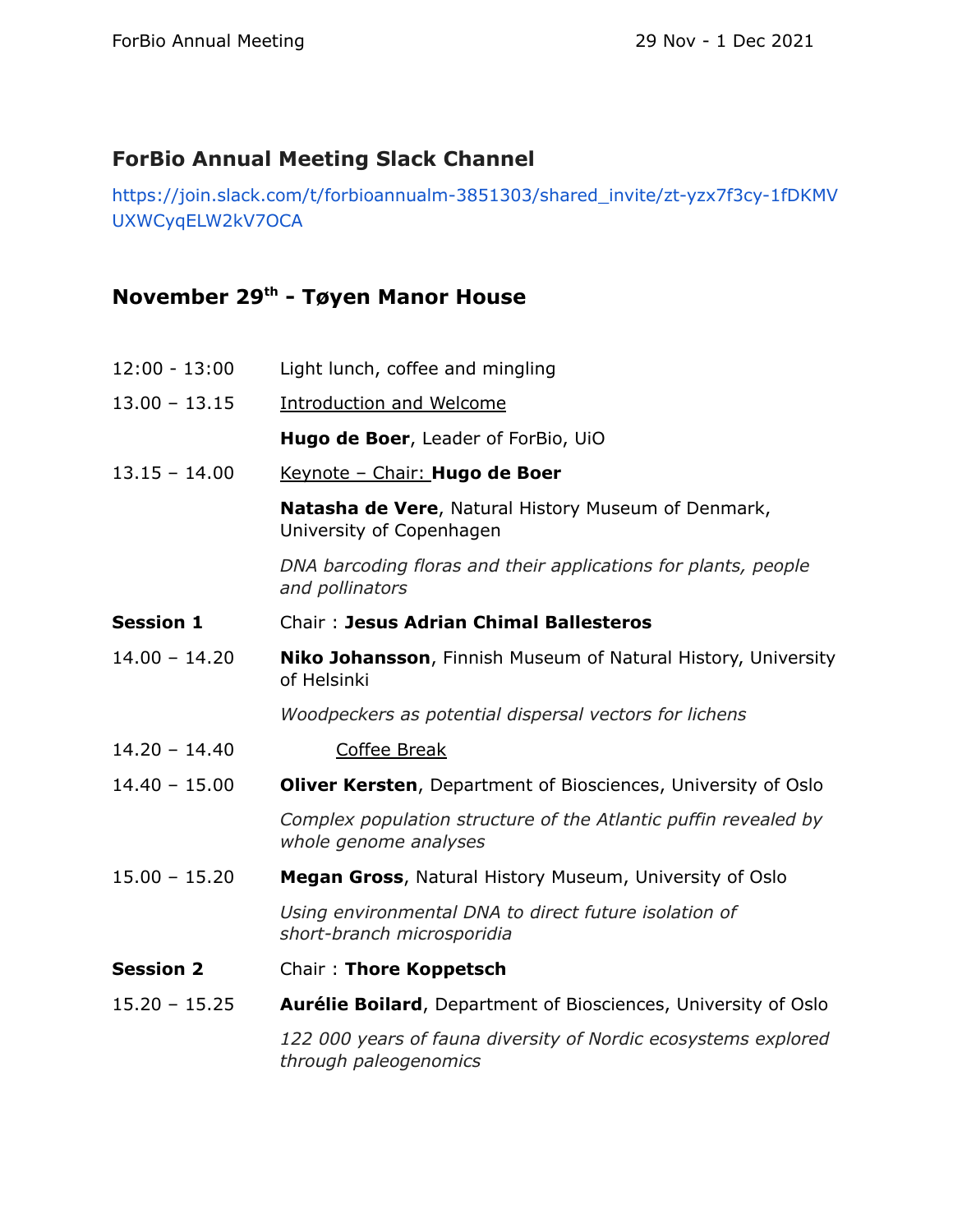| $15.25 - 15.30$ | <b>Erik Möller, Natural History Museum, University of Oslo</b>                                                                                         |
|-----------------|--------------------------------------------------------------------------------------------------------------------------------------------------------|
|                 | Molecular phylogenetics and genus delimitation in the<br>Rhizocarpaceae (lichenized ascomycetes) with focus on the<br>Rhizocarpon hochstetteri-complex |
| $15.30 - 15.35$ | <b>Hedvig Mjøen, Natural History Museum, University of Oslo</b>                                                                                        |
|                 | The identity of Veratrum in Northern Norway                                                                                                            |
| $15.35 - 15.40$ | <b>Alberto Valero-Gracia, Natural History Museum, University of</b><br>Oslo                                                                            |
|                 | "InverOmics", phylogeny and evolution of Spiralia based on<br>genomic data: a first report                                                             |
| $15.40 - 15.50$ | <b>Lightning Q&amp;A</b>                                                                                                                               |
| $15.50 - 16.15$ | <b>Coffee Break</b>                                                                                                                                    |
| $16.15 - 17.00$ | Keynote - Chair: Quentin Mauvisseau                                                                                                                    |
|                 | Naiara Rodriguez-Ezpeleta, AZTI, Basque Research and<br><b>Technology Alliance</b>                                                                     |
|                 | Modernizing marine management using innovative genomic<br>approaches                                                                                   |
|                 |                                                                                                                                                        |

……………………………

#### **November 30 th - Digital morning & Climate House afternoon**

| $9.00 - 9.15$ | Digital mingling "You're muted", "I can't share screen", "Are you |
|---------------|-------------------------------------------------------------------|
|               | here?                                                             |

- **Session 3** Chair: **Solveig Bua Løken**
- 9.15 9.30 **Malene Nygård**, University Museum, Norwegian University of Science and Technology

*Custom hybrid capture probes enable herbarium specimen phylogenomic analysis of the sedges (Cyperaceae)*

9.30 – 9.45 **Polina Borisova**, Shirshov Institute of Oceanology, Russian Academy of Sciences

> *Diversity of Laonice (Annelida, Spionidae) from the Arctic and the North Atlantic*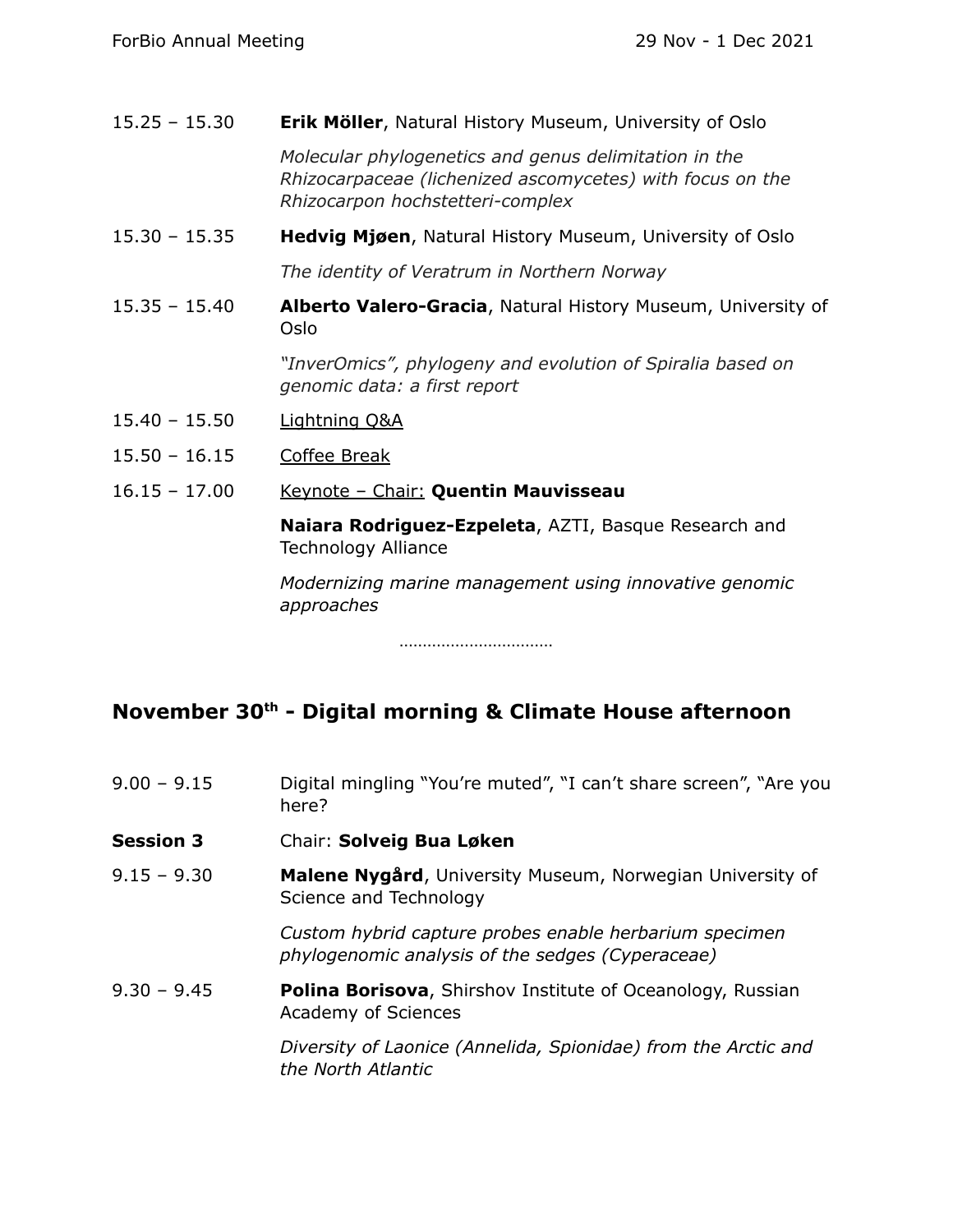| $9.45 - 10.00$   | Anna Karolina Oliveira de Queiroz, Natural History Museum,<br>University of Oslo                                                                      |
|------------------|-------------------------------------------------------------------------------------------------------------------------------------------------------|
|                  | Dietary analysis of Carangid fishes from Southeastern Brazil<br>determined by metabarcoding                                                           |
| $10.00 - 10.10$  | <b>Coffee Break</b>                                                                                                                                   |
| <b>Session 4</b> | Chair: Ann Evankow                                                                                                                                    |
| $10.10 - 10:25$  | Martha Everett, Shirshov Institute of Oceanology, Russian<br>Academy of Sciences                                                                      |
|                  | Molecular and morphometric analyses reveal highly<br>underestimated diversity in Eteone (Phyllodocidae, Annelida)                                     |
| $10.25 - 11:40$  | Jaime Morin Lagos, University Museum, Norwegian University<br>of Science and Technology                                                               |
|                  | The most comprehensive mitogenome phylogeny of the tribe<br>Arini (Psittacidae) with emphasis in Pyrrhura parrots                                     |
| $10.40 - 10:55$  | <b>Thomas Baudry, University of Poitiers &amp; University of French</b><br><b>West Indies</b>                                                         |
|                  | Mapping a super-invader in a biodiversity hotspot, an<br>eDNA-based success story                                                                     |
| $10.55 - 11.05$  | <b>Coffee Break</b>                                                                                                                                   |
| $11.05 - 11:20$  | Becky Cramer, Natural History Museum, University of Oslo                                                                                              |
|                  | Sperm evolution in the Canary Islands chiffchaff                                                                                                      |
| $11.20 - 11:25$  | Maonian Xu, Faculty of Pharmaceutical Sciences, University of<br>Iceland                                                                              |
|                  | Intrathalline microalgal diversity and ultrastructural features of<br>the new lichenized Trebouxia delisei lineage (Trebouxiophyceae,<br>Chlorophyta) |
| $11.25 - 11:30$  | Maël Grosse, University of the Balearic Islands                                                                                                       |
|                  | Polychaetes in Norwegian ports: uncovering diversity in coastal<br>anthropogenic environment                                                          |
| $11.30 - 11.35$  | Wrap-up                                                                                                                                               |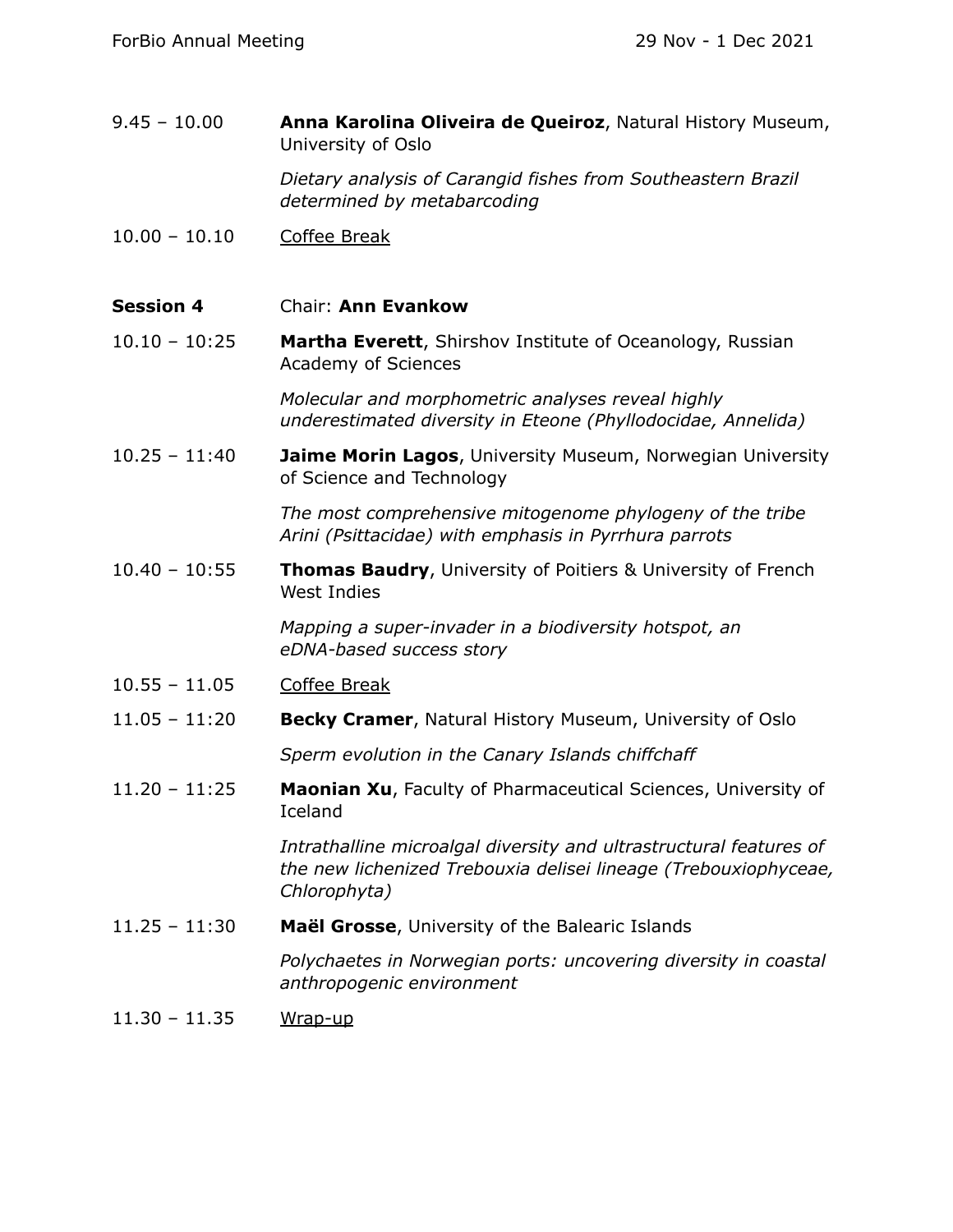| $12.00 - 13.00$  | <b>Lunch at the Climate House</b>                                                                                  |
|------------------|--------------------------------------------------------------------------------------------------------------------|
| $13.00 - 13:45$  | Keynote - Chair: Galina Gusarova                                                                                   |
|                  | Dimitar Stefanov Dimitrov, Department of Natural History,<br>University Museum of Bergen                           |
|                  | Following the web of Ariadne: the quest towards understating<br>spiders diversity                                  |
| <b>Session 5</b> | Chair: Aurélie Boilard                                                                                             |
| $13.45 - 14.05$  | Maria Ariza Salazar, Natural History Museum, University of<br>Oslo                                                 |
|                  | Ground-truthing soil eDNA plant diversity assessments                                                              |
| $14.05 - 14.25$  | Gertrude Evusa, University of Oslo                                                                                 |
|                  | Utility of Kalanchoe (Crassulaceae) in Kenya                                                                       |
| $14.25 - 14.40$  | Coffee Break                                                                                                       |
| $14.40 - 15.00$  | <b>Ehsan Moganaki, Faculty of Environmental Sciences,</b><br>Norwegian University of Life Sciences                 |
|                  | Field determinants of PCR success in specimen identification<br>using non-invasive DNA sampling of carnivore scats |
| $15.00 - 15.20$  | Mika Kirkhus, Faculty of Environmental Sciences, Norwegian<br>University of Life Sciences                          |
|                  | Shedding light on the hidden diversity and host specificity of<br>tremellalean lichenicolous fungi in Norway       |
| $15.20 - 16:05$  | Keynote - Chair: Nataliya Budaeva                                                                                  |
|                  | <b>Nicolas Straube, Department of Natural History, University</b><br>Museum of Bergen                              |
|                  | <b>Museum Collection Specimens as DNA Archives</b>                                                                 |
| $16.05 - 16.20$  | <b>Coffee Break</b>                                                                                                |
| <b>Session 6</b> | Chair: Emma Whittington                                                                                            |
| $16.20 - 16.25$  | Ana Teresa Capucho, Natural History Museum, University of<br>Oslo                                                  |
|                  | Assessing biodiversity in the marine algae belt                                                                    |
| $16.25 - 16.30$  | Fabian Kellner, University Museum, Norwegian University of<br>Science and Technology                               |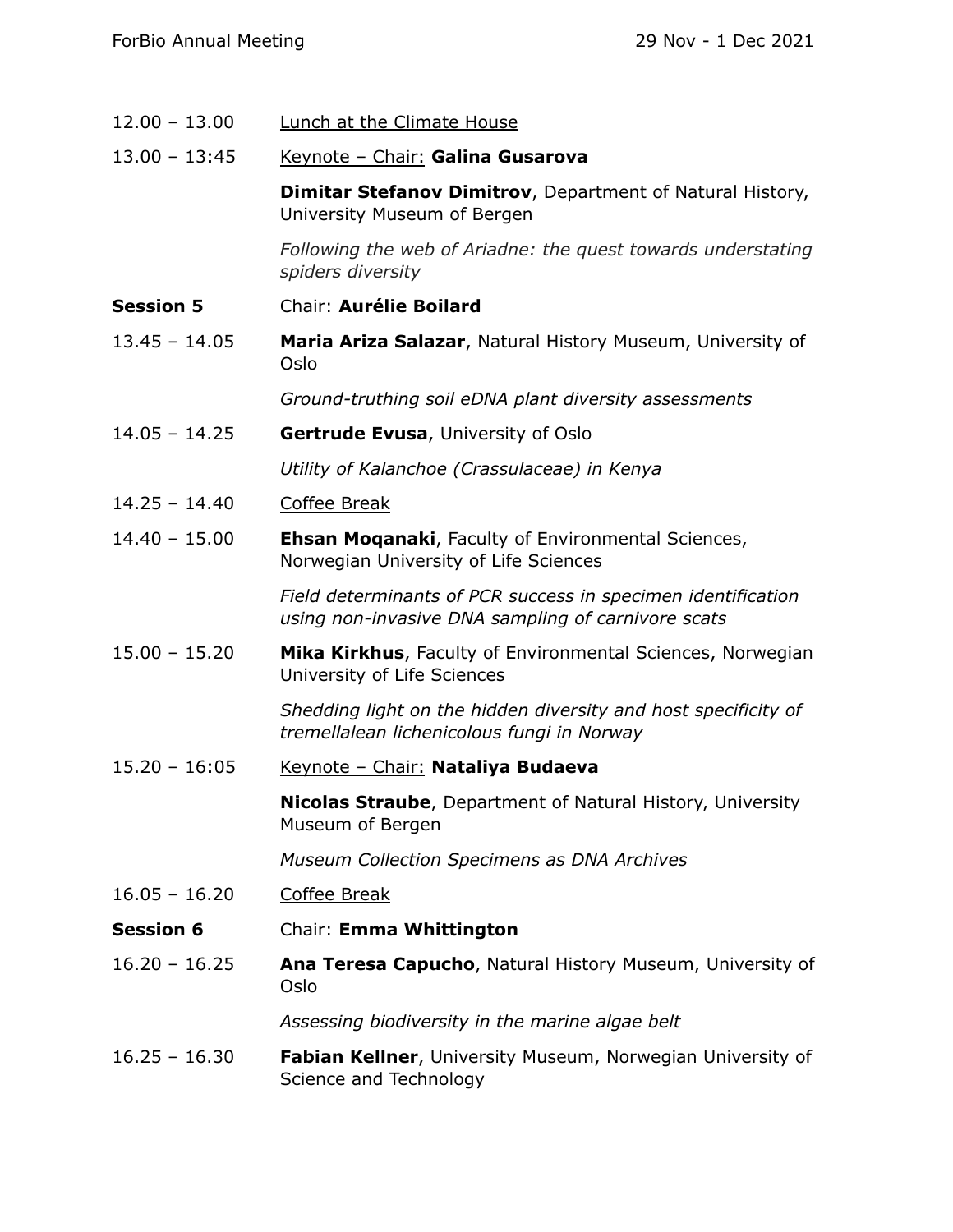*Genomic consequences of historical overharvest in Svalbard reindeer*

16.30 – 16.35 **Madhushri Varunjikar**, Institute of Marine Research, Bergen

*Molecular phylogeny of fish and insect species using spectra comparison tool compareMS2*

16.35 – 16.40 **Helene Grindeland**, Natural History Museum, University of Oslo

> *Accumulation of hybrid incompatibilities within two species (Arabis alpina and Cardamine hirsuta) relative to mating system and population divergence times*

17.00 – 20.00 Tapas mingle at the Climate House

……………………………

#### **December 1 st - Tøyen Manor House**

9.00 – 9:45 Keynote – Chair: **Elisabeth Stur Andreas Altenburger**, The Arctic University Museum of Norway *How to steal chloroplasts - lessons from the marine mixotroph* Mesodinium rubrum **Session 7** Chair: **Margret Veltman** 9.45 – 10.05 **Thore Koppetsch**, Natural History Museum, University of Oslo *Determinants affecting the analysis and detection of introgression in phylogenies* 10.05 – 10.25 **Anastasia Poliakova**, Tromsø University Museum - The Arctic University of Norway *Vegetation and environment history of the western Kola Peninsula reconstructed based on the sediment ancient plant DNA from the lake Imandra* 10.25 – 10.40 Coffee Break 10.40 – 11.00 **Michael Matschiner**, Natural History Museum, University of Oslo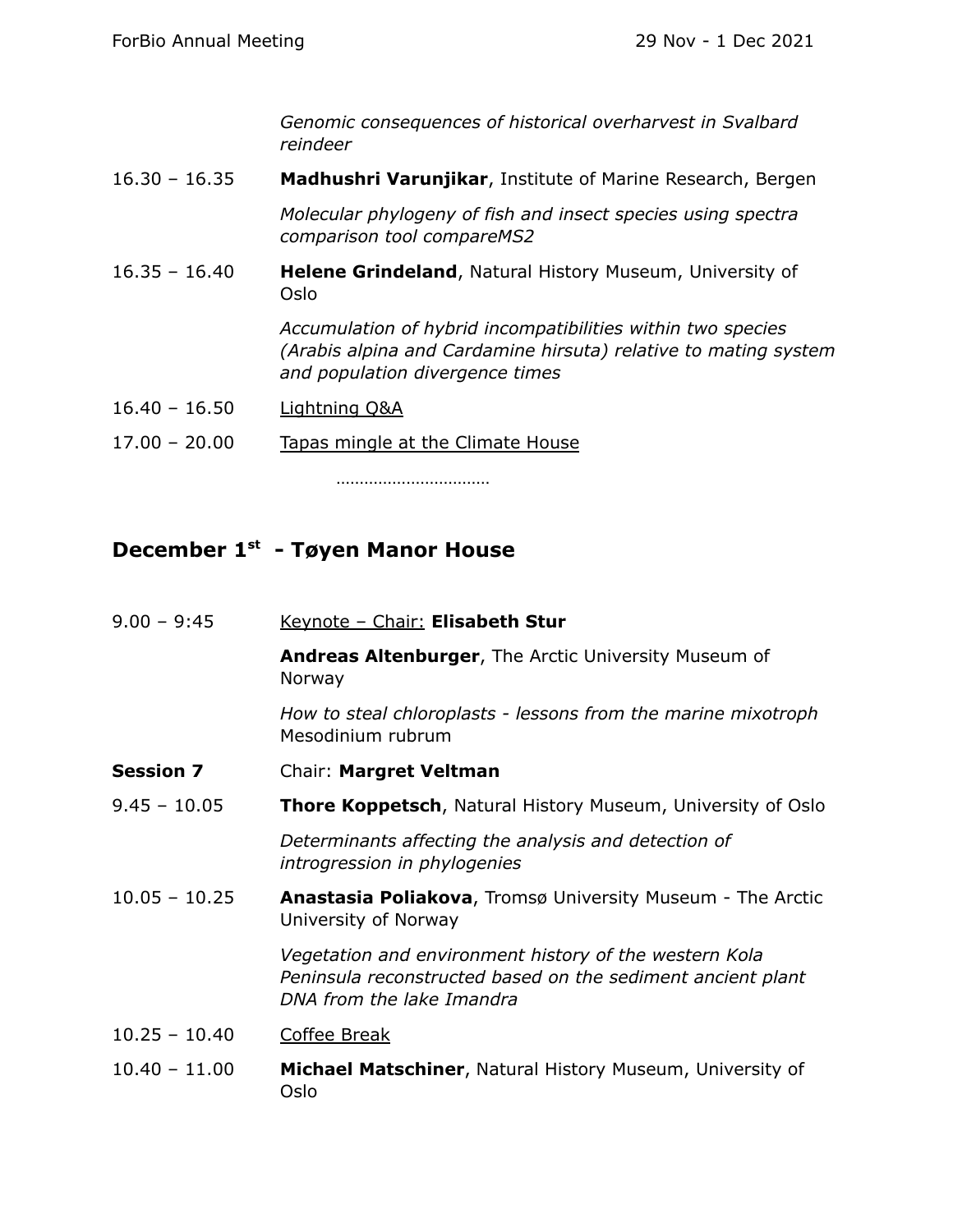*Supergene origin and maintenance in Atlantic cod*

11.00 – 11:20 **Emma Whittington**, Natural History Museum, University of Oslo

> *Comparative Proteomics of the Perivitelline Layer – the Site of Avian Sperm-Egg Interaction*

11.20 – 11:40 **Markus Fjelde**, Natural History Museum, University of Oslo

*Cryptic diversity unveils unexpected challenges in the seemingly paraphyletic lichen genus Calvitimela (Lecanoromycetes, Ascomycota)*

- **Session 8** Chair: **Maria Ariza Salazar**
- 11.40 11:45 **Dilli Rijal**, Institute of Marine Research, Tromsø

*Contamination during fish sampling affects molecular diet inferences*

11.45 – 11:50 **Ann Evankow**, Natural History Museum, University of Oslo

*Patterns and Processes of Cryptic Species Diversity of Soil Crust Lichens of South Africa*

11.50 – 11:55 **Abush Zinaw Zergabachew**, Natural History Museum, University of Oslo

> *Taxonomy and biogeography of the subtribe menthinae (lamiaceae), with focus on the tropical eastern African 'sky-islands'*

11.55 – 12:00 **Solveig Løken**, Natural History Museum, University of Oslo

*Using target capture to resolve taxon limits in Ledebouria and*

*related genera*

- 12.00 12.10 Lightning Q&A
- 12.10 13.10 Lunch at Tøyen Manor House
- 13.10 13.30 Awards and Closing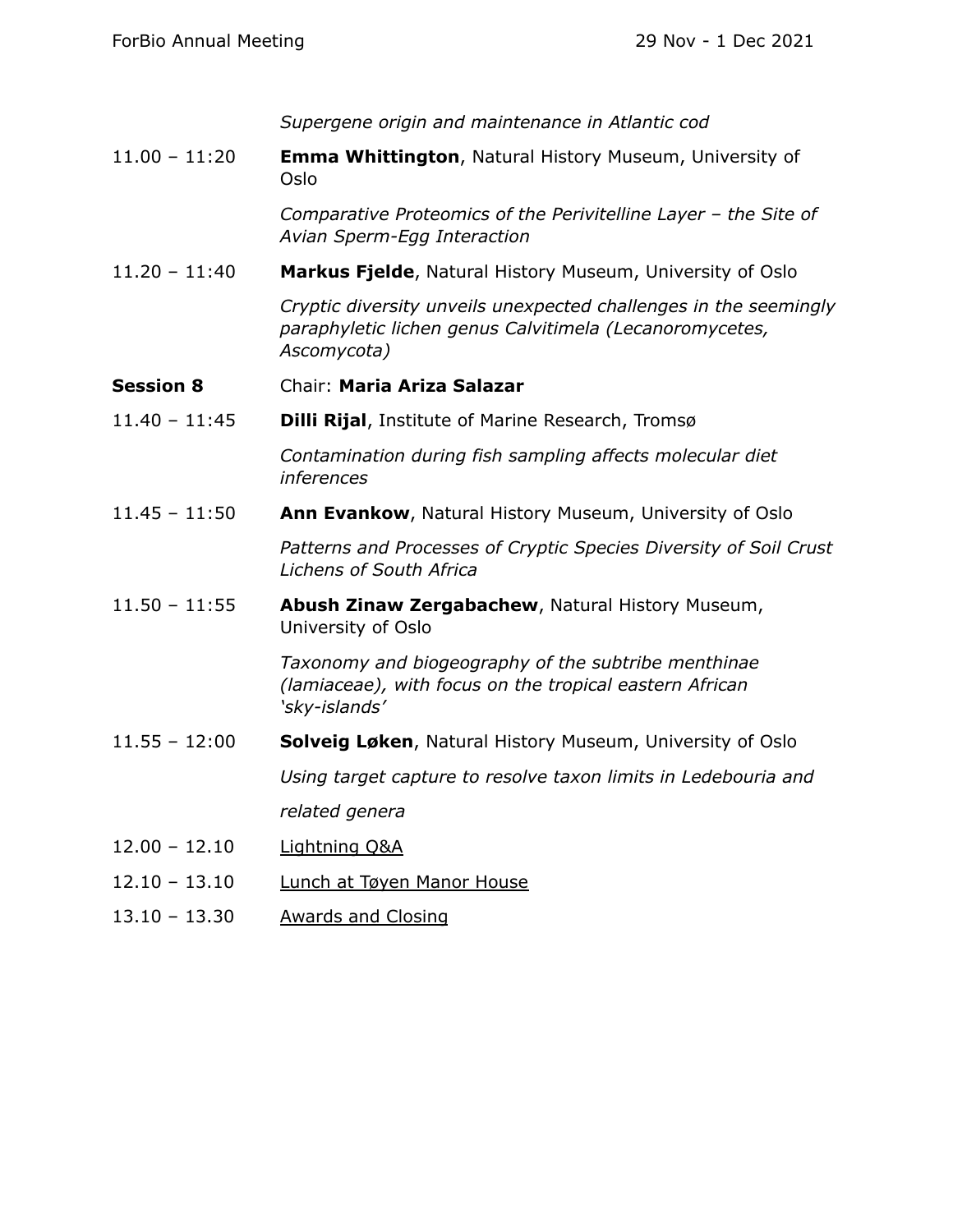#### **Woodpeckers as potential dispersal vectors for lichens**

Niko Johansson<sup>1\*</sup>; Ulla Kaasalainen<sup>2</sup>; Jouko Rikkinen<sup>1</sup>

<sup>1</sup> Finnish Museum of National History (LUOMUS), Helsinki; <sup>2</sup> Department of Geobiology, University of Göttingen, Göttingen; \* E-mail: niko.johansson@helsinki.fi

Presenting Author email : [niko.johansson@helsinki.fi](mailto:niko.johansson@helsinki.fi)

Animal-mediated dispersal has often been discussed in the context of biogeography and dispersal of lichens and fungi, but experimental evidence remains scarce. Tree-dwelling birds, such as woodpeckers, would seem to represent ideal dispersal vectors for organisms growing on standing tree trunks, such as epiphytic lichens and fungi. We have utilized bird natural history collections as a novel source of data for studying dispersal ecology of lichens. We screened freshly preserved specimens of three Finnish woodpecker species for microscopic propagules. Samples were taken from bird feet as well as chest and tail feathers. Propagules were extracted using a sonication-centrifugation protocol and the material obtained was identified using light microscopy. Diverse biological material was recovered from all specimens of all bird species, from all positions sampled. Most abundant categories of discovered biological material included lichen soredia, fungal spores and bryophyte fragments. Additionally, freshwater diatoms, bryophyte spores, algal cells, testate amoebae, rotifers, nematodes, pollen, and arthropod appendages were identified. We discuss the relevance of our findings in the context of dispersal ecology of lichens and discuss the next steps of our research: using molecular approaches to identify dispersing taxa in bird plumage.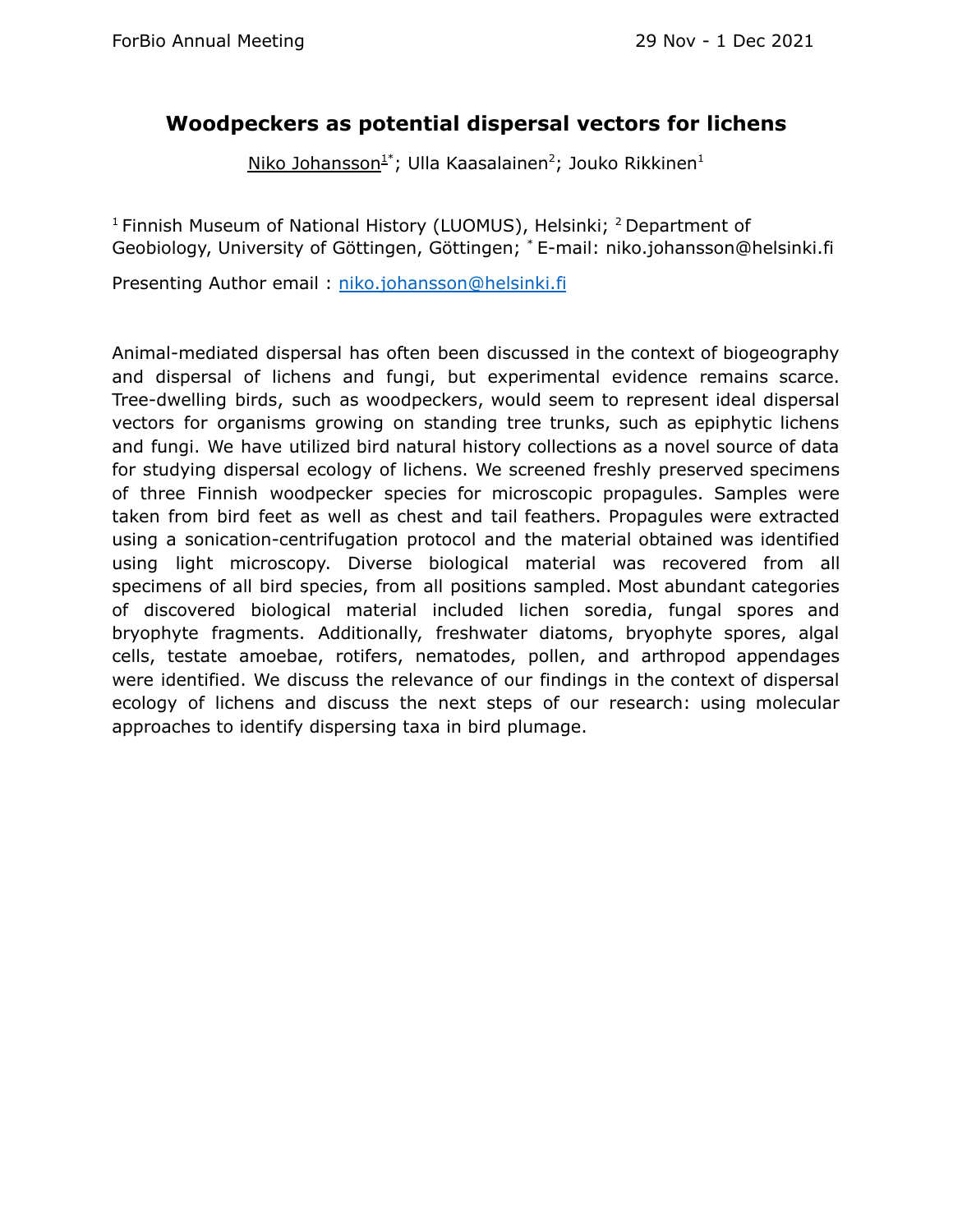#### **Complex population structure of the Atlantic puffin revealed by whole genome analyses**

Oliver Kersten<sup>1\*</sup>, Bastiaan Star<sup>1</sup>, Deborah M. Leigh<sup>2</sup>, Tycho Anker-Nilssen<sup>3</sup>, Hallvard Strøm<sup>4</sup>, Jóhannis Danielsen<sup>5</sup>, Sébastien Descamps<sup>4</sup>, Kjell E. Erikstad<sup>6,7</sup>, Michelle G. Fitzsimmons<sup>8</sup>, Jérôme Fort<sup>9</sup>, Erpur S. Hansen<sup>10</sup>, Mike P. Harris<sup>11</sup>, Martin Irestedt<sup>12</sup>, Oddmund Kleven<sup>3</sup>, Mark L. Mallory<sup>13</sup>, Kjetill S. Jakobsen<sup>1</sup>, Sanne Boessenkool<sup>1\*</sup>

*<sup>1</sup>Centre for Ecological and Evolutionary Synthesis (CEES), Department of Biosciences, University of Oslo, Oslo, Norway <sup>2</sup>WSL Swiss Federal Research Institute, Birmensdorf, Switzerland*

*Norwegian Institute for Nature Research (NINA), Trondheim, Norway Norwegian Polar Institute, Fram Centre, Tromsø, Norway Faroe Marine Research Institute (FAMRI), Tórshavn, Faroe Islands Norwegian Institute for Nature Research (NINA), Tromsø, Norway Centre for Biodiversity Dynamics (CBD), Norwegian University of Science and Technology (NTNU), Trondheim, Norway Environment and Climate Change Canada, Newfoundland and Labrador, Canada Littoral, Environment et Sociétés (LIENSs), La Rochelle Université, La Rochelle, France South Iceland Nature Research Centre, Vestmannaeyjar, Iceland UK Centre for Ecology & Hydrology, Midlothian, UK Department for Bioinformatics and Genetics, Swedish Museum of Natural History, Stockholm, Sweden*

*<sup>13</sup>Department of Biology, Acadia University, Wolfville, Canada*

Presenting Author email : *[oliver.kersten@ibv.uio.no](mailto:oliver.kersten@ibv.uio.no)*

The factors underlying gene flow and genomic population structure in vagile seabirds are notoriously difficult to understand due to their complex ecology with diverse dispersal barriers and extensive periods at sea. Yet, such understanding is vital for conservation management of seabirds that are globally declining at alarming rates. Here, I will present results on the population structure of the Atlantic puffin (*Fratercula arctica)* after assembling its reference genome and analyzing genome-wide resequencing data of 72 individuals from 12 colonies. I will present evidence for four large, genetically distinct clusters, isolation-by-distance between colonies within these clusters, and a secondary contact zone. These observations disagree with the current taxonomy, and show that a complex set of contemporary biotic factors impede gene flow over different spatial scales. The presented results highlight the power of whole genome data to reveal unexpected population structure in vagile marine seabirds and its value for seabird taxonomy, evolution and conservation.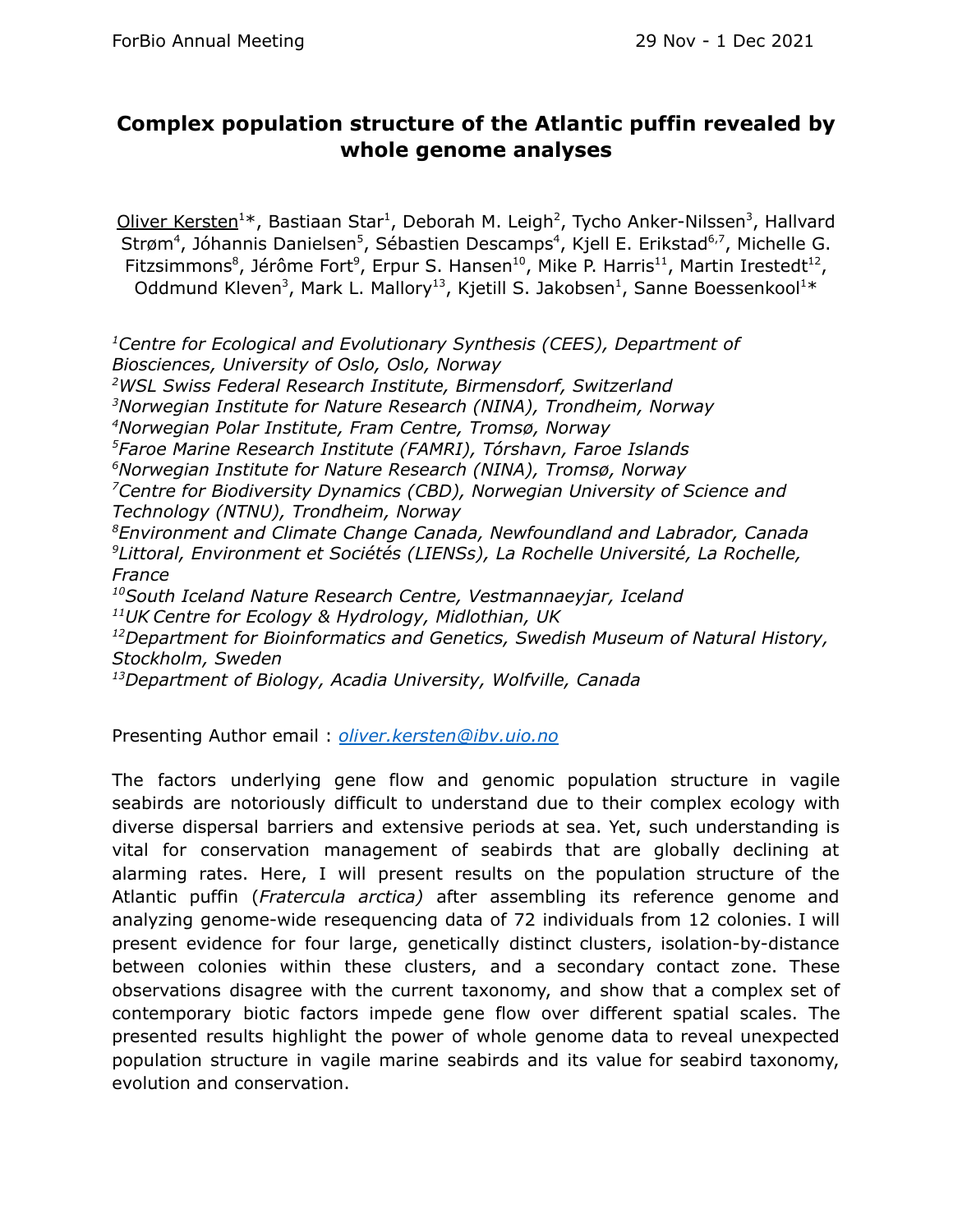#### **Using environmental DNA to direct future isolation of short-branch microsporidia**

Megan Gross<sup>1</sup>, Lubomir Rajter<sup>2</sup>, Frédéric Mahé<sup>3,4</sup>, Micah Dunthorn<sup>1</sup>

<sup>1</sup>Natural History Museum, University of Oslo, Oslo, Norway; <sup>2</sup>Department of Eukaryotic Microbiology, University of Duisburg-Essen, Essen, Germany; <sup>3</sup>CIRAD, UMR BGPI, Montpellier, France; <sup>4</sup>BGPI, Université de Montpellier, CIRAD, IRD, Montpellier SupAgro, Montpellier, France

Presenting Author email : [megross@rhrk.uni-kl.de](mailto:megross@rhrk.uni-kl.de)

The classical known long-branch microsporidia are highly derived parasites of animals and some protists. Long-branch microsporidia have complex spores with the unique polar filament, with highly reduced nuclear and mitochondrial genomes, and have lost many DNA repair enzymes. One way to better understand how long-branch microsporidia evolved these characteristics, is to understand how these same characteristics evolved in the short-branch microsporidia. The short-branch microsporidia form a basal grade composed of partially characterized lineages and numerous novel environmental lineages. In order to know where we have to go for future sampling and isolation of the short-branch microsporidia, we used a new curated database of all available protistan environmental sequencing datasets of the V4 region of the SSU-rDNA locus. With the cleaned and curated molecular OTU table, we performed alpha- and beta-diversity analyses. Potential differences in the short-branch microsporidia's diversities and abundances were investigated based on their occurrence in five different biomes: freshwater, hypersaline, marine benthic, marine pelagic, and terrestrial.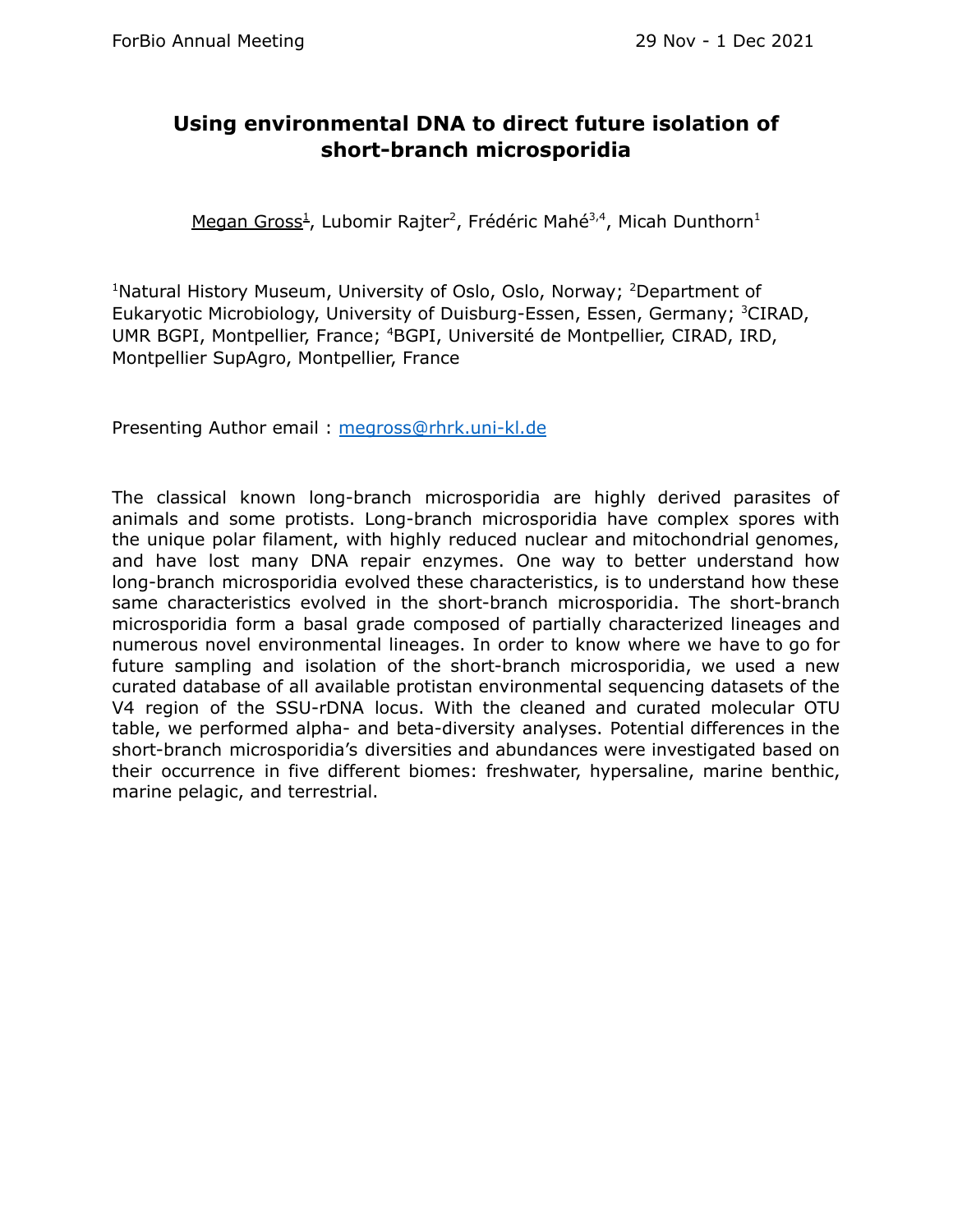#### **122 000 years of fauna diversity of Nordic ecosystems explored through paleogenomics**

Aurélie Boilard<sup>1</sup>, Marius Robu<sup>1</sup>, Bastiaan Star<sup>1</sup>, Love Dalén<sup>2</sup>, Sanne Boessenkool<sup>1</sup>

<sup>1</sup> Centre for Ecological and Evolutionary Synthesis, Department of Biosciences, University of Oslo, Oslo, Norway.

<sup>2</sup> Department of Bioinformatics and Genetics, Swedish Museum of Natural History, Stockholm, Sweden

Presenting Author email : [aurelibo@ibv.uio.no](mailto:aurelibo@ibv.uio.no)

Paleogenomics is a molecular approach to paleontological records allowing the analysis of past ecosystems through ancient DNA (aDNA) found in fossils and soils. The discovery of Europe's northernmost bone-rich karst cave system with sediments and bones dated up to 122ka, in Kjøpsvik (68°50'N) Northern Norway, presents a unique opportunity to study the response of arctic and boreal ecosystems to climate change during the last interglacial. The objectives of this project are to : (i) reconstruct faunal diversity and (ii) genetic diversity of mammalian populations as well as (iii) their distribution throughout the last glacial cycle over a period of 122 000 years. Metabarcoding will be used on bulk bone material (aDNA) and sediments (sedaDNA) to reconstruct the faunal diversity from excavated bone fragments. Genomic analyses based on both mitochondrial and nuclear genomes will be conducted to study historic biogeography of selected species. This study will provide new insights into mammalian diversity of high latitude ecosystems of Scandinavia throughout the last glacial cycle, and contribute to our understanding of their resilience and adaptive capabilities in the face of climate change.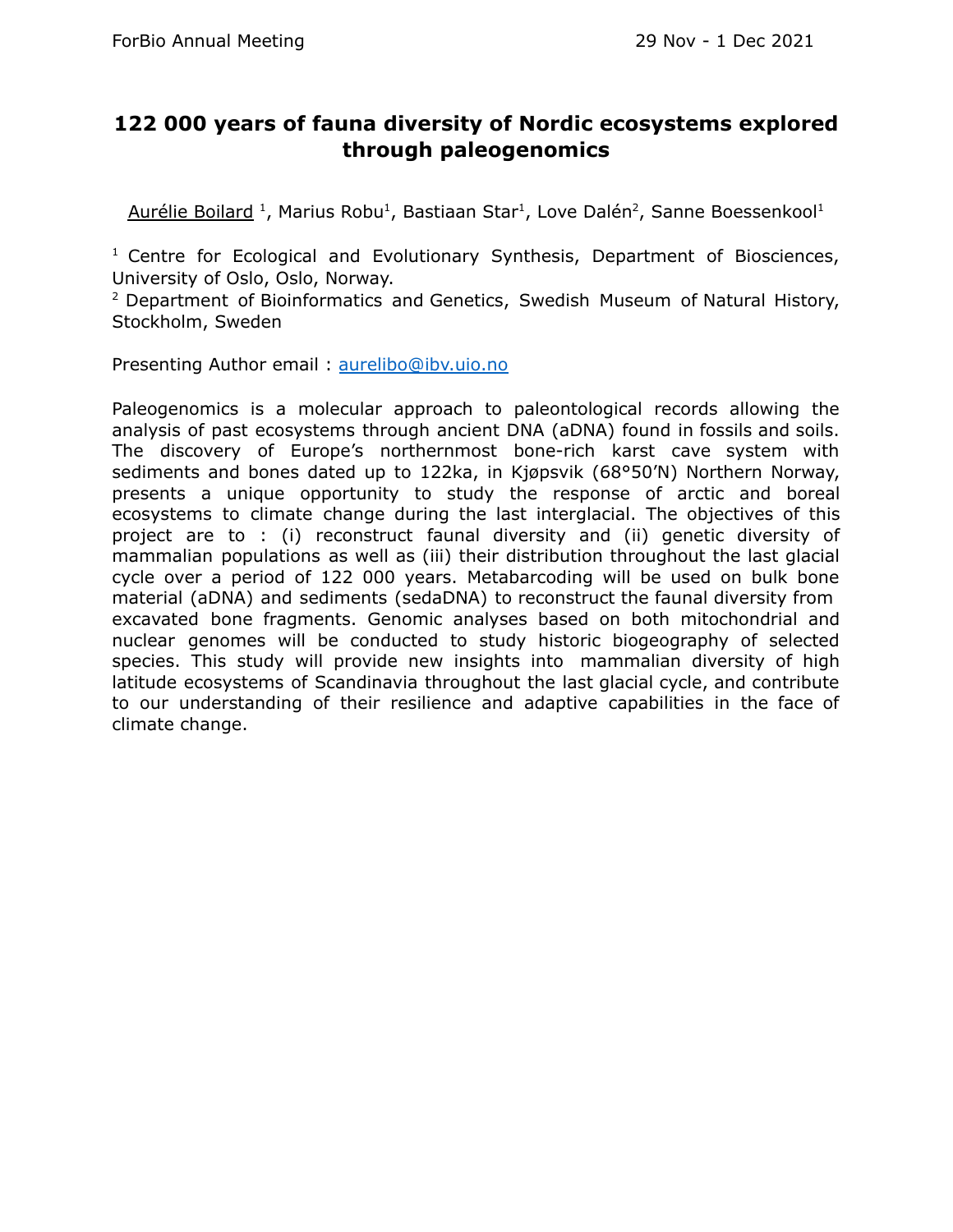#### **Molecular phylogenetics and genus delimitation in the Rhizocarpaceae (lichenized ascomycetes) with focus on the** *Rhizocarpon hochstetteri***-complex**

Erik Johan Möller<sup>1</sup>

<sup>1</sup>Naturhistorisk Museum, Universitetet i Oslo, Oslo, Norway

Presenting Author email : [erikjmo@uio.no](mailto:erikjmo@uio.no)

The Rhizocarpaceae is a globally distributed and common family of lichenized fungi. The family consists of four genera (*Catolechia, Epilichen, Poeltinula* and *Rhizocarpon*) and c. 150 accepted species, of which all but nine belong in the genus *Rhizocarpon.* Previous molecular studies have shown that *Rhizocarpon*, as circumscribed today, may be paraphyletic with the other three genera nested. New species of *Rhizocarpon* are constantly described, suggesting there are potentially much undiscovered species diversity. My aim with this study was to provide a more natural circumscription of genera in the Rhizocarpaceae, while also investigating the *R. hochstetteri* species complex in more depth, using an integrative taxonomic approach. I have analyzed 148 Rhizocapaceae specimens phylogenetically based on three loci, both nuclear and mitochondrial, and compared the supported tree topology to morphological, anatomical, and chemical data. Obtained phylogenetic results show that there are at least four well supported clades (A—D) in the Rhizocarpaceae that do not corroborate current generic circumscriptions. Additionally, the phylogeny renders *Rhizocarpon* paraphyletic with *Poeltinula, Catolechia* and *Epilichen* nested. More specifically, *Poeltinula* is nested in the *R. hochstetteri*-complex (jointly clade A). *Epilichen scabrosus* is nested within *Catolechia* with *E. glauconigellus* as their distinct sister (jointly clade B). Representatives for the main bulk of the *Rhizocarpon* species, including the type species, form their (clades A+B) sister (clade C). *Rhizocarpon oederi* and *R. pycnocarpoides* form a sister group (clade D) to the rest of the family (clades A+B+C). I also show that the *R. hochstetteri*-complex consists of at least 11 well-separated clades, a finding that provides several insights: (1) specimen identities, (2) species limits, (3) recognition of new species, and (4) that, even though there are cases of substantial overlap, there are clear trends concerning ecology, chemistry and anatomical traits between these species.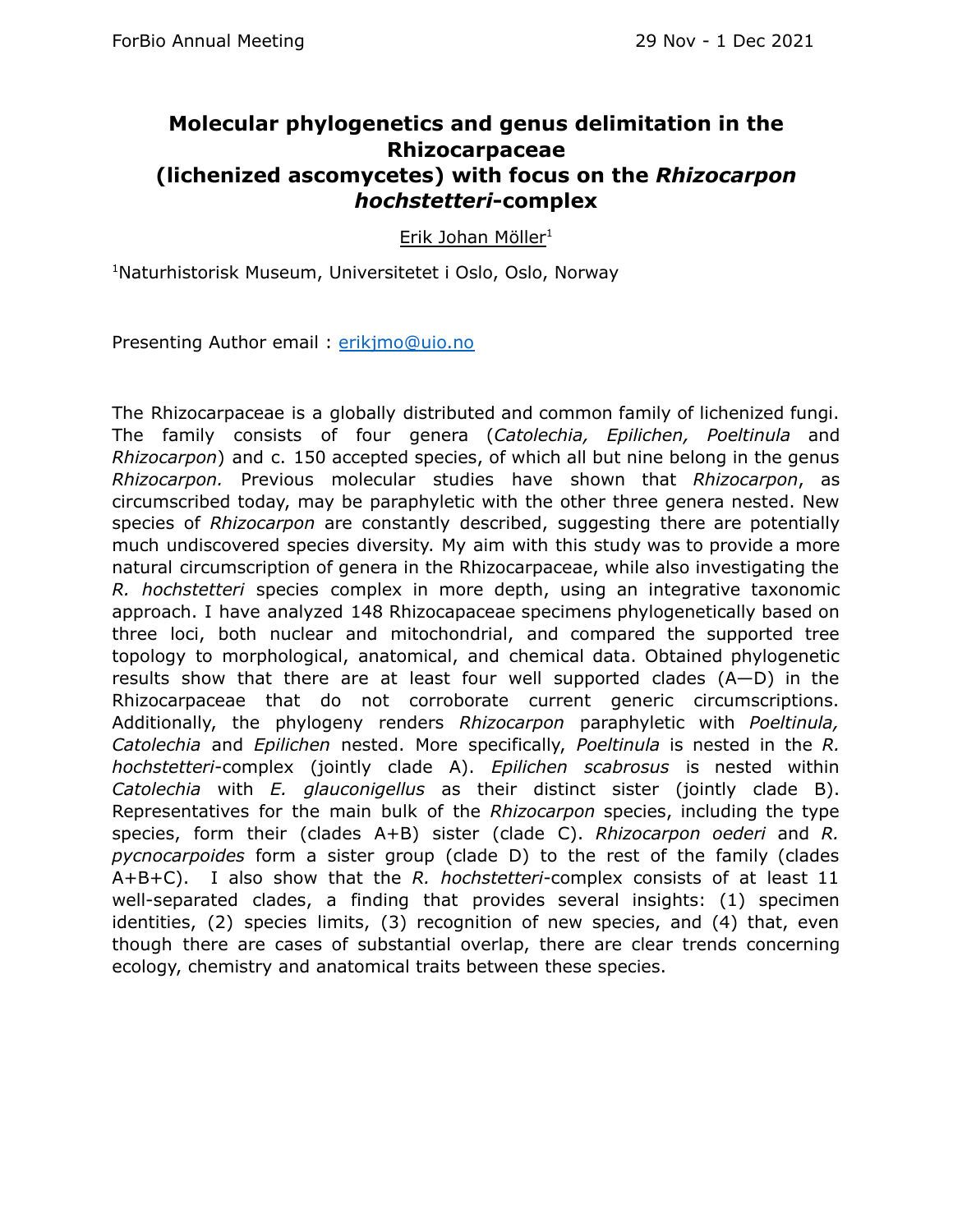#### **The identity of** *Veratrum* **in Northern Norway**

Hedvig Elisabeth Mjøen<sup>1,3</sup>, Solveig Bua Løken<sup>1</sup>, Charlotte Sletten Bjorå<sup>1</sup>

<sup>1</sup> Natural History Museum, University of Oslo, Norway

Presenting Author email : [h.e.mjoen@nhm.uio.no](mailto:h.e.mjoen@nhm.uio.no)

The genus *Veratrum* (Melanthiaceae) comprises approximately 30 species from temperate and arctic North America and Eurasia. The Eurasian species *Veratrum album* L. has its main distribution in the mountainous areas of central and southern Europe and is also locally abundant in coastal areas of northeastern Finnmark, Norway. The conception of *V. album* has varied in different works and several taxa have been described as closely related species or as subspecies or varieties of *V. album*.

*Veratrum album* L. in northern Norway is characterized by having greenish flowers compared to the white-flowered plants of central Europe. It is unclear whether the Norwegian populations belong to the same taxon as the central European populations, as this has not been tested using molecular methods. We will present preliminary phylogenetic results based on the ITS region, which are not giving sufficient resolution to resolve the *Veratrum album* complex. We will thus perform target capture using the Angiosperm353 probe set to obtain a multi-locus data set. The aim of the project is to (1) construct a phylogeny of the genus *Veratrum, (2)* place the Norwegian taxon among its closest relatives, and (3) make a taxonomic revision of the *Veratrum album* complex with a conclusion on what name to apply for the Norwegian taxon.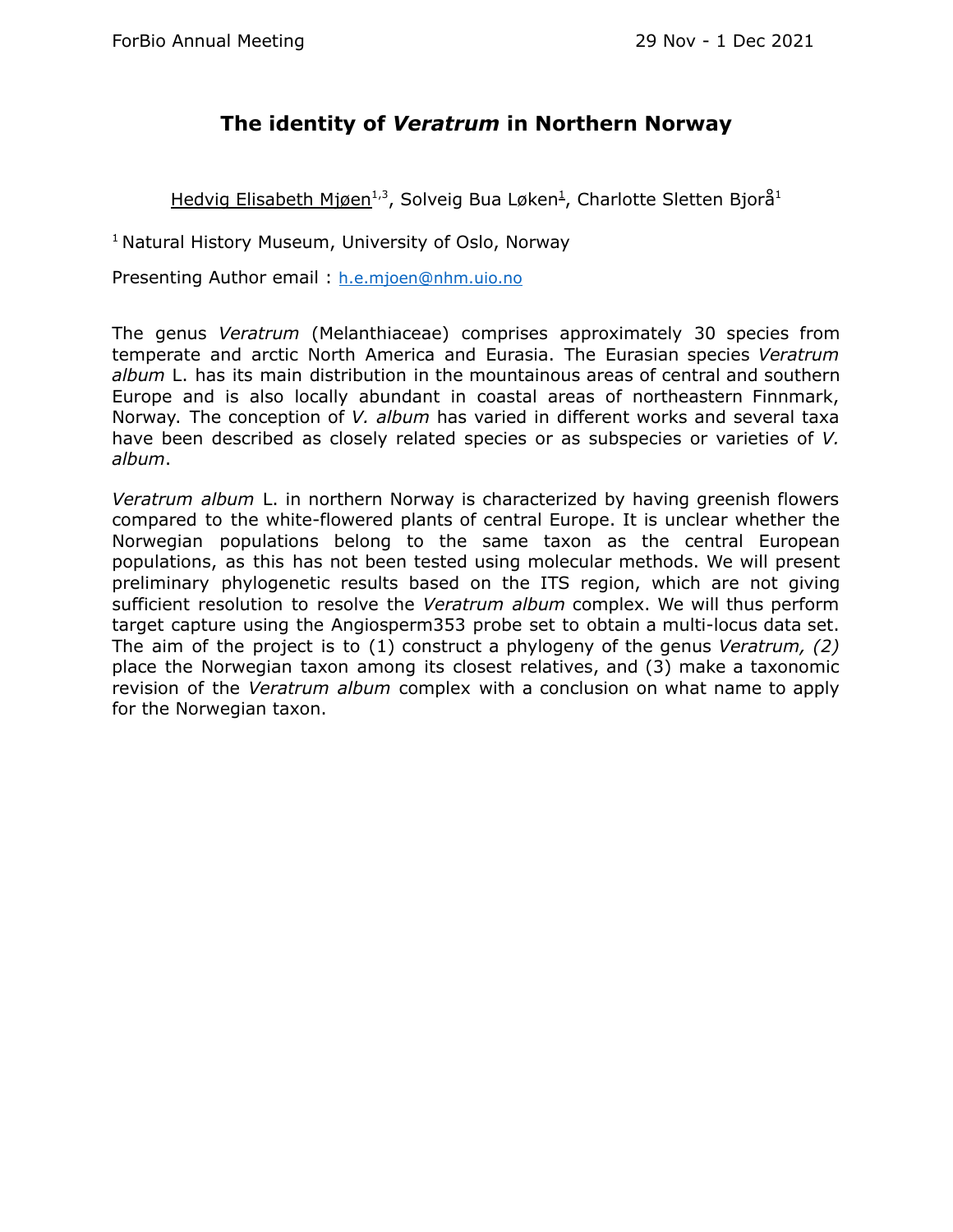#### **"InverOmics", phylogeny and evolution of Spiralia based on genomic data: a first report**

Alberto Valero-Gracia<sup>1</sup>, Torsten Struck<sup>1</sup>

<sup>1</sup>Natural History Museum, University of Oslo, Norway

Presenting Author email : [alberto.valero-gracia@nhm.uio.no](mailto:alberto.valero-gracia@nhm.uio.no)

The origin and evolution of Bilateria represents a core question in the Biology field. In one hypothesis, animals with a simple body organization evolve towards more complex forms several times independently; in another, animals with complicated body plans evolve towards simpler organizations by means of reductions. Support for one or the other hypotheses depends on the phylogenetic relationships within Spiralia, an animal group that includes annelids, mollusks, nemertines, platyhelminthes, and many other organism of substantial zoological interest and high ecological relevance. During this talk I will present some of the first results obtained within the frame of InvertOmics, a project in which we are dealing with some of the most incredible animals that populate the ocean realm.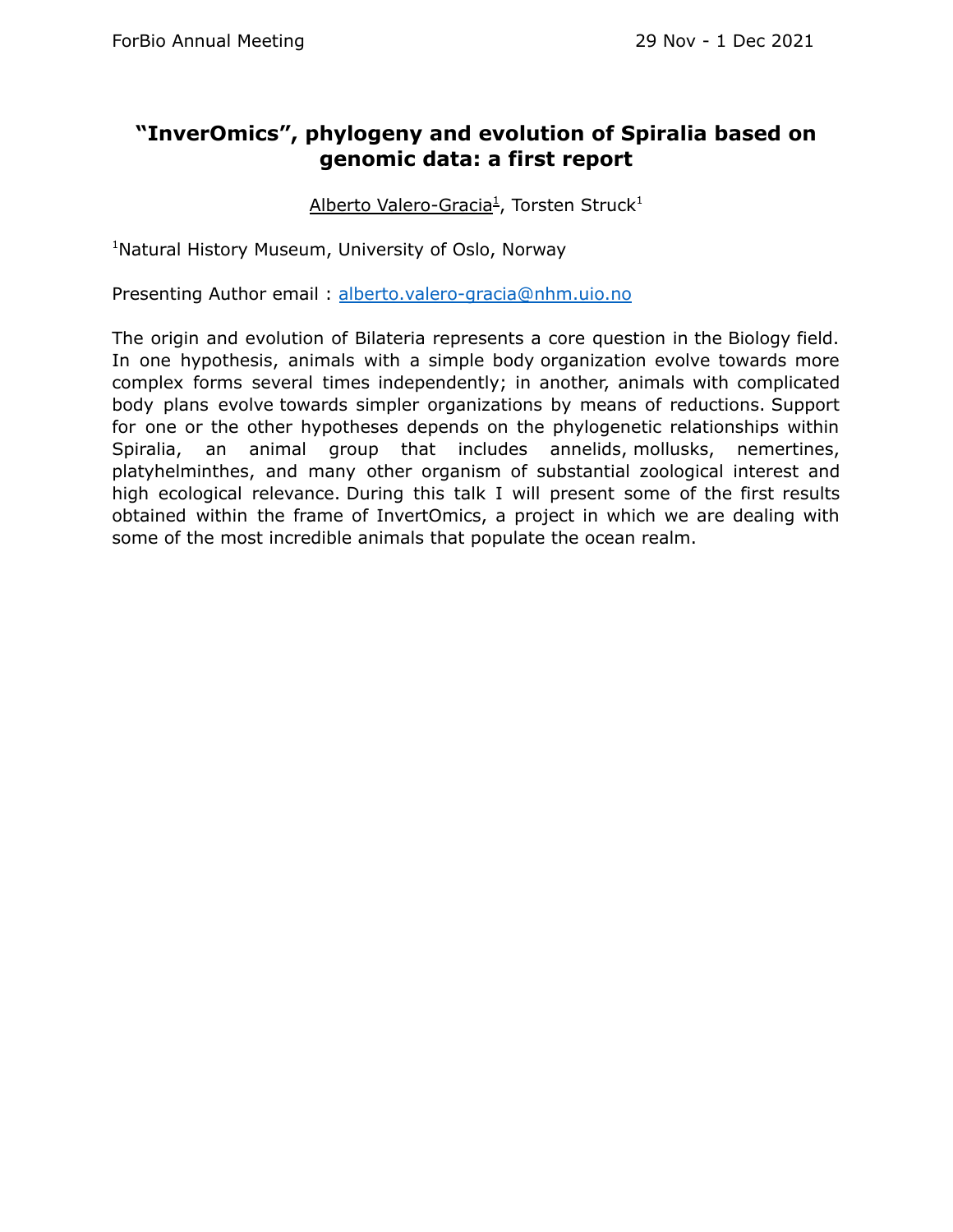#### **Custom hybrid capture probes enable herbarium specimen phylogenomic analysis of the sedges (Cyperaceae)**

Malene Nygaard<sup>1</sup>, Mika Bendiksby<sup>1</sup>, Vanessa C. Bieker<sup>1</sup>, Michael D. Martin<sup>1</sup>, Stefan Prost<sup>2,3,4</sup>, & Eva Maria Temsch<sup>5</sup>

<sup>1</sup> Department of Natural History, NTNU University Museum, Trondheim, Norway

<sup>2</sup> Department of Behavioural and Cognitive Biology, University of Vienna, Vienna, Austria

<sup>3</sup> Konrad Lorenz Institute of Ethology, University of Veterinary Medicine, Vienna, Austria

<sup>4</sup> Central Research Laboratories, Natural History Museum Vienna, Vienna, Austria

<sup>5</sup> Department of Botany and Biodiversity Research, University of Vienna, Vienna, Austria

Presenting Author email : [malene.o.nygard@uia.no](mailto:malene.o.nygard@uia.no)

*Carex* (Cyperaceae), also known as sedges, is the world's third largest genus of flowering plants comprising approximately 2,000 species. The majority of *Carex* species are taxonomically well-defined units. Some sections within *Carex* are, however, known for extensive intra-sectional hybridisation, which makes them taxonomically challenging. One such critical group is *Carex* section *Ceratocystis*. Previous attempts to reconstruct the phylogeny of *Ceratocystis*, based on traditional nuclear and plastid DNA sequences, have been inconclusive, typically with numerous polytomies. There are at least two likely explanations for the lack of resolution and branch support in this particular section. These include incomplete lineage sorting (ILS), given the section's relatively young age, and past and ongoing hybridisation with introgression among sympatric species. Utilization of multi-locus data has the potential of elucidating incongruities among gene trees resulting from ILS or hybridisation with introgression, or both. The modern genomic approach Hyb-seq enables targeted sequencing of thousands of nuclear exons and their flanking intronic regions. This approach is also highly suitable for degraded biological tissue (e.g., herbarium specimens), which makes available a global sampling through inter-herbarium specimen exchange agreements.

In this study, we present (1) draft genome assemblies of three representatives from the *Carex* genus, (2) transcriptome assemblies of four sedges, including one from the section *Ceratocystis*, (3) a hybrid capture probe set designed to enable studying the intrageneric relationships of *Carex* and illustrated with its application on herbarium specimens, and (4) a maximum-likelihood phylogenetic tree for a reduced representation of species belonging to section *Ceratocystis.*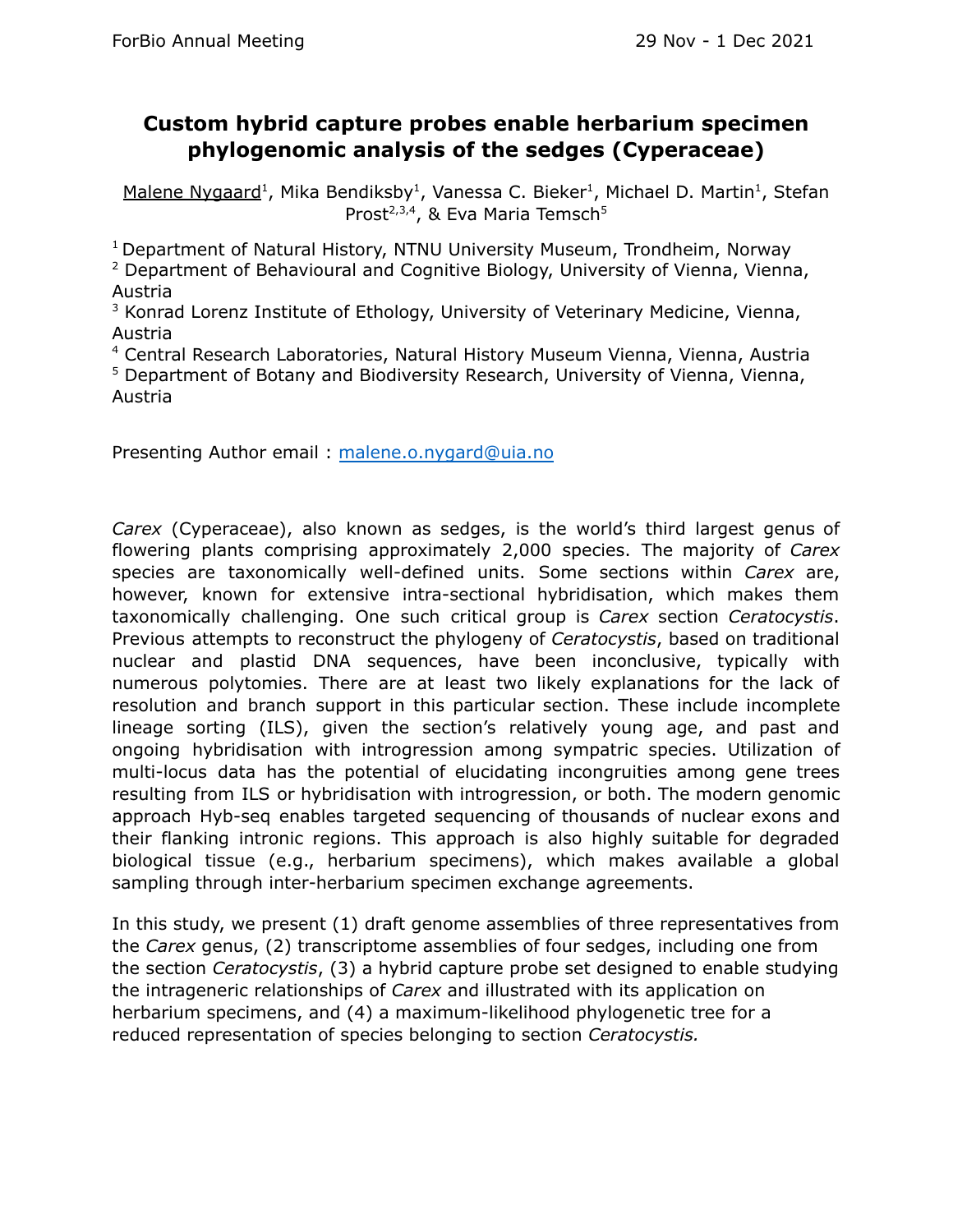#### **Diversity of Laonice (Annelida, Spionidae) from the Arctic and the North Atlantic**

Polina Borisova<sup>1</sup>, Vasily Radashevsky<sup>2</sup>, Viktoria Bogantes<sup>3</sup>, Nataliya Budaeva<sup>4</sup>

<sup>1</sup> P.P. Shirshov Institute of Oceanology, Russian Academy of Sciences, Russia **<sup>2</sup>**A.V. Zhirmunsky National Scientific Center of Marine Biology, Far Eastern Branch of the Russian Academy of Sciences, Russia.

**<sup>3</sup>**Department of Biological Sciences, Molette Biology Laboratory for Environmental and Climate Change Studies, Auburn University, USA

<sup>4</sup> Department of Natural History, University Museum of Bergen, University of Bergen, Norway

Presenting Author email: [salixhastata@ya.ru](mailto:salixhastata@ya.ru)

The information on genetic diversity for many annelid species from the Siberian Arctic shelf and from the deep Arctic basins is still missing. In our work, we analyze genetic diversity of *Laonice* (Annelida, Spionidae) from the Arctic and the north Atlantic waters. *Laonice* has worldwide distribution and comprises about 40 described species. *Laonice cirrata* is the type and the oldest species of the genus with very brief original description. This resulted in reporting occurrences of *L. cirrata* from all over the world from shallow to abyssal depths making *L. cirrata* one of the well known cosmopolitan annelid species. The original material was collected from the Kara and the Laptev Seas. Additional material from the Greenland, the Norwegian and the Barents Seas was examined from the invertebrate collection of the University Museum of Bergen. Moleular analysis was based on COI (180 sequences including data from BOLD) and 28S (75 sequences) markers.

In our material we found 11 MOTU, which included seven described species of *Laonice*, most with rather limited geographical and vertical ranges. One species, *Laonice irinae* sp. nov., was described during our work. Three MOTU from deep waters appeared new to science: one species from the Fram strait (1000-1500 m) and two species from the waters around Iceland (900 m and 1400-1900 m). New material of *Laonice cirrata* has been collected from its type locality - Lofoten Islands and across the whole study area. Our data show that although this species has the widest distribution in studied material,it is limited to the Arctic and the North Atlantic waters. Pacific records of *L. cirrata* known from the literature and the GenBank should be re-evaluated and subsequently re-described.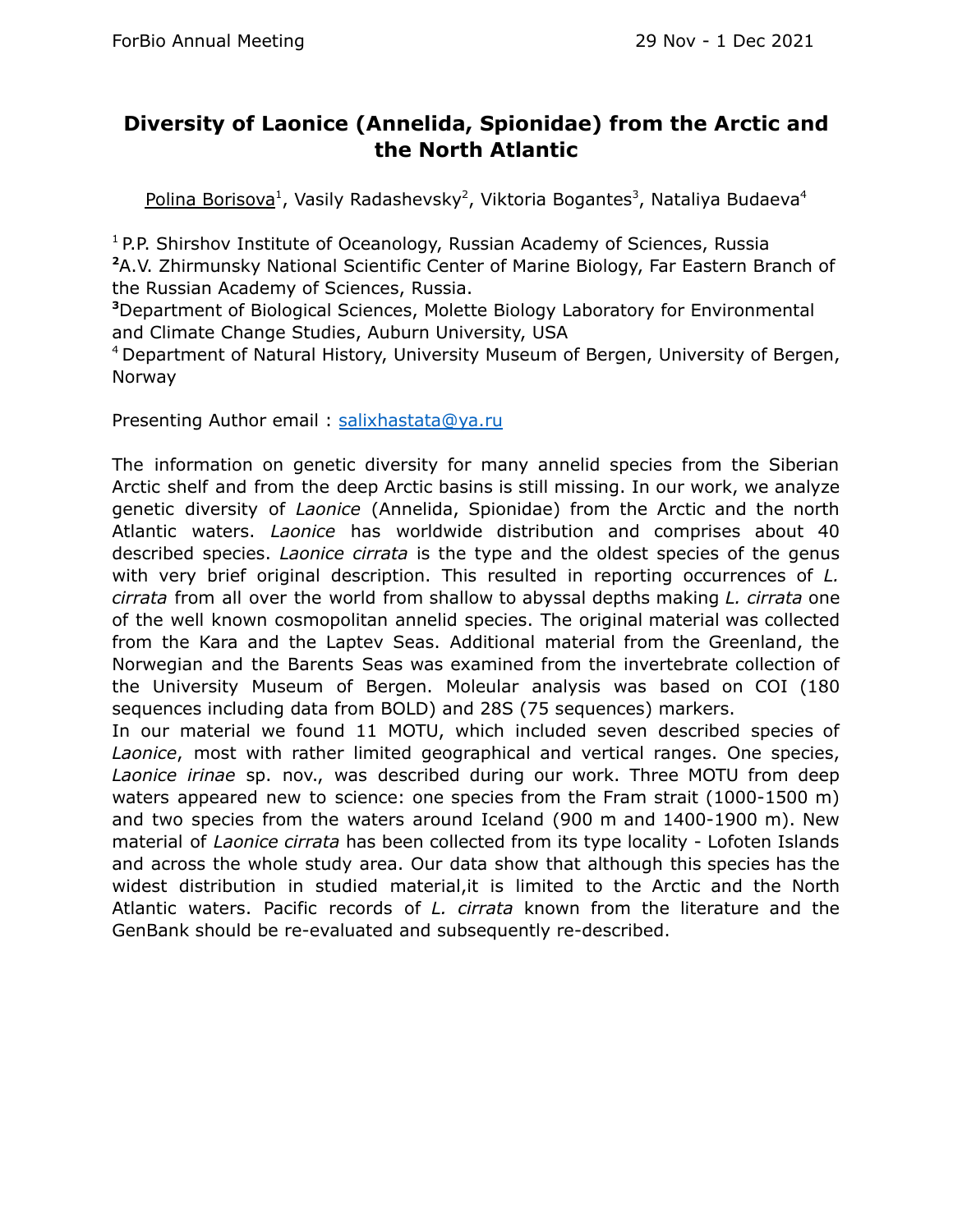#### **Dietary analysis of Carangid fishes from Southeastern Brazil determined by metabarcoding**

Queiroz, Anna Karolina Oliveira de<sup>1.2</sup>; Ribas, Talita Fernanda Augusto<sup>1</sup>; Sales, João Bráullio de Luna<sup>1</sup>; De Boer, Hugo<sup>2</sup>; Thorbek, Lisbeth<sup>2</sup>; Oliveira, Renato Renison Moreira<sup>3,4</sup>, Laux, Marcele<sup>3</sup>; Rosa, Fabrício dos Anjos Santa<sup>1</sup>; Oliveira, Guilherme Corrêa<sup>3</sup>, Postuma, Felippe Aldert<sup>5</sup>, Gasalla, Maria de Los Angeles<sup>5</sup>, Ready, Jonathan<sup>1</sup>

<sup>1</sup>Integrated Biological Research Group, Center for Advanced Studies of Biodiversity, Federal University of Pará, Belém, Brazil

<sup>2</sup>Natural History Museum, University of Oslo, Oslo, Norway

<sup>3</sup>Instituto Tecnológico Vale, Belém, Brazil

<sup>4</sup>Postgraduate Program in Bioinformatics, Federal University of Minas Gerais, Belo Horizonte, Brazil

<sup>5</sup>Fisheries Ecosystems Laboratory, Oceanographic Institute, University of São Paulo, Brazil

Presenting Author email : [annakoli@student.matnat.uio.no](mailto:annakoli@student.matnat.uio.no)

Carangid fishes are distributed worldwide in tropical and subtropical marine ecosystems and are commercially important in fisheries and aquaculture. Their role in food webs can be unclear as dietary items are poorly identified in traditional gut content analysis, though they are known to prey on pelagic and benthic species, with clupeiform fishes being important dietary items for some species. However, few studies have evaluated the diet of more than one or two species at a time. As many species may be found sympatrically, it is unknown whether carangids share food resources or show trophic segregation. Here we used metabarcoding to analyze the diet of seven carangid species caught as bycatch in the Brazilian southwest Atlantic sardine fishery. Stomachs were processed from all species sampled including four individuals of *Chloroscombrus chrysurus*, *Trachinotus carolinus* and *Selene setapinnis*; three *Oligoplites saliens* and Caranx crysos; two *Hemicaranx amblyrhynchus* and one *Caranx latus*. COI amplicons were sequenced on the Ion GeneStudio S5 system. MOTUs were defined using QIIME and Vsearch pipelines and identified by BLAST against the nucleotide reference database from GenBank and BOLD to perform taxonomic assignment. Diets are dominated by teleost fishes. All four non-fish prey items were present in the S. setapinnis diet while only two, *Penilia avirostris* and *Sagitta enflata*, found in the diet of *O. saliens* and *C. chrysurus*. Interestingly, the main prey in the *S. setapinnis* diet is *C. crysos*, suggesting possibility of predation of juveniles of closely related species as a competitive behavior in these fishes. Other members of the family Carangidae were found in diets of six of the seven species analyzed. These findings are important because they provide additional insight into the diversity of marine ecosystems, especially the poorly known diet of carangid fishes, not discoverable using traditional methods.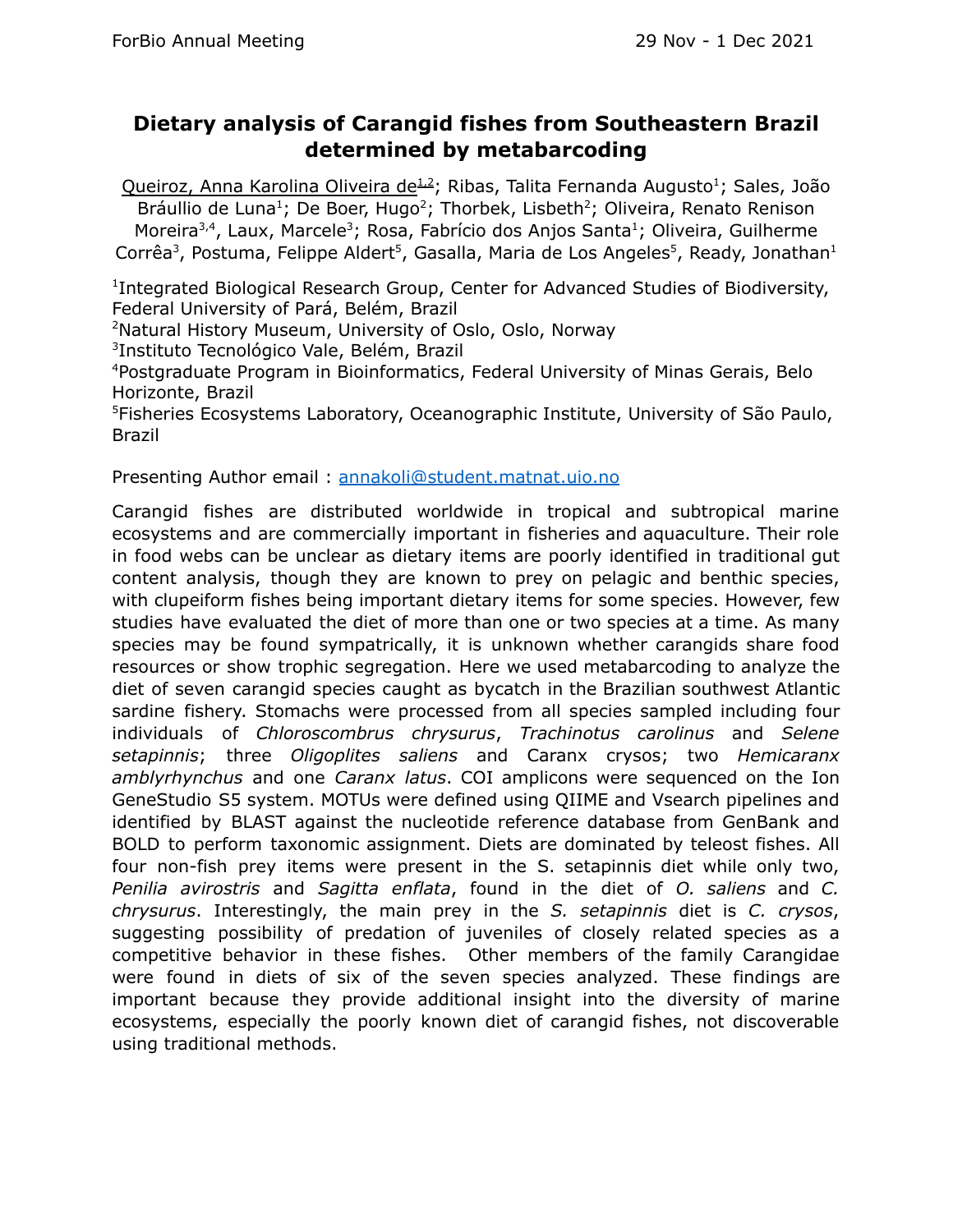#### **Molecular and morphometric analyses reveal highly underestimated diversity in** *Eteone* **(Phyllodocidae, Annelida)**

Martha Everett<sup>1</sup>, Glafira Kolbasova<sup>2</sup>, Nataliya Budaeva<sup>3</sup>, Tatiana Neretina<sup>4</sup>

<sup>1</sup> Department of Invertebrate Zoology, M.V. Lomonosov Moscow State University, Russia

<sup>2</sup> Department of Invertebrate Zoology, M.V. Lomonosov Moscow State University, Russia

<sup>3</sup> Department of Natural History, University Museum of Bergen, University of Bergen, Norway

<sup>4</sup> M.V. Lomonosov Moscow State University, Russia

Presenting Author email : [marfa.everett@yandex.ru](mailto:marfa.everett@yandex.ru)

Genetic diversity of the genus *Eteone,* Savigny, 1820 (*Phyllodocidae*) was studied using mitochondrial (COI, 16S) and nuclear (18S, H3) markers. The material was obtained mostly from the White Sea but also included specimens from the Sea of Okhotsk, the Barents Sea, the Norwegian Sea, the North Sea, the Greenland Sea, and the West coast of Africa. Our study discovered five monophyletic clades of *Eteone* from the White Sea and more than 13 clades altogether among the examined material. The morphological study revealed five morphotypes in the White Sea differing in the shape of the prostomium, parapodia, and dorsal and ventral cirri, and in the structure of the proboscis. Previously only two species of *Eteone* (*E. flava* and *E. longa*) were reported from the White Sea. The accepted morphological descriptions of *E. flava* and *E. longa* are different from the original descriptions given by Fabricius in 1780. The morphological study revealed morphotypes that fall under the original descriptions and morphotypes that fall under the accepted descriptions. The relation between *Eteone* and genera *Mysta,* Malmgren, 1865 and *Hypereteone,* Bergstrom, 1914 was investigated. *Mysta* and *Hypereteone* ended up inside the *Eteone* clade, which casts doubt on their separation. *E. picta* is nested within a paraphyletic clade of the genus *Paranaitis,* Southern, 1914 and makes a highly supported clade with *P. kosteriensis.* Our results suggest that further revision of *Eteone*, *Mysta, Hypereteone,* and *Paranaitis* utilizing genetic data should be performed in the study area and worldwide.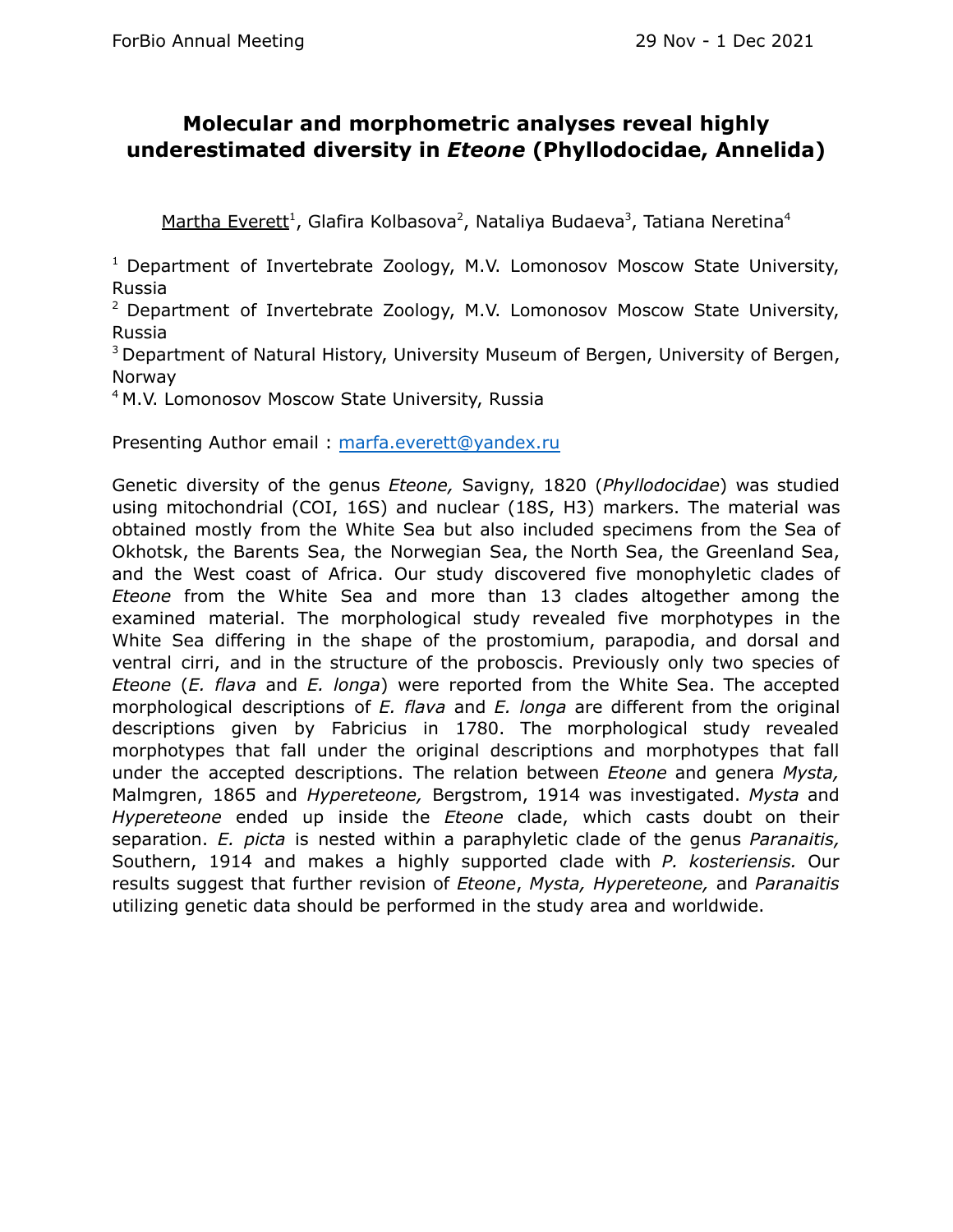#### **The most comprehensive mitogenome phylogeny of the tribe Arini (Psittacidae) with emphasis in** *Pyrrhura* **parrots**

Jaime Morin<sup>1</sup>, José Cerca<sup>1</sup>, Cristina Miyaki<sup>2</sup>, James Speed<sup>1</sup>, Michael Martin<sup>1</sup>

<sup>1</sup> Department of Natural History, NTNU University Museum, Norwegian University of Science and Technology (NTNU)

<sup>2</sup> Department of Genetics and Evolutionary Biology, Sao Paulo University, Brazil

Presenting Author email : [jaime.g.m.lagos@ntnu.no](mailto:jaime.g.m.lagos@ntnu.no)

The Arini tribe is considered the most diverse group of Neotropical parrots from the family Psittacidae. It comprises approximately 158 species distributed in at least 32 genera, including several charismatic species like the blue-and-yellow macaw (*Ara ararauna*). These parrots have been severely affected by habitat loss and fragmentation, climate change, and the illegal wildlife trade market. Previous molecular phylogenies of the tribe were inferred using only sparse sampling and a limited set of nuclear and mitochondrial marker sequences and therefore the evolutionary relationships between some taxa remain unclear. The increasing accessibility and development of next-generation sequencing (NGS) technologies facilitates large data sets of genomic data that can be used to retrieve highly supported phylogenies. Recent efforts have made publicly available genomic data of some neotropical parrots, particularly the mitochondrial genome. However, despite being the most specious genus within the tribe, *Pyrrhura* has been largely ignored. In this talk, I introduce the results from low-coverage whole-genome shotgun sequencing from which we obtained mitochondrial genome sequences of 48 *Pyrrhura* samples, representing 22 of 31 *Pyrrhura* species. Together with all publicly available mitogenome sequences, the generated dataset was used to infer the most comprehensive mitogenome-based phylogeny of the tribe Arini. The obtained phylogeny showed more resolved clades and higher support than in previous studies of Arini and *Pyrrhura*. In the future, we aim to obtain sequences from missing taxa and to include nuclear sequences in the analysis.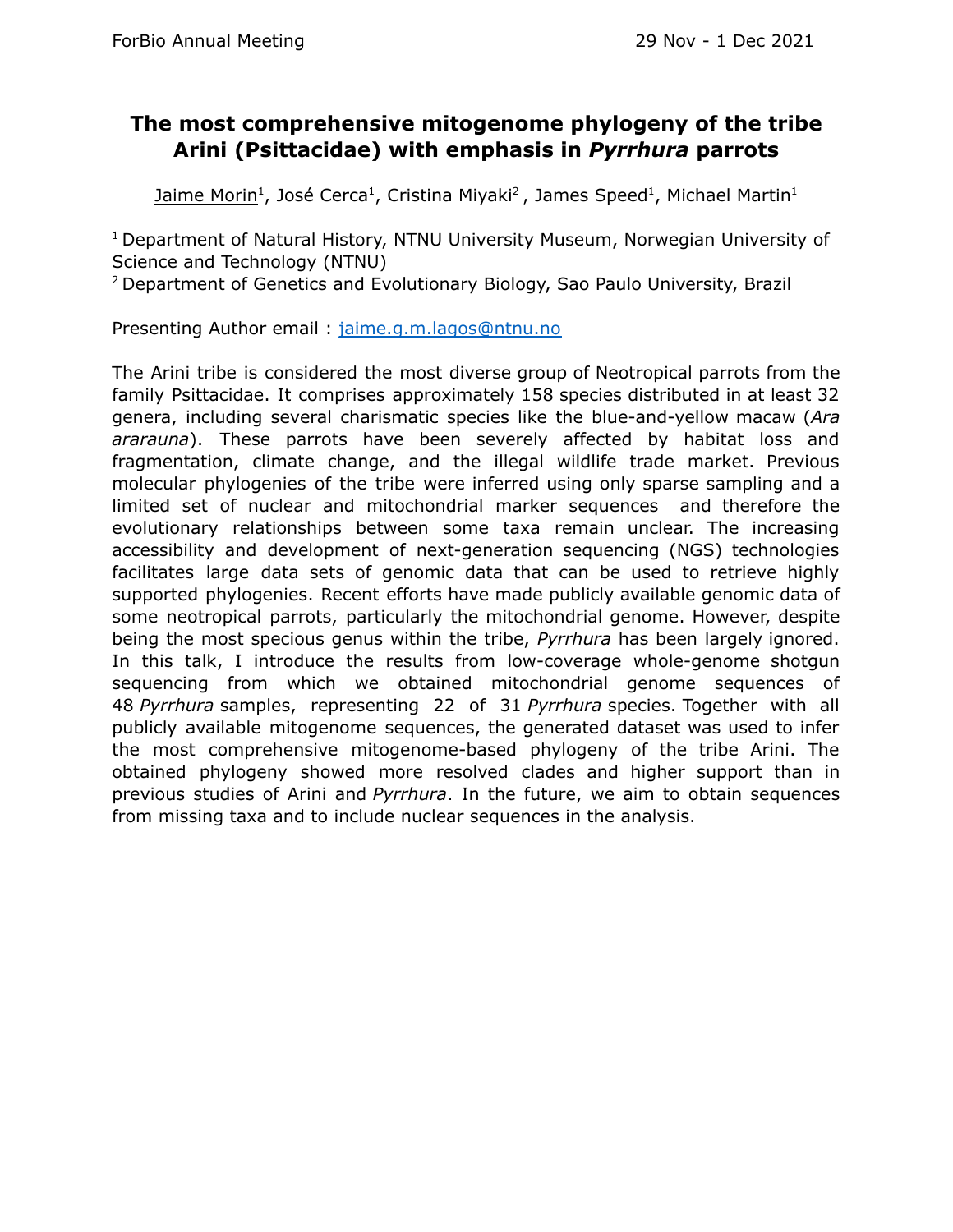## **Mapping a super-invader in a biodiversity hotspot, an eDNA-based success story**

Thomas Baudry<sup>1-2-3-4</sup>, Quentin Mauvisseau<sup>5,6</sup>, Jean-Pierre Goût<sup>1</sup>, Alexandre Arque<sup>2</sup>,

Carine Delaunay<sup>3</sup>, Juliette Smith-Ravin<sup>4</sup>, Michael Sweet<sup>6</sup> & Frédéric Grandjean<sup>3</sup>

 $1$  DEAL Direction de l'Environnement, de l'Aménagement et du Logement

Route de la Pointe de Jaham - BP7212, Route de la Pointe de Jaham, Schoelcher 97274, Martinique

<sup>2</sup> ODE Office De l'Eau, 7 Avenue Condorcet, Fort-de-France, Martinique

<sup>3</sup> Laboratoire Ecologie et Biologie des Interactions, UMR CNRS 7267 Equipe Ecologie Evolution Symbiose, 5 rue Albert Turpin, Poitiers Cedex, France

<sup>4</sup> Groupe BIOSPHERES, Université des Antilles, Campus de Schoelcher, Martinique, F.W.I.

<sup>5</sup> Natural History Museum, University of Oslo, Oslo, Norway

<sup>6</sup>Aquatic Research Facility, Environmental Sustainability Research Centre, University of Derby, Derby, DE22 1GB, UK

Presenting Author email : [thomas.baudry@univ-poitiers.fr](mailto:thomas.baudry@univ-poitiers.fr)

Human activities are leading to a global degradation of all ecosystems, thus causing a considerable erosion of their biodiversity. These ecosystems become more fragile and less resistant, for example to biological invasions, one of the main factors in the loss of biodiversity today. Hosting many endemic species, the lesser Antilles archipelago in the Caribbean is known as a biodiversity hotspot. However, recent introduction of a highly invasive species, the Australian Red Claw Crayfish (*Cherax quadricarinatus*), has led to significant threats to this fragile ecosystem. In our study, we developed, validated, and optimized a species-specific eDNA-based detection protocol targeting the 16S region of the mitochondrial gene of *C. quadricarinatus*. Our aim was to assess the crayfish distribution across Martinique Island. Our developed assay was found to be species-specific and showed a high sensitivity in laboratory, mesocosm and field conditions. We showed a significative and positive correlation between species biomass, detection probability and efficiency through mesocosm experiments. Moreover, we found that eDNA persisted up to 23 days in tropical freshwaters. We investigated a total of 83 locations spread over 53 rivers and two closed water basins using our novel eDNA assay and traditional trapping. The latter undertaken to confirm the reliability of the molecular-based detection method. Overall, we were able to detect *C. quadricarinatus* at 47 locations using eDNA detection and 28 using traditional trapping methods, all positive trapping sites were positive for eDNA. We found that eDNA-based monitoring was less time-consuming and less influenced by the crayfishes often patchy distributions, proving a more reliable tool for future large-scale surveys. The clear threat and worrying distribution of this invasive species is particularly alarming as the archipelago belongs to one of the 25 identified biodiversity hotspots on Earth.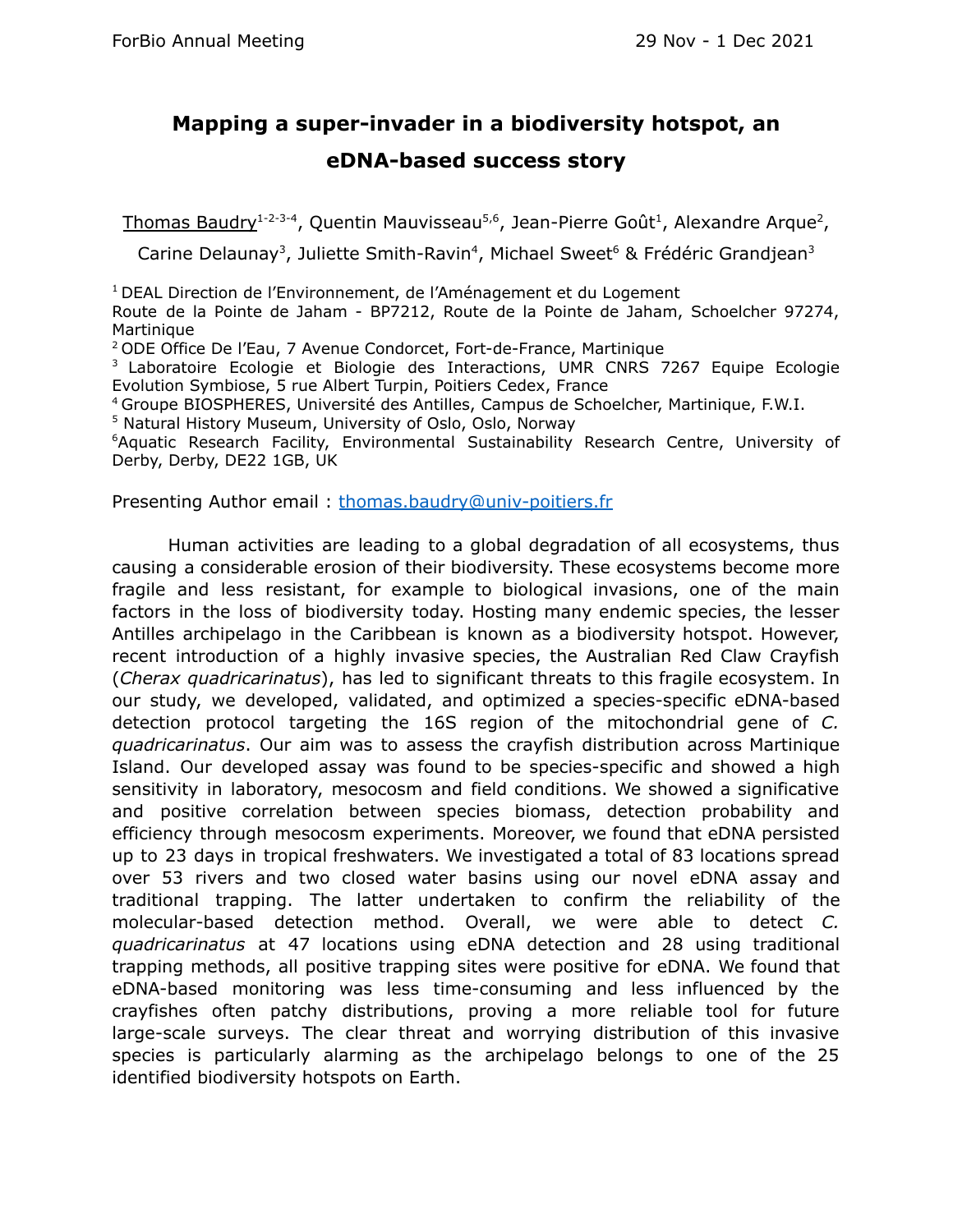#### **Sperm evolution in the Canary Islands chiffchaff**

Emily R. A. Cramer<sup>1</sup>, Eduardo Garcia-del-Rey<sup>2</sup> Lars Erik Johannessen<sup>1</sup>, Terje Laskemoen<sup>1</sup>, Gunnhild Marthinsen<sup>1</sup>, Arild Johnsen<sup>1</sup> and Jan T. Lifjeld<sup>1</sup>

<sup>1</sup> Sex and Evolution Research Group, University of Oslo, Oslo, Norway <sup>2</sup> Macaronesian Institute of Field Ornithology, Santa Cruz de Tenerife, Spain

Presenting Author email : [Becky.cramer@nhm.uio.no](mailto:Becky.cramer@nhm.uio.no)

Phenotypic divergence in allopatric populations may play an important role in speciation, if that divergence then causes a barrier to heterospecific mating upon secondary contact. Understanding when allopatric populations do or do not evolve divergent phenotypes is therefore of interest. Here, we study sperm morphology diversification in allopatric populations of the Canary Islands chiffchaff (*Phylloscopus canariensis*). Sperm morphology is likely to be under substantial sexual selection, because females are thought to copulate with multiple males in a reproductive cycle, creating opportunity for sperm to compete and the female to choose among males' sperm. Sperm length may affect how effectively they are stored in the female's sperm storage tubules as well as affecting their competitive ability against sperm of other males. Despite genetic divergence between island populations, and in contrast to other passerine species where sperm has diverged among islands, sperm morphology does not differ between populations of the Canary Islands chiffchaff. We found a negative correlation between sperm total length and sperm swimming speed. Since longer total length and faster swimming speed may each be selectively advantageous under sperm competition, there may be opposing selective pressures that result in trait stasis rather than trait diversification. Chiffchaffs belong to a phylogenetic family showing relatively slow sperm evolution currently, such that there may be other constraints on sperm evolution in this clade. In the absence of sperm divergence, we may expect that sperm-female interactions will not represent a barrier to hybridization if the populations come into secondary contact.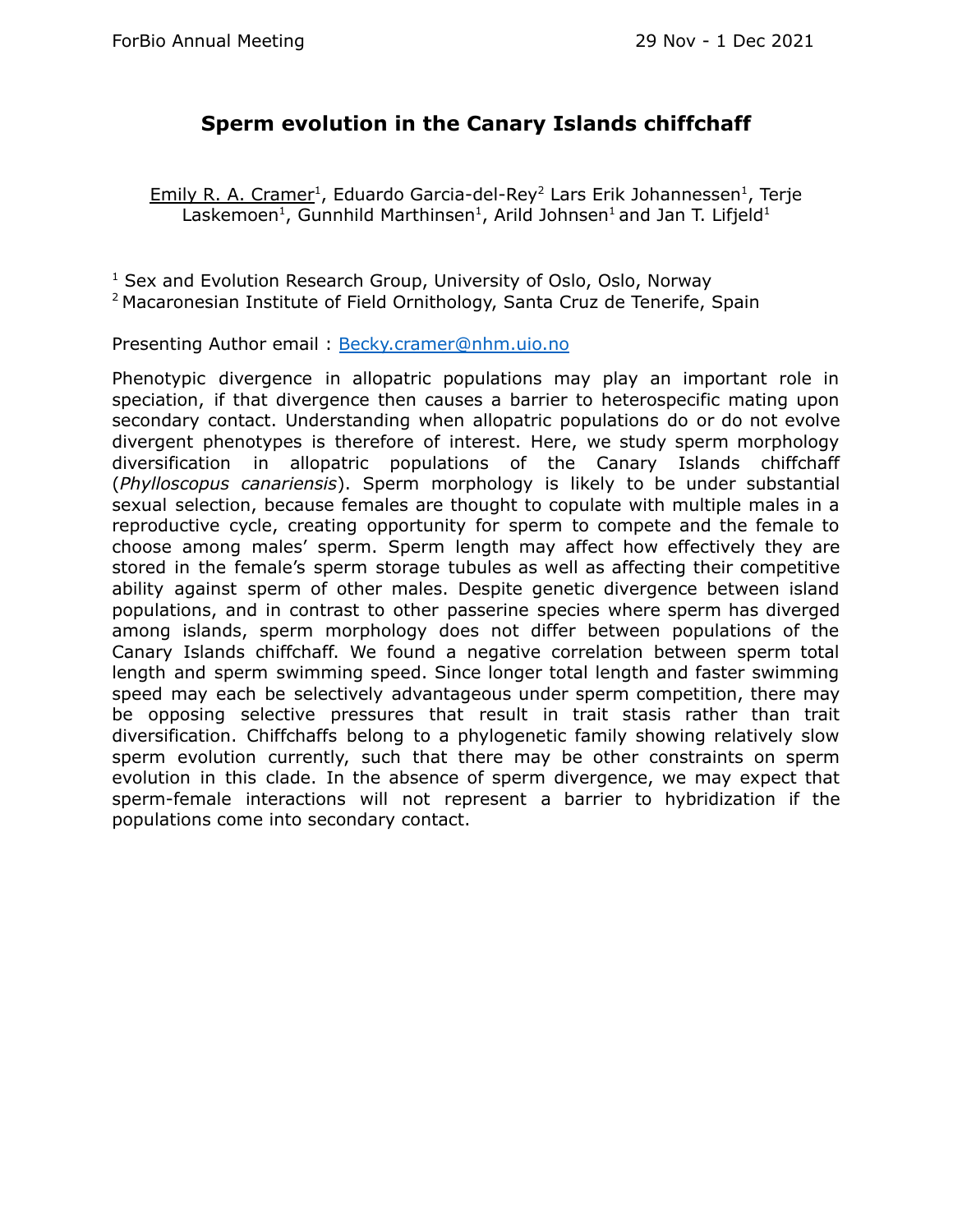#### **Intrathalline microalgal diversity and ultrastructural features of the new lichenized** *Trebouxia delisei* **lineage (Trebouxiophyceae, Chlorophyta)**

Maonian Xu<sup>1</sup>, Patricia Moya<sup>2</sup>, Eva Barreno<sup>2</sup>, Elin Olafsdottir<sup>1</sup>, Starri Heidmarsson<sup>3</sup>

<sup>1</sup> Faculty of Pharmaceutical Sciences, University of Iceland

<sup>2</sup> Facultat de Ciències Biològiques, Universitat de València

<sup>3</sup> Icelandic Institute of Natural History

Presenting Author email : [maonian@hi.is](mailto:maonian@hi.is)

A new lichenized algal lineage of the genus *Trebouxia* was recently reported with phylogenetic analyses (i.e. *T. delisei* lineage), which shows a specific association to the lichenized fungus *Cetrariella delisei*. This study aimed to formally describe taxa in this lineage with ultrastructural investigations, and to explore the intrathalline microalgal diversity associated with *C. delisei* using algal metabarcoding. Using transmission electron microscopy, we found that taxa of this lineage do not contain a real pyrenoid and the pyrenoglobuli are dispersed between the thylakoids in the chloroplast, which are characteristic ultrastructural features. Algal metabarcoding revealed the complexity of microalgal composition, and there can be as many as three major *Trebouxia* OTUs coexisting, followed by minor ones. Microalgal composition does not show a geographic pattern. Even though two intraspecific *C. delisei* clades were found in Iceland, each clade does not show any pattern in microalgal composition.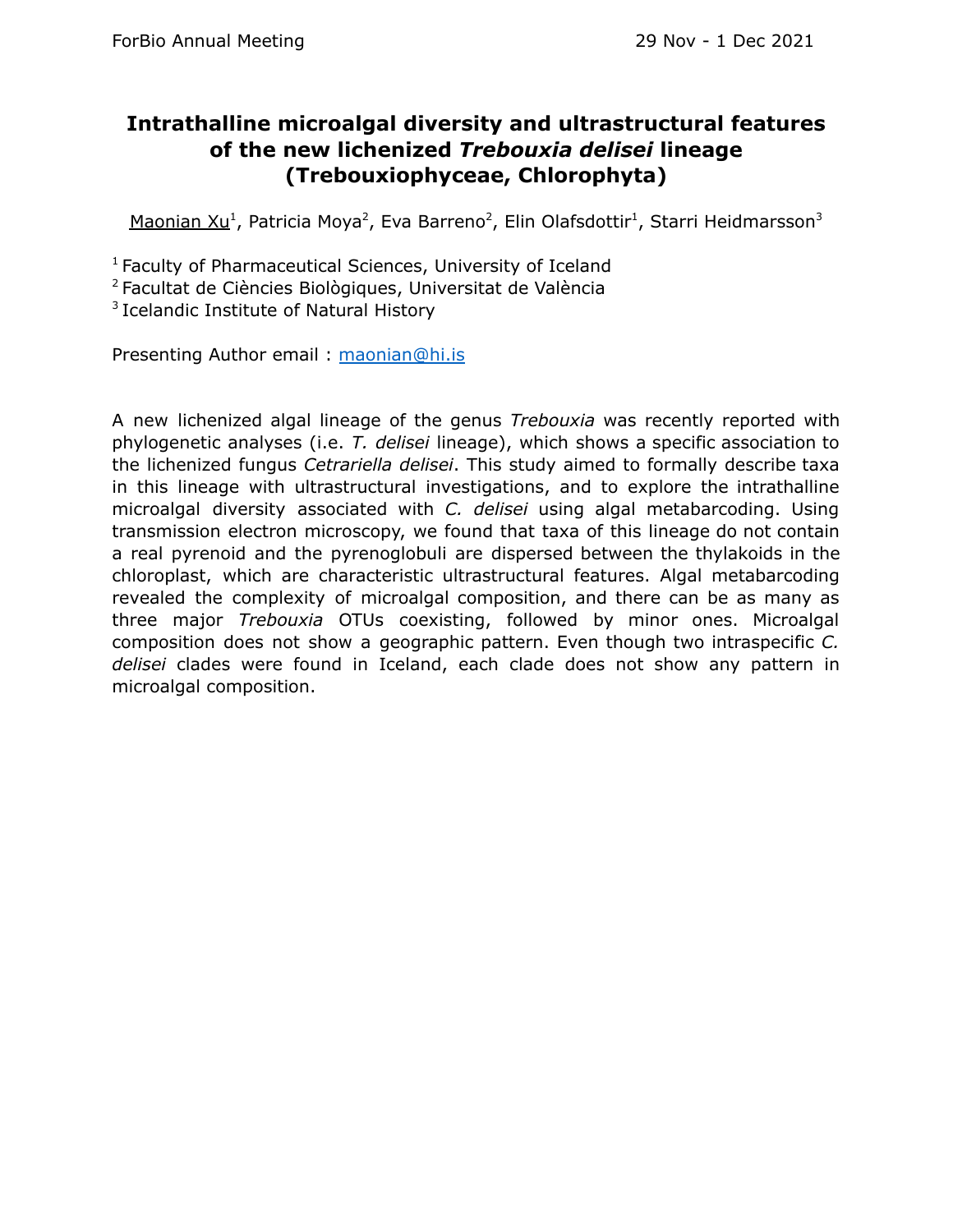#### **Ground-truthing soil eDNA plant diversity assessments**

María Ariza<sup>1</sup>, Inger Greve Alsos<sup>2</sup>, Rune Halvorsen<sup>1</sup>, Hugo de Boer<sup>1</sup>

<sup>1</sup> Universitetet i Oslo, Naturhistorisk Museum, Oslo, Norway  $2$  The Arctic University Museum of Norway, UiT - The Arctic University of Norway, Norway

Presenting Author email : [m.a.salazar@nhm.uio.no](mailto:m.a.salazar@nhm.uio.no)

Given the fast pace of global biodiversity loss relative to its appraisal, fast and complete assessments have never been so urgent to counteract this trend. Recent developments in sequencing technology, bioinformatics and artificial intelligence point to DNA-based assessments as the solution for increasing the pace in which biodiversity is currently being estimated. Particularly for plant assessments, soil eDNA metabarcoding promises to overcome the shortcomings of morphology-based assessments by providing a more complete picture of the vegetation that is not limited to any season. However, knowledge about how morphology-and DNA-based plant assessments compare to each other is limited, and the spatial and temporal signals of plant DNA in the soil remain unclear. These questions are essential in the evaluation of any molecular data on biodiversity. Here we propose a calibration in space and time of eDNA-based plant identifications against morphological vegetation surveys to reveal the 'ground-truth' of soil eDNA assessments. We combine morphological identifications made in seven vegetation surveys along 30-years in one hundred  $1m<sup>2</sup>$  plots extended over a boreal forest in South of Norway with eDNA metabarcoding using chloroplast trnL (UUA) intron p6 loop from soil samples collected at the same plots on the year of the last vegetation survey. We found that soil eDNA compared best with the last vegetation survey for both vascular and non-vascular plants and detected about 61- 73% and 12- 20% of the diversity registered in each vegetation survey, respectively. Taxa occurring only at one vegetation survey were also detected by soil eDNA, with signals from up to 30 years ago. The taxa which remained undetected by soil eDNA were less abundant than those detected. In addition, soil eDNA detected taxa registered in other plots and within the study area. Our study demonstrates that soil eDNA assessments detects past and present plant diversity at a local scale and therefore offers new avenues for biodiversity assessment.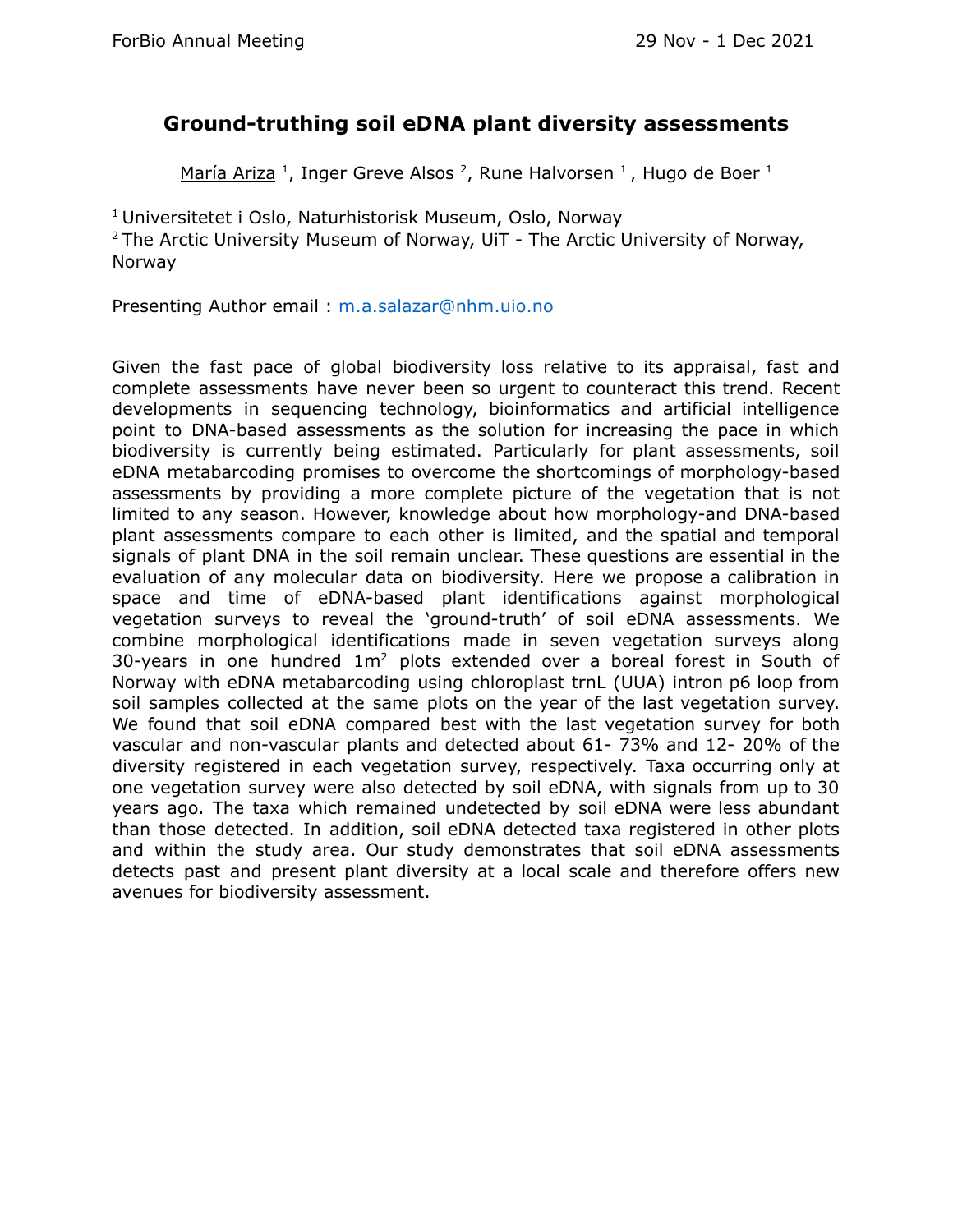#### **Utility of Kalanchoe (Crassulaceae) in Kenya**

Gertrude Evusa<sup>1</sup>, Charlotte Bjorå<sup>2</sup>, Grace Olwen<sup>3</sup>, Emily Wabuyele<sup>1</sup>, Grace Gatheri<sup>1</sup>, Tori Robinson<sup>2</sup> and Tim Pearce<sup>3</sup>

Department of Plant Sciences, Kenyatta University Natural History Museum, University of Oslo Comparative Plant and Fungal Biology, Royal Botanical Gardens, Kew, Surrey, TW9, 3AB

Key Words: Ethnobotany, ethnotaxonomy, Kalanchoe, biocultural value, conservation

Presenting Author email : [gtevusa@gmail.com](mailto:gtevusa@gmail.com)

The genus Kalanchoe (Crassulaceae) has about 150 species of succulent shrubs and perennial, annual or biennial herbs native to tropical Africa with most of its distribution in tropical southern Africa and Madagascar. The plants are cultivated as ornamental house or garden plants. A small percentage of Kalanchoe have their utility known, which makes it impossible for them to have priority in management and conservation plans. Utility data of Kalanchoe species in Kenya was obtained from informants of varied experience in different parts of the country, between August 2019 and December 2020, using interviews and semi-structured questionnaires. Simple random sampling method was used to sample plants from populations in regions where they are distributed following plant collecting guidelines. Utility data was analyzed using PAST (4.05) software and Microsoft excel using descriptive statistics. Use value (UV), frequency of citation (FC), relative frequency of citation (RFC), Informants consensus factor (ICF), citation and use percentages were computed. The results revealed that the general uses of Kalanchoe species in Kenya include treatment of sprained leg or hand, swollen body and body parts, skin infections and wounds, respiratory system infections, gastrointestinal problems, relieving pain, cleansing the blood and against most microbial infections in human and poultry. Kalanchoe prittiwitzii, Kalanchoe densiflora, K. lateritia, K. crenata, K. marmorata and K. lanceolata were cited as the most used species of Kalanchoe in Kenya. Kalanchoe plants are threatened with overexploitation due to increased human population; habitat fragmentation and destruction due to agricultural practices, construction, deforestation, leasing of forested land to locals for cultivation, cutting and burning of bushes, new generation and modern cultures/societies being ignorant of the value of the plants and herbalists are giving up. There is urgent need for sustainable utilization, proper conservation and protection of threatened species of Kalanchoe in Kenya.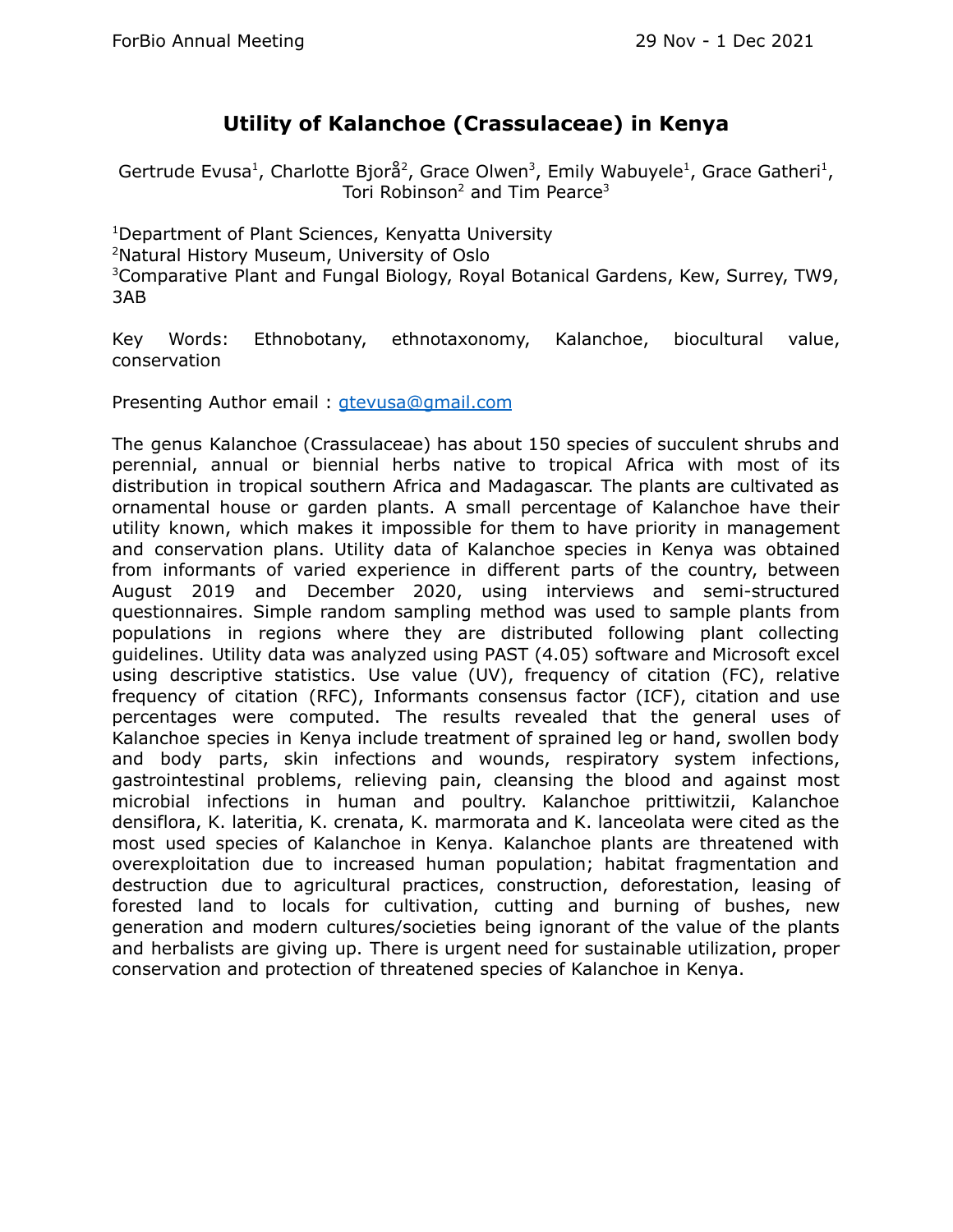# **Field determinants of PCR success in specimen identification using non-invasive DNA sampling of carnivore scats**

Ehsan Moganaki<sup>1</sup> and Mahdieh Tourani<sup>2</sup>

<sup>1</sup> Faculty of Environmental Sciences and Natural Resource Management, Norwegian University of Life Sciences, P.O. Box 5003, 1432 Ås, Norway <sup>2</sup> Department of Wildlife, Fish, and Conservation Biology, University of California Davis, Davis, CA, USA

Presenting Author email : [ehsan.moqanaki@gmail.com](mailto:ehsan.moqanaki@gmail.com)

Non-invasive DNA sampling is one of the most common techniques in survey and monitoring of terrestrial carnivores. Given the vast resources required to obtain usable environmental DNA (eDNA) under natural field conditions, pilot studies are crucial to understand the trade-offs for optimizing the sampling effort in presence of factors influencing the quality and quantity of eDNA in scats. Using data from a baseline survey of carnivores across the Southern Caucasus, we explore (1) the impact of field conditions on eDNA amplification successes and genotyping errors for carnivore fecal samples; and (2) factors affecting the accuracy of carnivore scat identification by field biologists in the absence of genetic tools. First, we evaluated the environmental predictors of mitochondrial DNA amplification and sequencing success from the field-collected carnivore scats. For the putative brown bear (*Ursus arctos*) samples, we further tested for the field and locus-specific variables influencing the genotyping success and errors of nuclear DNA using eight microsatellites. Second, using these empirical results, we compared the specimen identification of scats by surveyors to those of eDNA. We revealed some of the environmental factors influencing the DNA amplification successes and genotyping errors, but their impact varied among the mitochondrial and microsatellite loci. Field identification of scats was accurate for large carnivores, but both false positive and false negative errors were high for the co-occurring mesocarnivores. We make recommendations for future eDNA surveys of the carnivore community in the study system.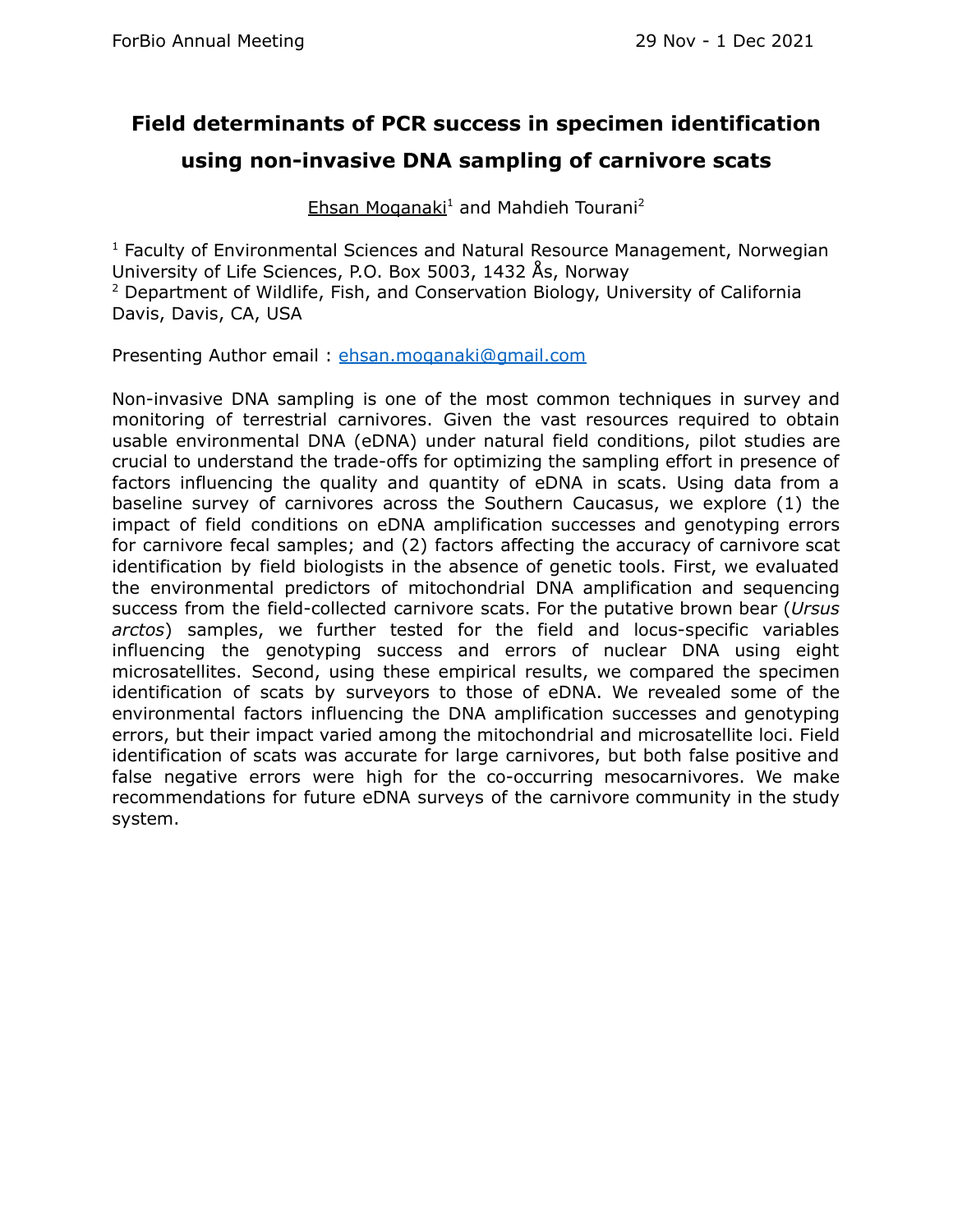#### **Shedding light on the hidden diversity and host specificity of tremellalean lichenicolous fungi in Norway**

Mika H. Kirkhus<sup>1</sup>, Andreas Frisch<sup>1</sup>, Mika Bendiksby<sup>2</sup>, Ann M. Evankow<sup>2</sup>, Marie Davey<sup>3</sup>, Ana Millanes<sup>4</sup>

<sup>1</sup> NTNU University Museum, Norwegian University of Science and

Technology, Trondheim, Norway

<sup>2</sup> Natural History Museum, University of Oslo, Oslo, Norway

<sup>3</sup> Norwegian Institute for Nature Research, Trondheim, Norway

<sup>4</sup> Department of Biology and Geology, King Juan Carlos University, Móstoles, Spain

Presenting Author email : [Mikahk@stud.ntnu.no](mailto:Mikahk@stud.ntnu.no)

Many species of the genus *Tremella* are known to live associated to lichens as lichen-inhabiting (lichenicolous) fungi. They have a dimorphic life cycle, including a haploid unicellular yeast stage and a dikaryotic filamentous stage. Lichenicolous fungi with only the unicellular yeast stage present are asymptomatic, as they lack visible symptoms or fruiting bodies, making them hard to detect*.* Currently, there are no studies related to lichenicolous *Tremella* in Norway. Furthermore, there is limited information on distribution, ecology, and conservation status of Norwegian lichenicolous fungi. DNA based methods have been essential in assessing the diversity and taxonomic affiliation of lichenicolous fungi. Suspicions of hidden diversity within *Tremella* arose when diverse contaminant ITS sequences of *Tremella* were obtained from healthy looking species of the Pertusariaceae. Only one lichenicolus *Tremella* species residing in species of the Pertusariaceae has been described, namely *Tremella pertusariae*.

Through this project, I will (1) assess the hidden *Tremella* diversity in asymptomatic thalli in *Pertusaria*, 2) study the diversity and distribution of lichenicolous *Tremella* fungi residing in species of *Pertusaria* in Norway, and (3) investigate the specificity of lichenicolous *Tremella* to species of *Pertusaria*. I will use high-throughput amplicon sequencing, targeting three nuclear DNA ribosomal markers (nSSU, nITS, and nLSU), on samples collected from various locations in Norway. This should allow detection of yeast stage *Tremella* in asymptomatic thalli, even when only few cells are present. I will use DADA2 to get high-resolution sample inference from Illumina amplicon data. Preliminary PCR results show that a minimum of 20-30% of 196 samples of asymptomatic thalli of *Pertusaria* contain DNA of *Tremella.*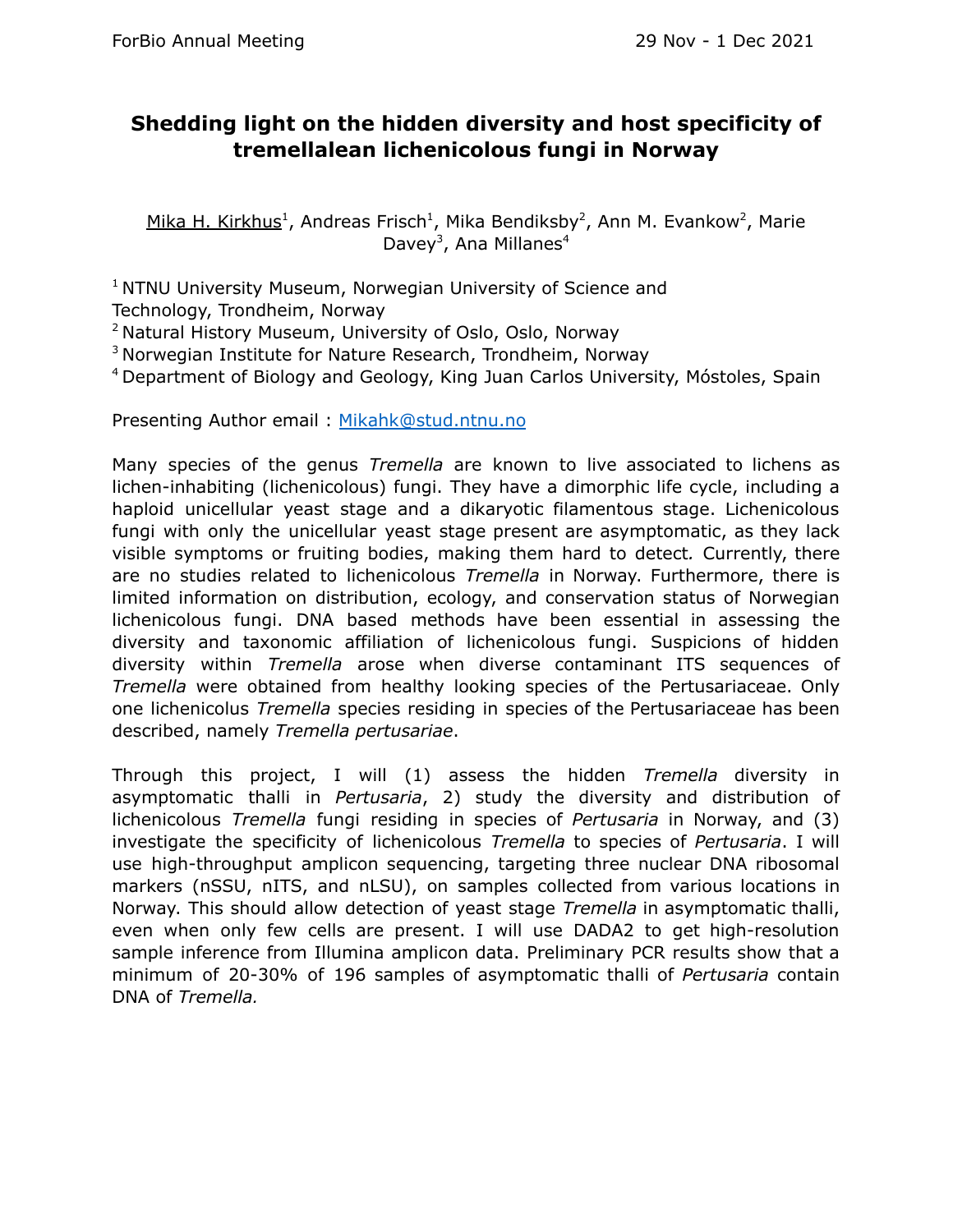### **Using target capture to resolve taxon limits in** *Ledebouria* **and related genera**

Solveig Bua Løken<sup>13</sup>, Mika Bendiksby<sup>1,2</sup> and Brita Stedje<sup>1</sup>

<sup>1</sup> Natural History Museum, University of Oslo, Norway

<sup>2</sup> NTNU University Museum, Norwegian University of Science and Technology, Trondheim, Norway

Presenting Author email : [s.b.loken@nhm.uio.no](mailto:s.b.loken@nhm.uio.no)

In this integrative systematic study, we are focusing on three closely related monocot genera: *Drimiopsis*, *Ledebouria* and *Resnova* (Asparagaceae, Scilloideae). Due to the scarcity of phylogenetically informative characters, both morphological and molecular, taxon delimitation in this clade has historically been challenging. The three genera together constitute a well-supported monophyletic group, yet the relationships within the clade remain poorly resolved. Preliminary results suggest a paraphyletic *Ledebouria*, with *Drimiopsis* and *Resnova* as sisters to one *Ledebouria* clade each. In addition, there seems to be little correlation between the distribution of morphological character states and the preliminary molecular phylogenies. A more integrative systematic approach, where an expanded set of morphological characters are evaluated in the light of a resolved phylogeny is therefore needed to understand the evolutionary history of this clade.

To obtain a resolved phylogeny for the clade, all the way down to species level, we have applied a target sequence capture approach. Using the Angiosperms353 probe set, we expect to obtain a multi-locus data set that, along with a broad geographical sampling, will provide the basis for inferring a more natural classification at all levels of the target group. To help taxon identification in the field, we hope the resolved phylogeny will provide the framework needed to identify a set of phylogenetically informative morphological characters. We will present our preliminary phylogenetic results and discuss the utility of the Angiosperms353 probe set.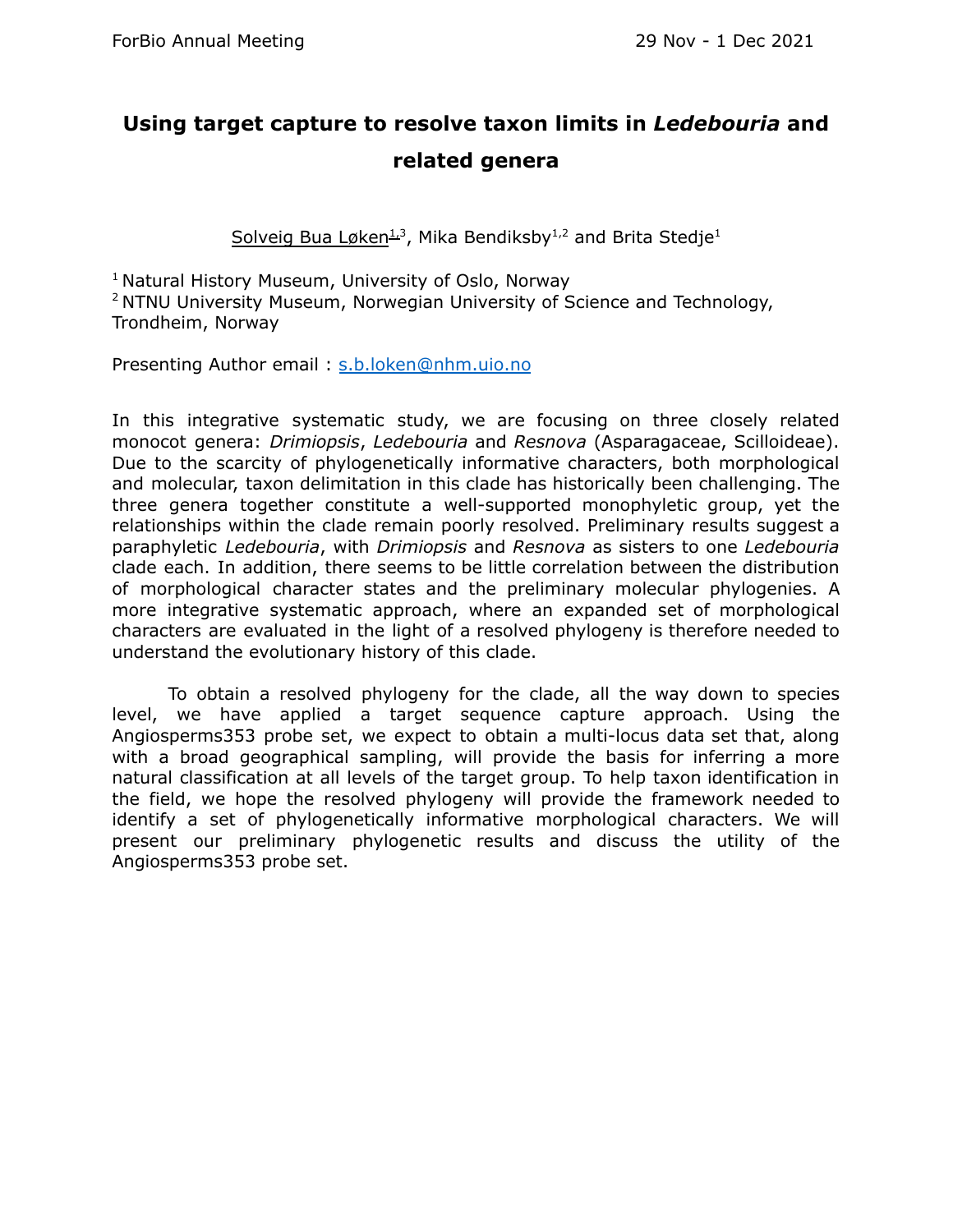#### **Genomic consequences of historical overharvest in Svalbard reindeer**

Fabian L. Kellner<sup>1,2</sup>

<sup>1</sup> University Museum, Norwegian University of Science and Technology, Trondheim, Norway

<sup>2</sup> Centre for Biodiversity Dynamics, Norwegian University of Science and Technology, Trondheim, Norway

Presenting Author email : [fabian.l.kellner@ntnu.no](mailto:fabian.l.kellner@ntnu.no)

The Svalbard reindeer (*Rangifer tarandus platyrhynchus)* is a high arctic subspecies endemic to the Norwegian Svalbard archipelago. Due to human-induced hunting over several centuries, the subspecies was driven to near extinction, and it disappeared from most of the archipelago. Following its legal protection in 1925, the population managed to recover in number and reclaim parts of its former range. However, previous studies of the consequences of overhunting on their genetic diversity have only utilized contemporary samples and thus may show an incomplete picture of the genetic consequences, potentially overlooking lineages which died out. We hypothesize that the gene pool went through a severe bottleneck, and that the populations therefore have reduced fitness when adapting to future challenges such as climate change. This is problematic because the decrease in seasonal sea-ice cover caused by climate change will further isolate populations. Here we use a combination of ancient (*n*=5), historic (*n*=6), and contemporary (*n*=82, from a unpublished reference panel) Svalbard reindeer whole-genome sequences to study the changes in genetic diversity prior to (3600 – 400 years BP), during (400-100 yrs BP), and after (<100 yrs BP) the period of overhunting by humans. Our very preliminary results show that there was a population turnover during/following the sharp population decline and subsequent recovery. Admixture analysis shows that populations are more strongly structured following the bottleneck. Heterozygosity is slightly decreased in modern populations, suggesting elevated inbreeding.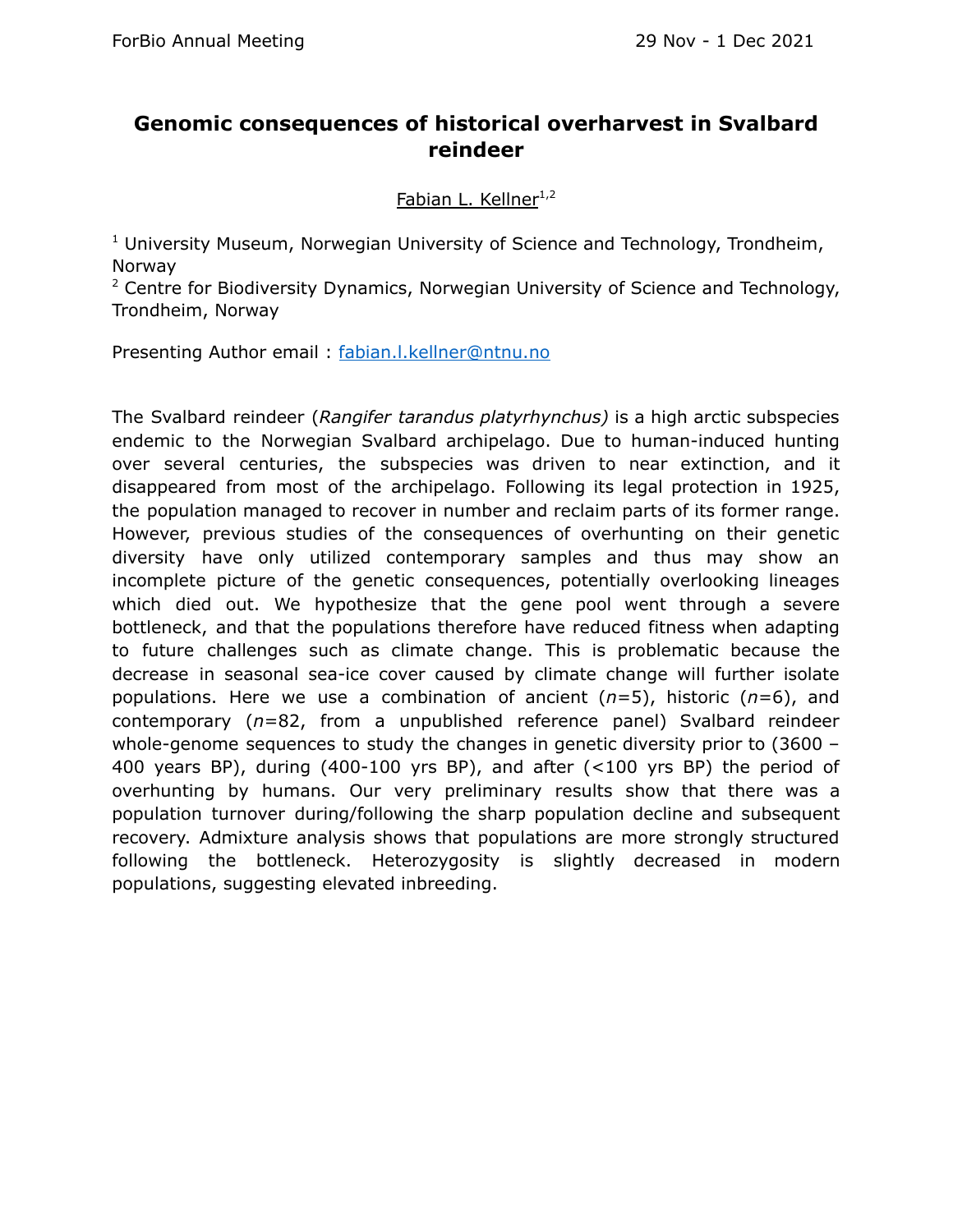#### **Molecular phylogeny of fish and insect species using spectra comparison tool compareMS2**

Madhushri S. Varunjikar<sup>1</sup>, Kai K. Lie<sup>1</sup>, Ikram Belghit<sup>1</sup>, Josef D. Rasinger<sup>1</sup>, Magnus Palmblad 2

<sup>1</sup>Institute of Marine Research, Bergen, Norway

<sup>2</sup>Center for Proteomics and Metabolomics, Leiden University Medical Center, Leiden, The Netherlands

Presenting Author Email: [madhushri.shrikant.varunjikar@hi.no](mailto:madhushri.shrikant.varunjikar@hi.no)

Large-scale scale molecular phylogenetics in the modern world is usually performed using DNA barcoding or whole genome sequencing and alignment. However, tandem mass spectrometry-based proteomics can also be used in molecular phylogenetics. Tools such as compareMS2 calculate the distance matrix by comparing tandem mass spectra thereby deriving similarities and differences between the datasets used in the study. We have tested this tool in our work on non-model organisms (seven fish species and five insect species) to build molecular phylogenies using proteomics data.

For the seven fish species namely, Atlantic cod, Atlantic haddock, Nile tilapia, Northern pike, Atlantic salmon, Southern platyfish, and pangasius, a phylogenetic tree was constructed using compareMS2 where top 500 tandem mass spectra from muscle samples and fish species were separated (MassIVE dataset MSV000087017). Similarly, for the five insect species (Black soldier fly, Yellow mealworm, Lesser mealworm, House cricket, and Morio worms), compareMS2 was used to construct an insect phylogeny from proteomics datasets acquired from two different mass spectrometers, UHR-TOF mass analyzer and Thermo Fischer Scientific Orbitrap instrument. The outcome of the compareMS2 indicated the relatedness of insect species at the taxonomic level and closely related species from the same order were grouped. The obtained results from both fish and insect proteomics datasets were compared with PhyloT phylogeny (DNA-based phylogenetic software NCBI) indicating that even with 500 tandem mass spectra molecular phylogeny can be constructed. In the insect dataset, normal-flow HPLC with shorter gradient and older mass spectrometer instrument (massIVE id MSV000088034) were used for constructing phylogenetic tree indicating the robustness of the compareMS2 tool. The compareMS2 workflow is suitable for non-model organisms, samples difficult to extract high-quality DNA, and can be applied to fossils.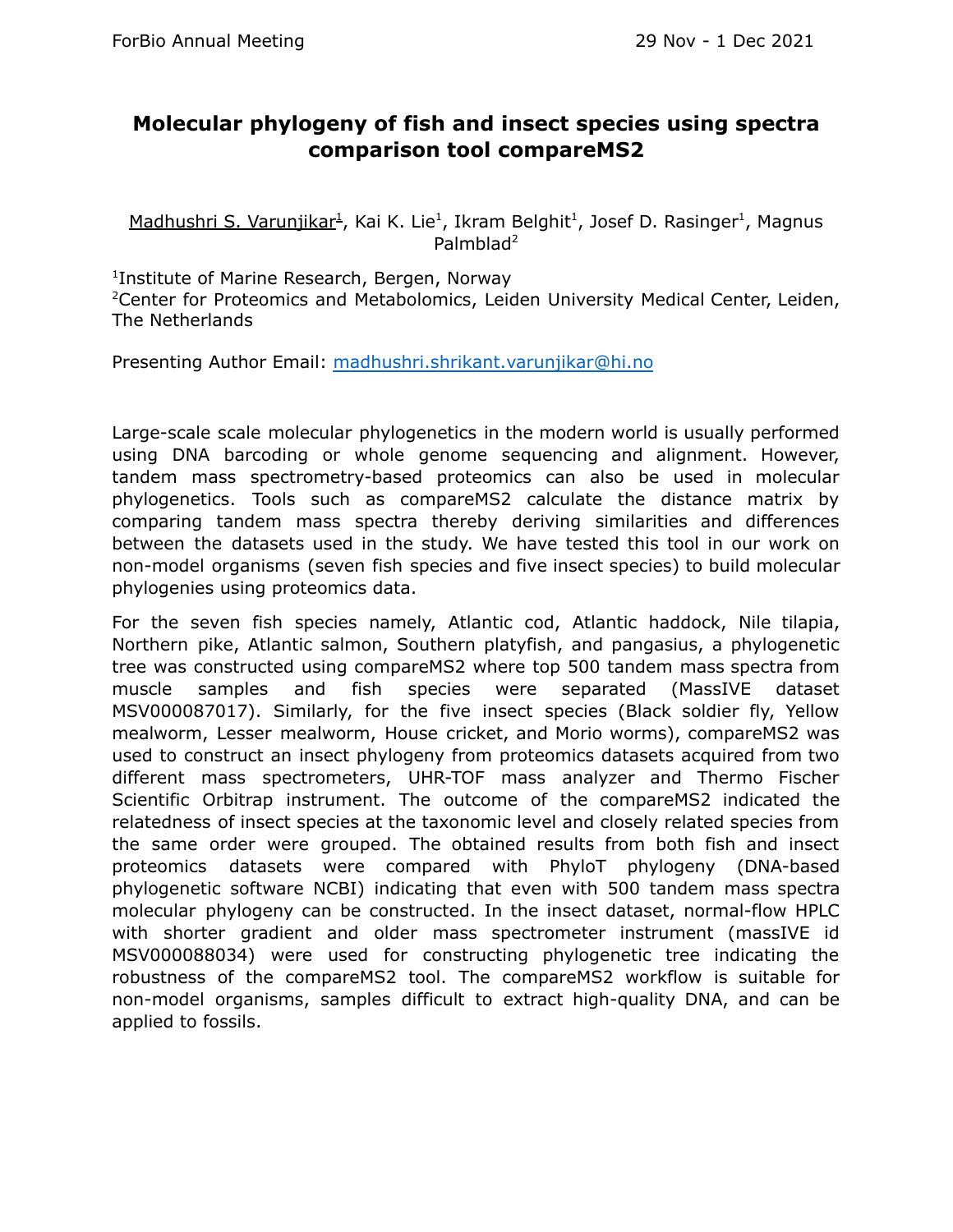#### **Accumulation of hybrid incompatibilities within two species (***Arabis alpina* **and** *Cardamine hirsuta***) relative to mating system and population divergence times**

Helene B. Grindeland<sup>1</sup>, Abel Gizaw<sup>1</sup>, Christian Brochmann<sup>1</sup>, Lise Huseby<sup>1</sup>

<sup>1</sup>Natural History Museum, University of Oslo, Oslo, Norway

Presenting Author email : [helenbgr@student.ibv.uio.no](mailto:helenbgr@student.ibv.uio.no)

Accumulation of reproductive isolation (RI) is the central process leading to speciation events. However, very little is known about how fast postzygotic RI accumulates between diverging populations, and which factors influence the rate of postzygotic RI accumulation. Flowering plants show a variety of different mating systems ranging from strict outcrossing to predominant selfing. Selfing can impact the genetic structure, as restricted pollen dispersal will limit gene flow between populations. It can also potentially promote local adaptation and RI accumulation between populations. In this project we aim to 1) estimate the rate of postzygotic RI accumulation within the two species Arabis alpina and Cardamine hirsuta (Brassicaceae), by performing experimental crosses between populations and estimating population divergence time, and 2) test the hypothesis that selfing increases the rate of postzygotic RI accumulation by estimating selfing rates in the parental populations. This will be addressed by sowing out seeds and raising parental plants from Norway, African mountains and the Mediterranean. These populations are expected to represent a range of divergence times and most likely also a range of mating systems. By performing experimental interpopulation and intrapopulation crosses between the parental plants, the two fitness-related traits of the hybrids (1) hybrid seed failure and (2) hybrid sterility, will be used to estimate postzygotic RI. Divergence time between the parental populations and their mating system (degree of selfing) will be estimated by generating genomic data by using whole genome resequencing. The results will be used to address how quickly postzygotic RI accumulates, and whether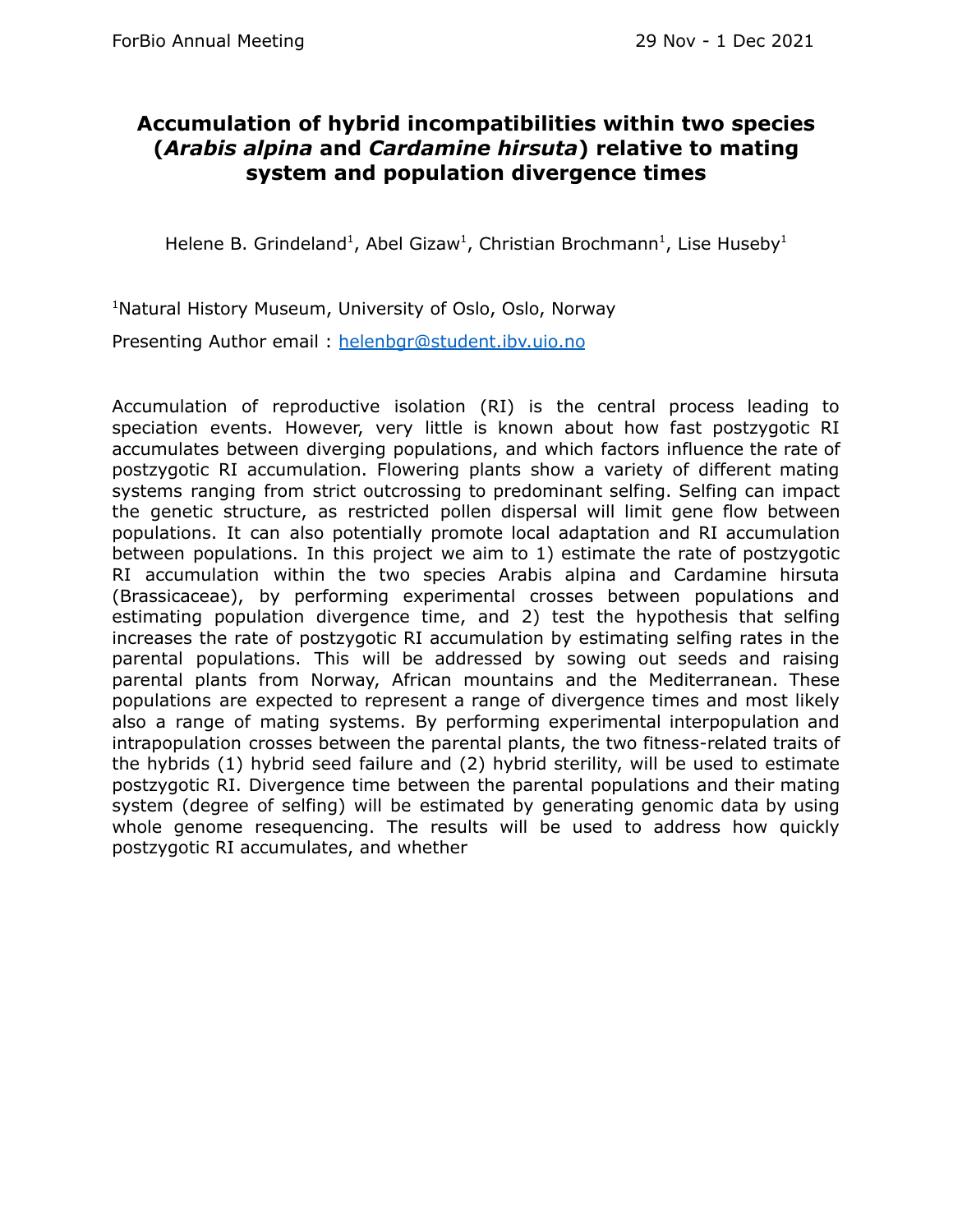#### **Determinants affecting the analysis and detection of introgression in phylogenies**

Thore Koppetsch<sup>1,\*</sup>, Michael Matschiner<sup>1</sup>

<sup>1</sup> Natural History Museum, University of Oslo, P.O. Box 1172 Blindern, 0318 Oslo, Norway

Presenting Author email: [thore.koppetsch@nhm.uio.no](mailto:thore.koppetsch@nhm.uio.no)

The role of hybridization in the context of diversification dynamics has recently seen increasing attention as genomic studies have led to the identification of vertebrate species produced through homoploid hybridization and hybridization has been linked to some of the most explosive adaptive radiations. Moreover, recent research has made it abundantly clear that hybridization in animals is not only far more common than previously thought, but that even highly divergent species are sometimes still able to hybridize and backcross, such as fin and blue whale or the Russian sturgeon and the American paddle fish, two species that diverged over 120 million years ago. These findings raise the question whether the methods developed for detecting hybridizations are still appropriate and applicable for suchlike scenarios, due to the fact that they were originally aimed for analyses at level of populations and recently diverged species.

The reliability of these methods has been questioned when being applied to more divergent systems where the assumption of constant evolutionary rates, which is implicit in the most commonly used methods, is more likely to be violated. To test the determinants and limitations of these methods when being applied to highly divergent species, genomic data were simulated with the program Msprime. These simulations included different settings with varying degrees of rate variation, introgression, and population size. We were able to show that commonly applied statistical methods, e.g. Dsuite among others, are producing false-positive signals of gene flow between highly divergent taxa. In addition, our results indicated that the presence and effects of long branch attraction biases must be taken into account when identifying the most appropriate methodology for the detection of gene flow.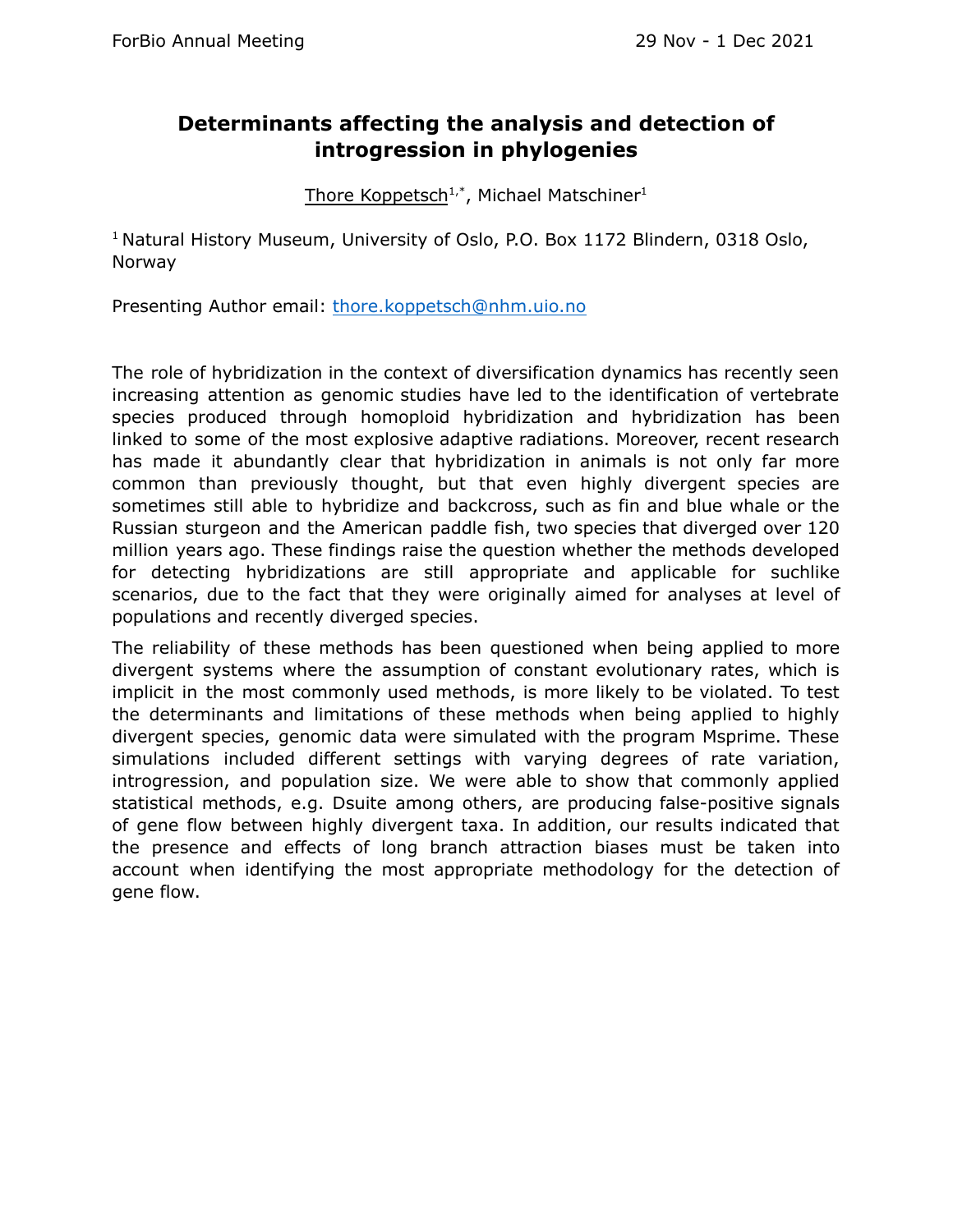#### **Vegetation and environment history of the western Kola Peninsula reconstructed based on the sediment ancient plant DNA from the lake Imandra**

Anastasia Poliakova<sup>1</sup>, Matthias Lenz<sup>2</sup>, Martin Melles<sup>2</sup>, Grigory Fedorov<sup>3,4</sup>, Inger G. Alsos $^1$ 

<sup>1</sup> Tromsø University Museum, UiT - The Arctic University of Norway, NO-9037 Tromsø, Norway

<sup>2</sup> Institute of Geology and Mineralogy, University of Cologne, Zülpicher Str. 49a, Cologne D-50674, Germany

<sup>3</sup> St. Petersburg State University, Universitetskaya Nab. 7/9, St. Petersburg 199034, Russia

<sup>4</sup> Arctic and Antarctic Research Institute, Bering Str. 38, St. Petersburg 199397, Russia

Presenting Author email : [anastasia.poliakova@uit.no](mailto:anastasia.poliakova@uit.no)

High-resolution reconstruction of the vegetation and environment changes in the western part of Kola Peninsula (NW Russia, Murmansk Region, the eastern part of Fennoscandia) during the last ca 13.3 cal. kyr BP was performed based on the ancient plant DNA metabarcoding analysis of the sediment material from the core Co1410 retrieved from the Lake Imandra. In total, 204 taxa are identified. The resulting sequences were assigned to vascular plants (87%), bryophytes (12%), and algae (1%). About a half (111 taxa, 49%) are identified to the level of species that belong to 150 genera and 86 families. So far, this is the most diverse palaeoflora known from Late Pleistocene-Holocene for the Kola Peninsula and NW Russia.

This record stays in a good accordance with already known regional stratigraphy and allows to specify the time of initial colonization of the ground after the glacial retreated during the Bølling-Allerød warming (13,300 -13,000 cal yrs BP). Our study suggest changes from tundra with dwarf shrubs to more open grasslands with forbs associated with the Younger Dryas and with re-entering of the glaciers at ca 13,000 – 11,800 cal yrs BP. A period of open grasslands at ca 8,500 – 11,700 cal yrs BP was associated with a relative warming. The warming resulted in an increasing plant diversity during the Early Holocene, which was followed by a period where birch forests established. Mid-Holocene climatic maximum at ca 5,500 – 7,700 cal yrs BP. with the highest regional plant diversity (177) led to the spread of woody vegetation in form of mosaic and mixed coniferous and deciduous forest. High contribution of thermophilic, aquatic plants and ferns were registered during that period. During the Late Holocene (ca  $-70 - 5,300$  cal yrs BP) modern vegetation communities established. Human impact is clearly diagnosed after 250 cal yrs BP and is indicated by the presence of *Ribes* sp., *Hypericum* sp., and *Mentha arvensis* as well as synantropic taxa, i.e. *Trifolium* sp. and *Urtica dioica*.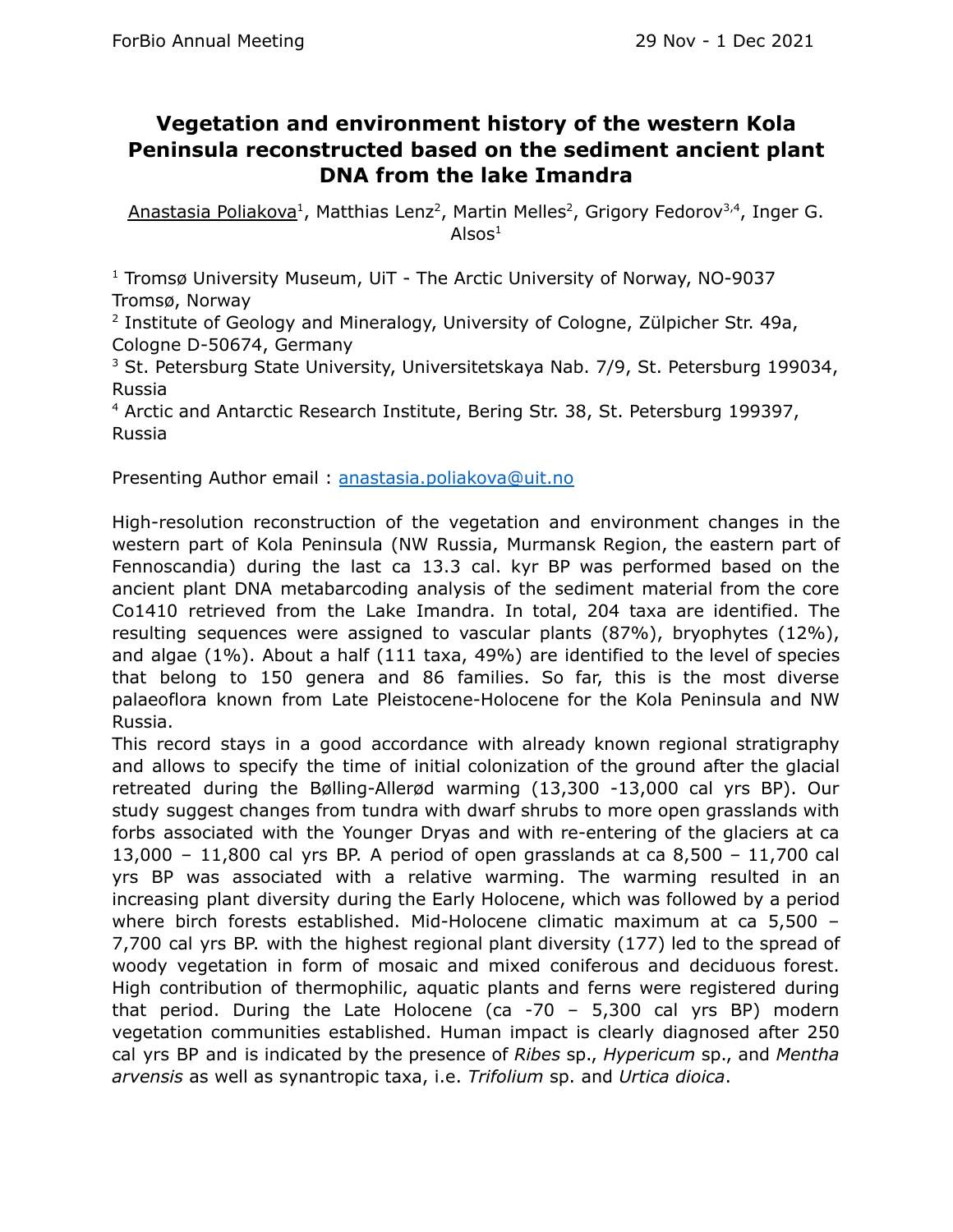#### **Supergene origin and maintenance in Atlantic cod**

Michael Matschiner<sup>1,2,3</sup>, Julia Maria Isis Barth<sup>4</sup>, Ole Kristian Tørresen<sup>1</sup>, Bastiaan Star<sup>1</sup>, Helle Tessand Baalsrud<sup>1</sup>, Marine Servane Ono Brieuc<sup>1</sup>, Christophe Pampoulie<sup>5</sup>, Ian Bradbury<sup>6</sup>, Kjetill Sigurd Jakobsen<sup>1</sup>, Sissel Jentoft<sup>1</sup>

<sup>1</sup>Department of Biosciences, University of Oslo, Oslo, Norway. <sup>2</sup>Department of Palaeontology and Museum, University of Zurich, Zurich, Switzerland.

Current address: Natural History Museum, University of Oslo, Oslo, Norway. Department of Environmental Sciences, University of Basel, Basel, Switzerland. Marine and Freshwater Research Institute, Hafnarfjördur, Iceland. Fisheries and Oceans Canada, St. John's, Canada.

Presenting Author email : [michael.matschiner@nhm.uio.no](mailto:michael.matschiner@nhm.uio.no)

Supergenes are sets of genes that are inherited as a single marker and encode complex phenotypes through their joint action. They are identified in an increasing number of organisms, yet their origins and evolution remain enigmatic. In Atlantic cod, four megabase-scale supergenes have been identified and linked to migratory lifestyle and environmental adaptations. Here, we investigate the origin and maintenance of these four supergenes through analysis of whole-genome-sequencing data, including a new long-read-based genome assembly for a non-migratory Atlantic cod individual. We corroborate that chromosomal inversions underlie all four supergenes, and show that they originated at different times between 0.40 and 1.66 million years ago. While we found no evidence for a role of gene flow in the origin of the four supergenes, we reveal gene flux between supergene haplotypes with derived and ancestral arrangements, occurring both through gene conversion and double crossover. Our results suggest that supergenes can be maintained over long timescales in the same way as hybridizing species, through the purging of introduced genetic variation.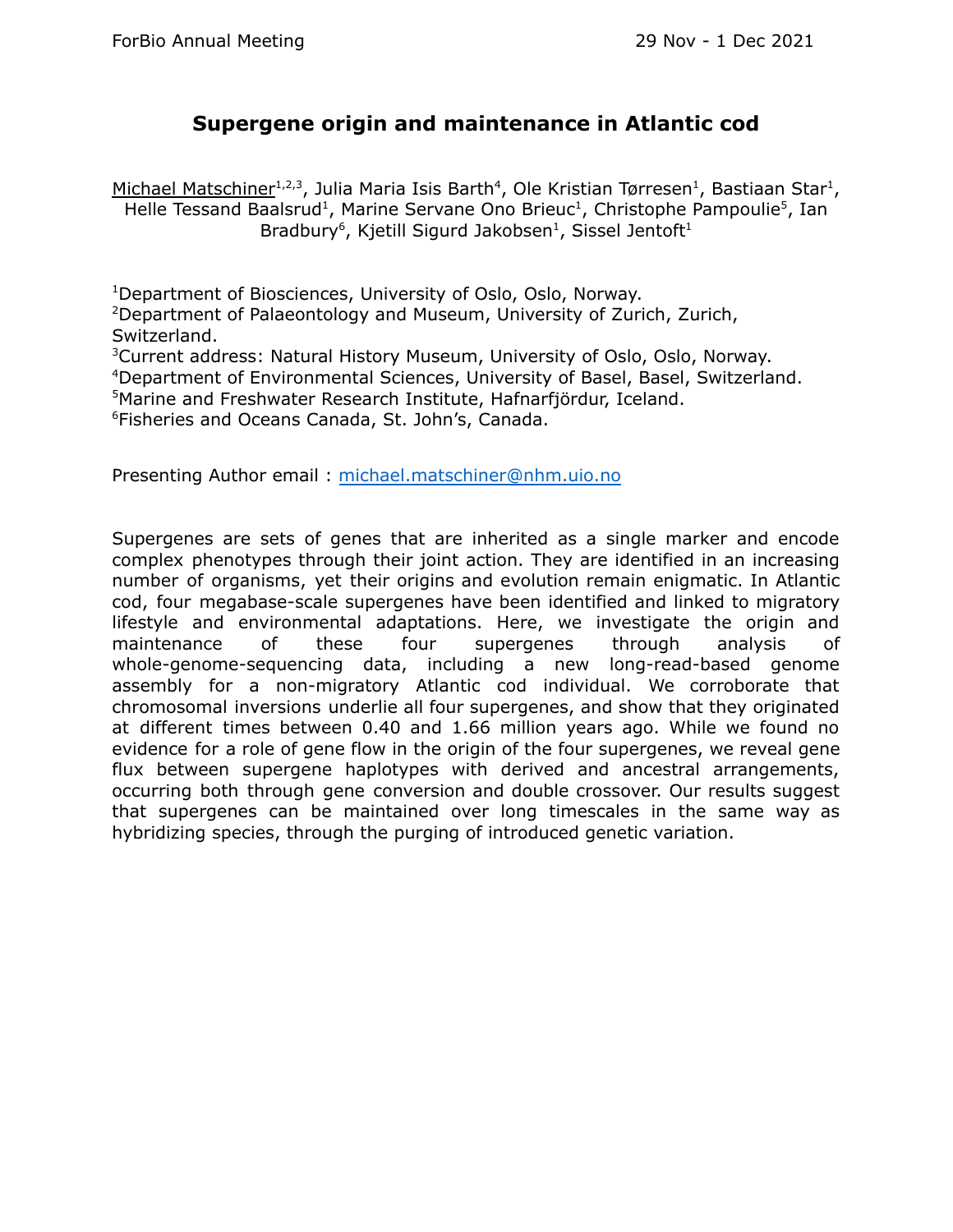#### **Comparative Proteomics of the Perivitelline Layer – the Site of Avian Sperm-Egg Interaction**

 $Emma Whittington<sup>1</sup>_{L}$  Becky Cramer<sup>1</sup>, Erica Leder<sup>1</sup>, Arild Johnsen<sup>1</sup>, and Jan Lifjeld<sup>1</sup>

<sup>1</sup> Natural History Museum, University of Oslo, Oslo, Norway

Presenting Author email : [emmawh@uio.no](mailto:emmawh@uio.no)

The act of fertilization requires interaction between the egg and sperm. Miscommunication between the two gametes can lead to incompatibilities, loss of fertility, and failure to produce a viable zygote. As such, identifying and exploring egg and sperm proteins that interact during fertilization is of great interest to reproductive and evolutionary biologists studying speciation, reproductive isolation and barriers to gene flow. In abalone species, the sperm protein lysin interacts with the egg protein VERL to dissolve the egg membrane. These two proteins are known to be rapidly evolving (among the fastest known) and show functionally significant differentiation between closely related species. These sequence differences act to avoid heterospecific fertilization and hybridization. Immediately prior to fertilization, sperm undergo the acrosome reaction, a process in which the sperm membrane weakens and proteolytic enzymes among other molecules are released from a vesicle in the sperm head. Proteins contained within this vesicle (the acrosome) are prime candidates for sperm proteins that interact with the egg. In many taxonomic groups, the acrosome reaction can be induced *in vitro* by the introduction of molecules such as calcium. However, in birds the acrosome reaction cannot be induced in the absence of the egg membrane (the perivitelline layer). This suggests the presence of a protein or molecule in the perivitelline layer necessary for the acrosome reaction. Using a proteomics approach, we are comparing the composition of the perivitelline layer across avian species to identify proteins involved in sperm-egg interactions. Here I will present the perivitelline layer proteome of the Eurasian nuthatch (*Sitta europaea*) and common gull (*Larus canus*) in a comparative context.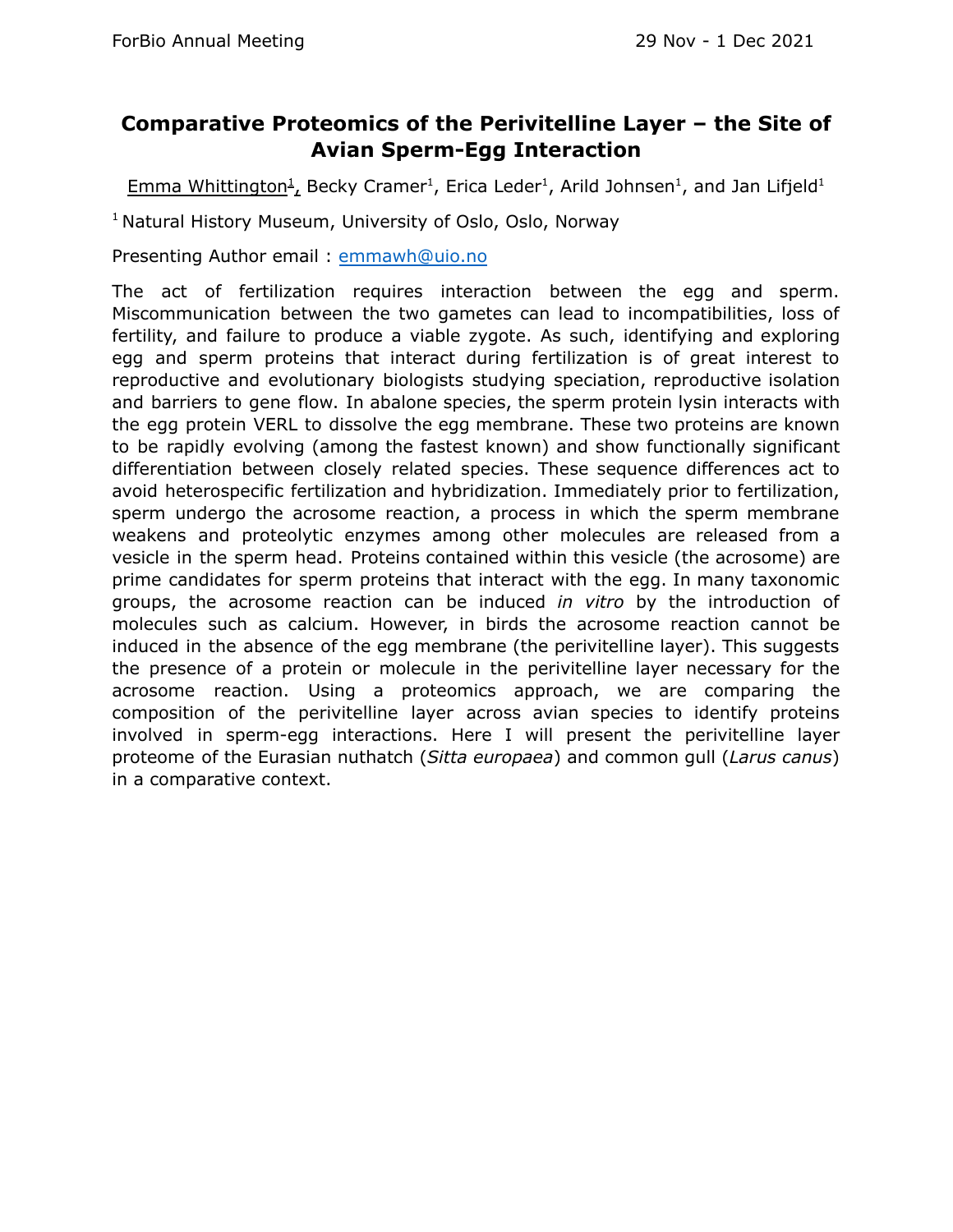#### **Cryptic diversity unveils unexpected challenges in the seemingly paraphyletic lichen genus** *Calvitimela* **(Lecanoromycetes, Ascomycota)**

Markus Osaland Fjelde<sup>1</sup>, Reidar Haugan<sup>1</sup>, Einar Timdal<sup>1</sup>, Mika Bendiksby<sup>1</sup>

<sup>1</sup>Natural History Museum, University of Oslo, Oslo, Norway

Presenting Author email : [m.o.fjelde@nhm.uio.no](mailto:m.o.fjelde@nhm.uio.no)

Molecular phylogenetics has revolutionized the taxonomy of crustose lichens and revealed an extensive amount of cryptic diversity. Resolving the relationships between genera in the crustose lichen family Tephromelataceae has proven difficult and the taxon limits within the genus *Calvitimela* are only partly understood. In this study, we tested the monophyly of *Calvitimela* and investigated phylogenetic relationships at different taxonomic levels using an integrative taxonomic approach. A global sampling of all species currently assigned to *Calvitimela* (including available holotype, isotype and lectotype material) formed the foundations for the study. Additional population sampling of *Calvitimela melaleuca* sensu lato across Norway was performed. Chemical and morphological characters were analyzed to test their diagnostic values in the genus. More than 300 sequences from five different loci (ITS, LSU, MCM7, mtSSU, TEF1-α) were produced and used, together with existing molecular data, to infer phylogenetic relationships and estimate divergence times in *Calvitimela*. Our molecular phylogenetic results show evolutionary old and deeply divergent lineages in *Calvitimela*. Morphological characters are overlapping between divergent subgenera in the genus, whereas chemical characters are informative at the level of subgenera, but largely homoplastic at species level. Moreover, the subgenus *Calvitimela* is found to constitute four distinct genetic lineages, and detailed morphological examinations of *C. melaleuca* s. lat. reveal differences between taxa previously assumed to be morphologically cryptic. Population level analyses of *C. melaleuca* s. lat. corroborate the species to be paraphyletic. Furthermore, young evolutionary ages and signs of gene tree discordance indicate a recent divergence and possibly incomplete lineage sorting in the subgenus *Calvitimela*. Phylogenetic analysis of the mtSSU suggests that the Antarctic species *C. uniseptata* belongs in *Lecania* (Ramalinaceae). We also find molecular evidence for *C. septentrionalis* being sister to *C. cuprea*. In the subgenus *Severidea*, one new grouping is recovered as a highly supported sister to *C. aglaea*. Lastly, two fertile specimens are found to be phylogenetically nested within the sorediate species *C. cuprea*. We discuss the need for an updated classification of *Calvitimela* and the role of cryptic diversity in an evolutionary context. Through generic circumscription and species delimitation we argue for a practical taxonomy in *Calvitimela*.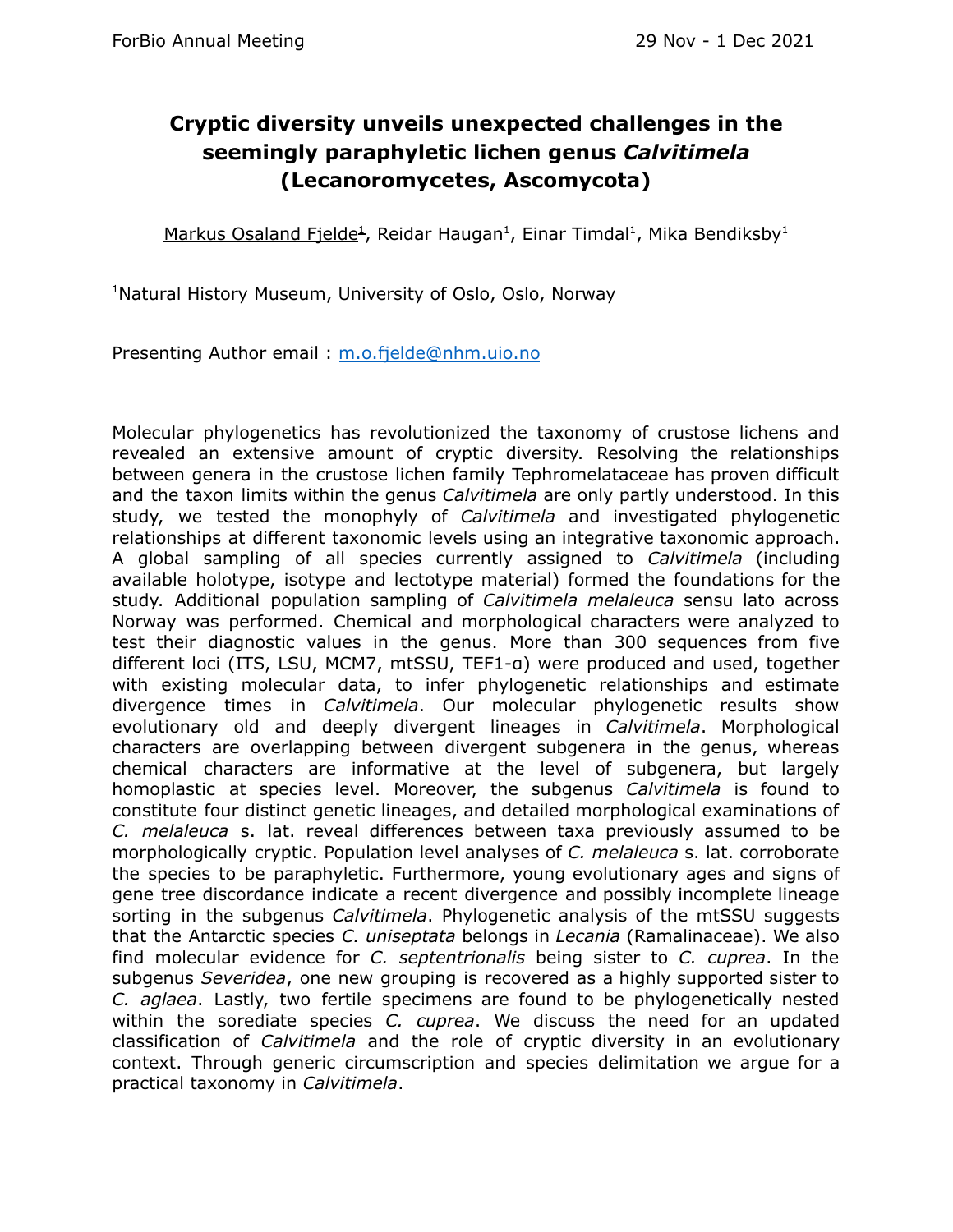#### **Contamination during fish sampling affects molecular diet inferences**

Dilli Prasad Rijal<sup>1</sup>, Tanja Hanebrekke<sup>1</sup>, Per Arneberg<sup>1</sup>, Michael Traugott<sup>2</sup>, Daniela Sint<sup>2</sup>, Jon-Ivar Westgaard<sup>1</sup>

<sup>1</sup>Institute of Marine Research, Tromsø, Norway <sup>2</sup>Applied Animal Ecology, Department of Zoology, University of Innsbruck, Innsbruck, Austria

Presenting Author email : [dilli.prasad.rijal@hi.no](mailto:dilli.prasad.rijal@hi.no)

Knowledge of trophic interaction is necessary to understand dynamics of ecosystems and develop ecosystem-based management. Ecological models are being used for giving advice on the quota for fisheries. Application of such models relies on good knowledge about the trophic interactions between fish and its prey, and the key data to study these interactions must come from large scale diet analyses with good taxonomic resolution. However, visual examination of prey is laborious and may not provide the required taxonomic resolution due to poor preservation of the prey in the guts. To overcome this, molecular methods based on analyses of prey DNA in guts and feces have been increasingly used. Despite the potential of molecular diet analysis in providing unprecedented high-resolution taxonomic data, it may also produce unreliable results if the samples are contaminated by external sources of DNA. Although such biases are ubiquitous and unavoidable in molecular diet analysis, one should aim to reduce them. By considering the freshwater European whitefish (*Coregonus lavaretus*) as a tracer for sample contamination, we studied the possible route of contaminants in beaked redfish (*Sebastes mentella*) guts sampled in the Barents Sea. We used contaminant specific COI and fish specific 12S primers to perform diagnostic and metabarcoding analysis of intestine and stomach contents of fish samples that were either not cleaned, water cleaned, or bleach cleaned after contaminant treatment. The diagnostic analysis revealed clear positive effects of sample cleaning as we detected whitefish in significantly higher numbers of uncleaned samples compared to water cleaned or bleach cleaned samples. Stomachs were more susceptible to contamination than intestines and bleach cleaning not only reduced contaminant in stomachs but made all intestine samples contaminant free. Also, the metabarcoding approach detected significantly more reads of contaminants in stomach than intestine samples. Based on read composition, our study illusively shows whitefish as one of the most important food components biasing the diet inference. Our study underlines thus the importance of surface decontamination of aquatic samples to obtain reliable information on diet from molecular data.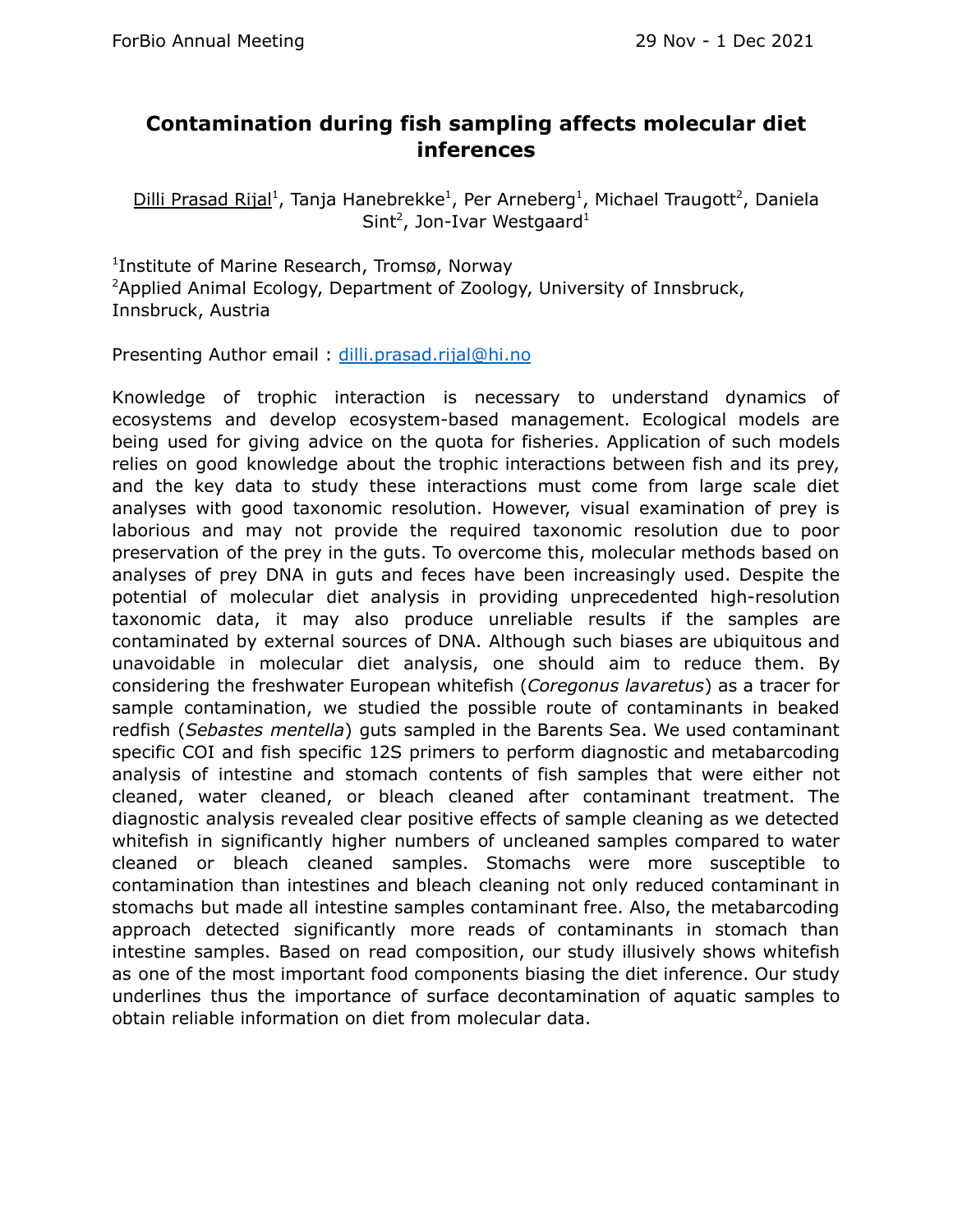#### **Patterns and Processes of Cryptic Species Diversity of Soil Crust Lichens of South Africa**

Ann Evankow<sup>1</sup>, Mika Bendiksby<sup>1,2</sup>, James Speed<sup>2</sup>, Einar Timdal<sup>1</sup>

<sup>1</sup>Natural History Museum, University of Oslo, Oslo, Norway

<sup>2</sup>NTNU University Museum, Norwegian University of Science and Technology, Trondheim, Norway

Presenting Author email : [annmev@uio.no](mailto:annmev@uio.no)

Lichens are mini ecosystems of fungi and algae. Their symbiosis involves unique chemical and physiological adaptations that enable lichens to survive in diverse climates nearly everywhere on the planet. The lichen species *Psora crenata* is an important component of biological soil crust communities in arid and semi-arid regions of South Africa. Previous studies using molecular evidence suggest there are multiple evolutionary lineages within the *P. crenata* complex, which may deserve recognition at species level. Our lab group has also found 11 potentially distinct chemotype variants of *P. crenata*, sometimes with multiple chemotypes growing in the same area. In this study, we use *P. crenata* as a model to investigate the population-level molecular, chemical, and photobiont diversity of lichen species using whole genome shotgun sequencing, thin-layer chromatography and various specimens' metadata. Based on these multiple sources of evidence, we aim to delimit species and identify how different selective forces may have influenced their genomic landscape. We present initial results from a subset of samples.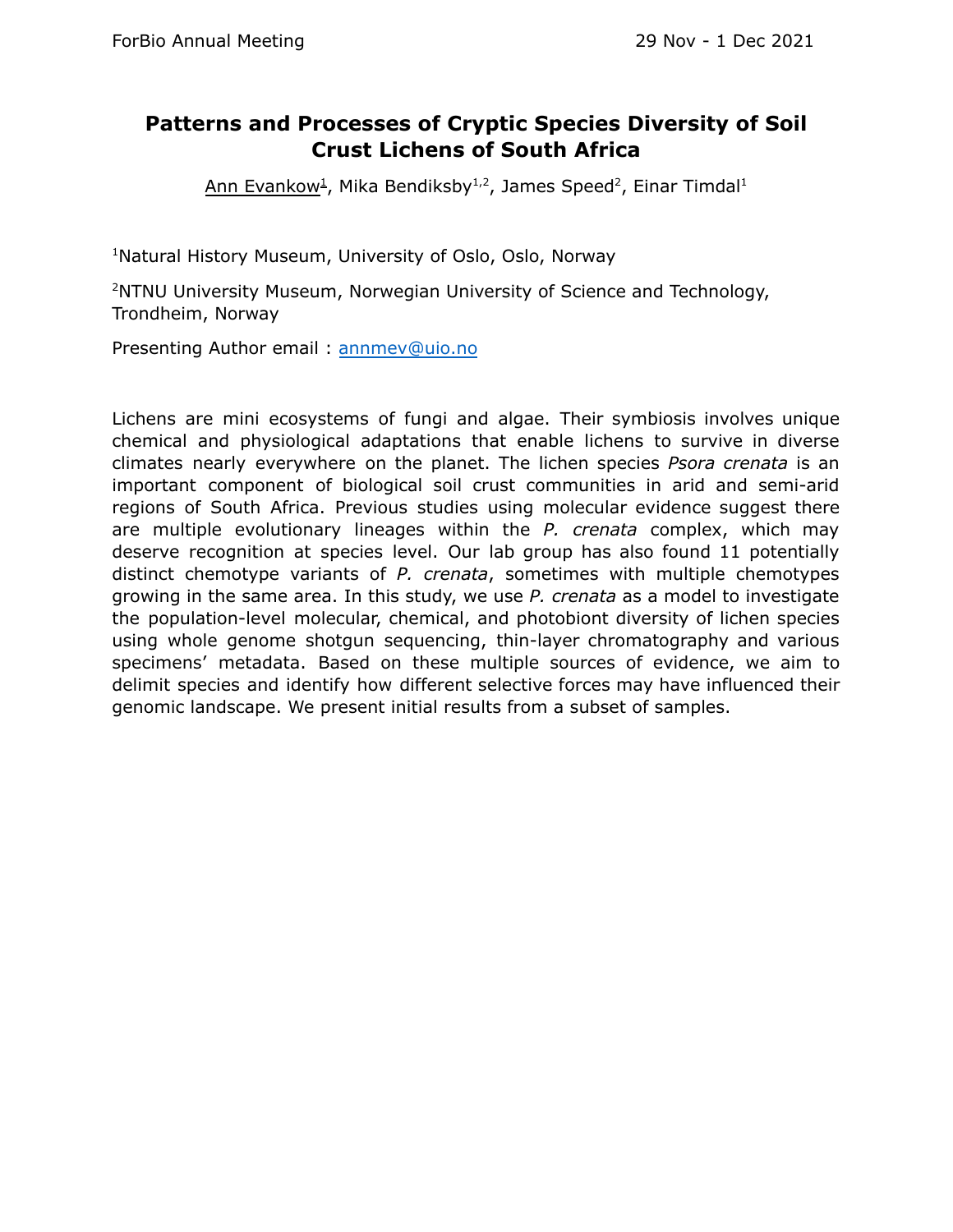#### **Taxonomy and biogeography of the subtribe menthinae (lamiaceae), with focus on the tropical eastern African 'sky-islands'**

Abush Zinaw<sup>1, 2\*</sup>, Christian Bräuchler<sup>3</sup>, Sebsebe Demissew<sup>1</sup>, Christian Brochmann<sup>2</sup> and Abel Gizaw<sup>2</sup>

<sup>1</sup>Addis Ababa University, Plant Biology and Biodiversity Department, Ethiopia <sup>2</sup>Natural History Museum, University of Oslo, Norway <sup>3</sup>Naturhistorisches Museum Wien, Austria

Presenting Author email : [a.z.zergabachew@nhm.uio.no](mailto:a.z.zergabachew@nhm.uio.no)

Keywords: biogeography, morphometry, novel genomic tools, 'sky-island', taxonomy

Subtribe Menthinae (family Lamiaceae) is a cosmopolitan group with several conflicting taxonomic treatments and attempts at delimitation of genera in this complex and species-rich plant group. Recent analysis based on nuclear and plastid DNA data found three well-supported main lineages within the subtribe: *Satureja*, *Clinopodium* and *Micromeria*. However, older treatments like in Flora of Ethiopia and Eritrea, grouped the *Satureja* and *Clinopodium* lineages in to genus *Satureja*. In my PhD project, I will re-examine the taxonomy and biogeographic history of *Micromeria* s.str. and *Clinopodium* s.l. in Tropical Africa using a combination of automated morphometric analyses, gnome skimming and RNAseq tools. Special focus is on the eastern part of the region, where species are predominantly occurring in the extremely fragmented sky islands. In 2019, we arranged extensive field expeditions to six of the highest African mountains (Simen Mts, Bale Mts, Mt Kilimanjaro, Mt Kenya, Mt Elgon and Ruwenzori Mts) and collected silica samples, herbarium vouchers and ecological data. We have also taken DNA samples from previously collected herbarium material to cover most species and the total geographic distribution of the subtribe. This study aims to 1) revise the taxonomy of the *Satureja* lineage, 2) resolve the phylogenetic relationships within this lineage, and 3) unravel the detailed biogeographic history of the species occurring in eastern Africa.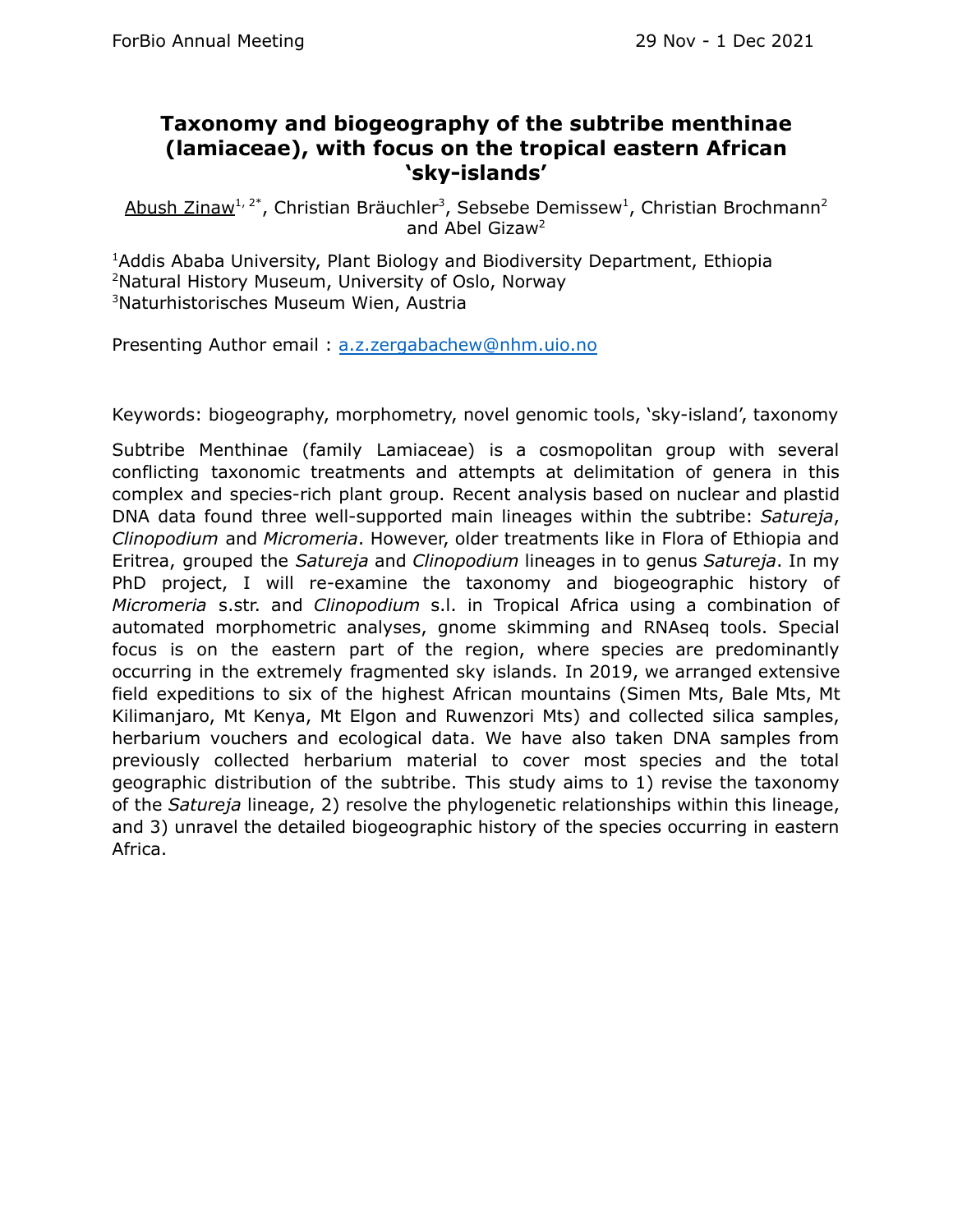#### **Assessing biodiversity in the marine algae belt**

Ana Teresa Capucho<sup>1</sup>, Matz Berggren<sup>2</sup>, Marianne Nilsen-Haugen<sup>1</sup>, Thomas Stach<sup>3</sup>, Alberto Valero-Gracia<sup>1</sup>, Jörn von Döhren<sup>4</sup>, Sonja Leidenberger<sup>5</sup>, and Torsten H. Struck<sup>1</sup>

Frontiers in Evolutionary Zoology Research Group, Natural History Museum, University of Oslo, Oslo, Norway Department of Marine Sciences, University of Gothenburg, Göteborg, Sweden Department of Biology, Humboldt University, Berlin, Germany Institute of Evolutionary Biology and Ecology, University of Bonn, Bonn, Germany Department of Biology and Bioinformatics, School of Bioscience, University of Skövde, Skövde, Sweden

Presenting Author email: [a.t.capucho@nhm.uio.no](mailto:a.t.capucho@nhm.uio.no)

The marine algae belt, more loosely interpreted, comprises kelp forests, seagrass meadows and rocky reefs with coralline red seaweeds. It is one of the most active primary producing environments in the sea and harbors a great diversity of animals including ascidians, nemerteans, entoprocts, serpulid worms, spionid worms and caprellids. The species of these groups occupy important ecological functions as herbivores, predators or filter feeding organisms and can be sessile or agile as well as solitary or colonial. Globally these taxa comprise more than 7,000 species with around 250 species documented from Norwegian waters. Despite this, the knowledge about their taxonomy and distribution in Norway is poor and in dire need of improvement. Specimens in museum collections are often quite old material, which additionally is often wrongly determined due to unresolved taxonomic issues including the high degree of cryptic species in these groups. Besides cryptic species, many of these taxa include invasive species causing high economic damage.

This recently started project, funded by ArtsDatabanken, is focusing on the occurrence and habitat preferences of the above-mentioned taxa in the marine algae belt along the Norwegian coastline. Using both morphological and molecular methods, it aims to contribute to basic biosystematics, species distribution and nature conservation in groups that are still poorly understood and challenging to study.

Fieldwork was conducted last summer in two locations: Oslofjord and Trondheim area. The Oslofjord sampling effort was carried out with the help of two students from the UiO:Life science project. First results include new records of species for both sampled locations and several high-quality barcodes (CO1 sequences) that will be uploaded to NorBOL. Revision of museum collections, species lists and popular and scientific papers will be prepared in the next months. We also hope for more exciting results following the DNA sequencing that will be carried out this autumn.